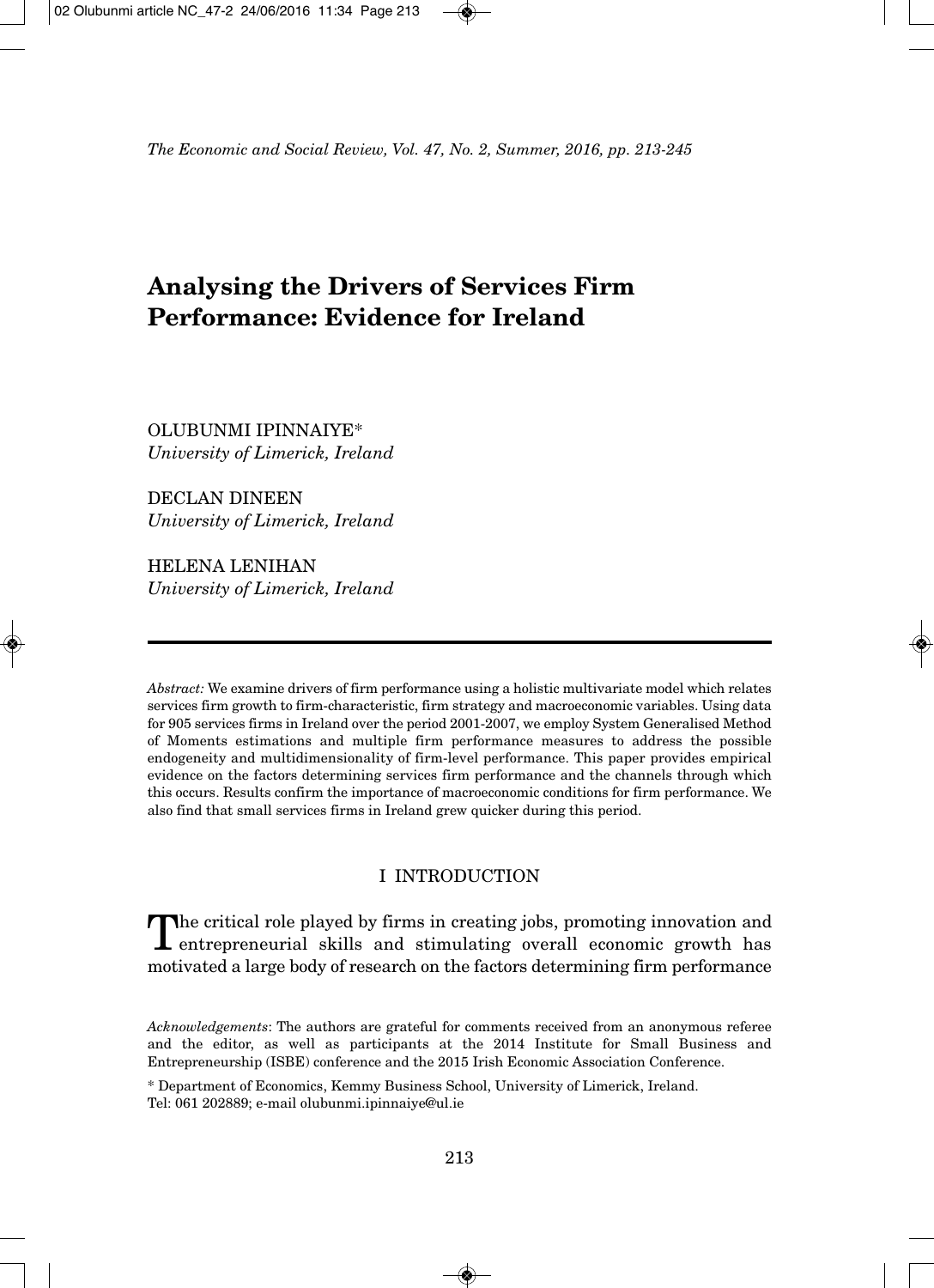(Lenihan *et al.*, 2010). Firm performance is driven not only by factors internal to the firm (i.e. firm characteristics and firm strategy), but also by external influences such as the macroeconomic conditions within which the firm operates. However, to date, most of the focus in the empirical firm growth literature has been on the internal drivers of firm performance (such as firm size and ownership), while variables related to the macroeconomic environment are frequently neglected in many firm growth studies, particularly in the Irish context.

In light of the above, we conceptualise this debate by presenting a holistic multivariate approach, which considers both the internal and external determinants of firm growth. This research is novel in its treatment of macroeconomic variables, and differs from previous studies where the emphasis is on firm characteristics and firm strategy drivers and which merely employ macroeconomic variables as control variables. Macroeconomic factors are important in determining firm performance, and are among the key relationships this paper is analysing. Hence, we adopt a holistic modelling approach which integrates three key sets of determinants of firm growth – macroeconomic conditions, firm characteristics and firm strategy. In so doing, this research fills a gap in the firm growth literature by testing an enhanced and extended explanatory variable set in an empirical study which not only deepens our knowledge of the drivers of firm growth from a policy perspective, but also employs a different methodological approach to investigating what Stam (2010) describes as the stochastic nature of firm growth.

Given the very significant and increasing contribution of the services sector in the Irish economy – accounting for 68 per cent and 77 per cent of all persons engaged in 2007 and 2012 respectively (Bielenberg and Ryan, 2013; CSO, 2013) – there is a need for research to provide insights on services firm behaviour. The empirical firm growth literature has largely concentrated on manufacturing firms (Daunfeldt and Elert, 2013; Rigtering *et al.*, 2014), while the relatively few studies investigating the services sector in Ireland have tended to focus on internationally traded services (e.g. Girma *et al*., 2008; Lawless, 2014). The neglect of the non-traded services industries in Ireland is an enduring issue, and was highlighted by the Department of Jobs, Enterprise and Innovation (2003) and the Small Business Forum (2006), with enterprise policy focused on supporting the manufacturing and internationally traded services industries due to their perceived wealth-generating abilities. The absence of data on the non-traded services industries, however, makes it difficult to estimate their economic contributions. Thus, the use of the unique Annual Services Inquiry (ASI) dataset employed in the current paper makes it possible to investigate the drivers of performance in both non-traded and internationally traded services firms in Ireland.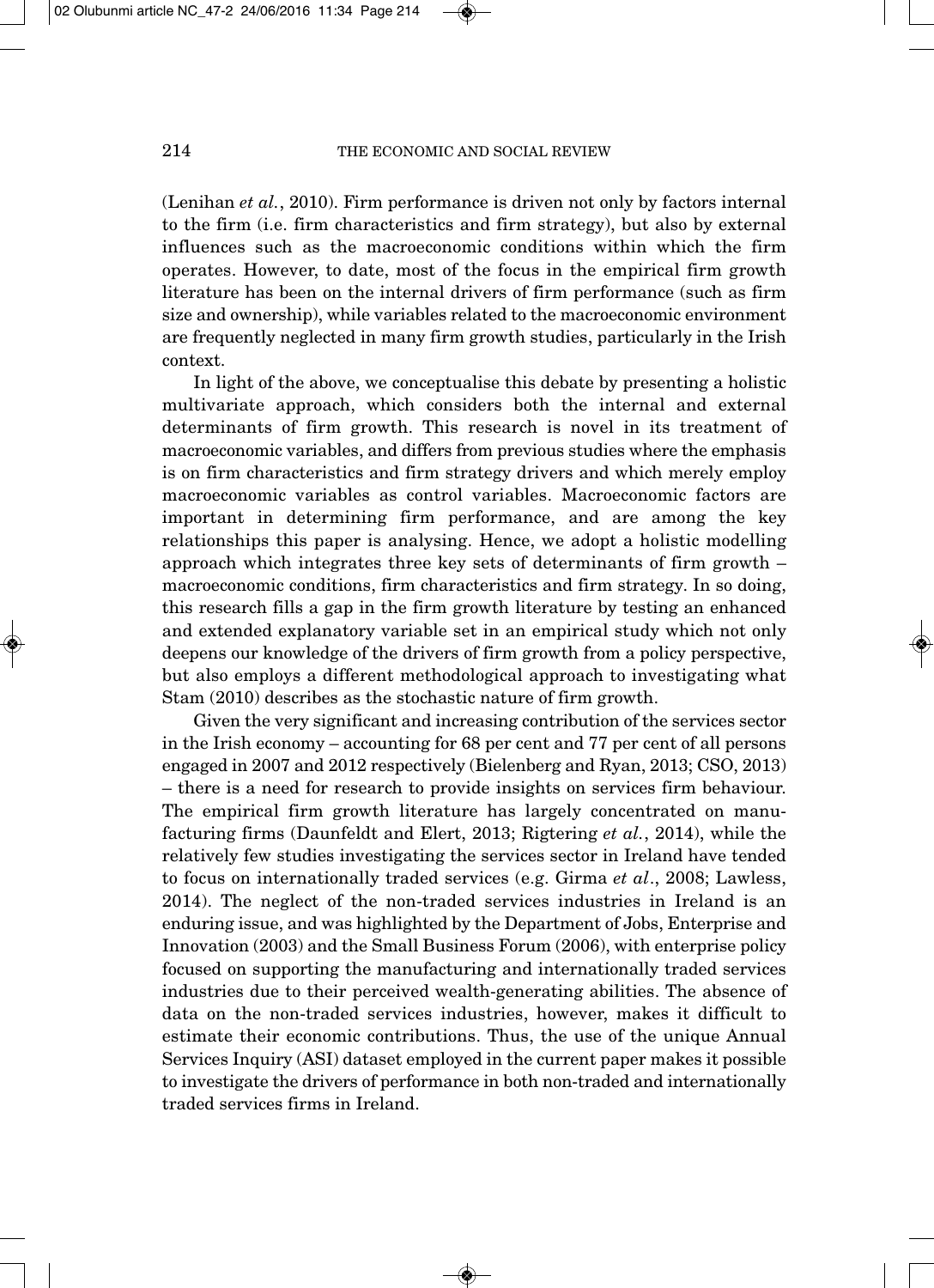After 2000, Ireland experienced significant shifts in the sectoral perform ance of the economy when the export-led manufacturing growth, which was the dominant engine of Ireland's economic transformation during the 1990s, was in decline. The export-led boom gave way to credit-led, domestic demand-driven growth, financed by net external borrowing. We examine the performance of services firms during this second growth phase of the so-called Celtic Tiger economic transformation, which occurred from 2001 through to 2007. This period is strongly identified with the heavy reliance on the construction sector and the burgeoning credit-led property price "bubble" which later had their cumulative effects in Ireland's banking, sovereign and household debt crises. However, the important contribution of the services sector in the economy during this period has not always been fully acknowledged by policy-makers and researchers alike. Given that our dataset is a comprehensive mix of nontraded and internationally traded services firms, it therefore represents the diversity of services firms, and the drivers of firm growth which we find reflects this broad scope. Additionally, as non-traded services firms are heavily dependent on domestic demand, this research offers a deeper understanding of the determinants of firm growth during a period of domestic demand-driven macroeconomic growth. To the best of our knowledge, this paper is the first attempt to investigate the integrated effects of firm-characteristic, firm strategy and macroeconomic variables on the growth of internationally traded and nontraded services firms.

We address possible issues of individual heterogeneity and endogeneity with the use of the fixed effects (FE) and system generalised method of moments (SYS-GMM) estimation methods respectively to analyse firm growth. The current research differs from other studies in that the multidimensional nature of firm performance is considered within a macroeconomic context, through the use of several performance measures (employment growth, turnover growth and productivity growth) in a holistic framework. Turnover and employment growth measure the firm's actual performance and potential productive capacity respectively (Bottazzi *et al.*, 2008), while productivity growth assesses its efficiency of resource use in producing a given level of output. By adopting such an integrated modelling approach, this research increases our knowledge as to whether firm-specific characteristics, firm strategy and macroeconomic conditions have varying impacts on different facets of firm performance. This approach also incorporates the specific objectives of the key stakeholders (e.g. the firm, policy-makers, employees and consumers).

Our main findings are summarised as follows. First, the macroeconomic environment does play a significant role in the performance of services firms. The specific effect is, however, dependent on the measure of firm growth used. Second, in relation to firm characteristics, the firm's starting quality in terms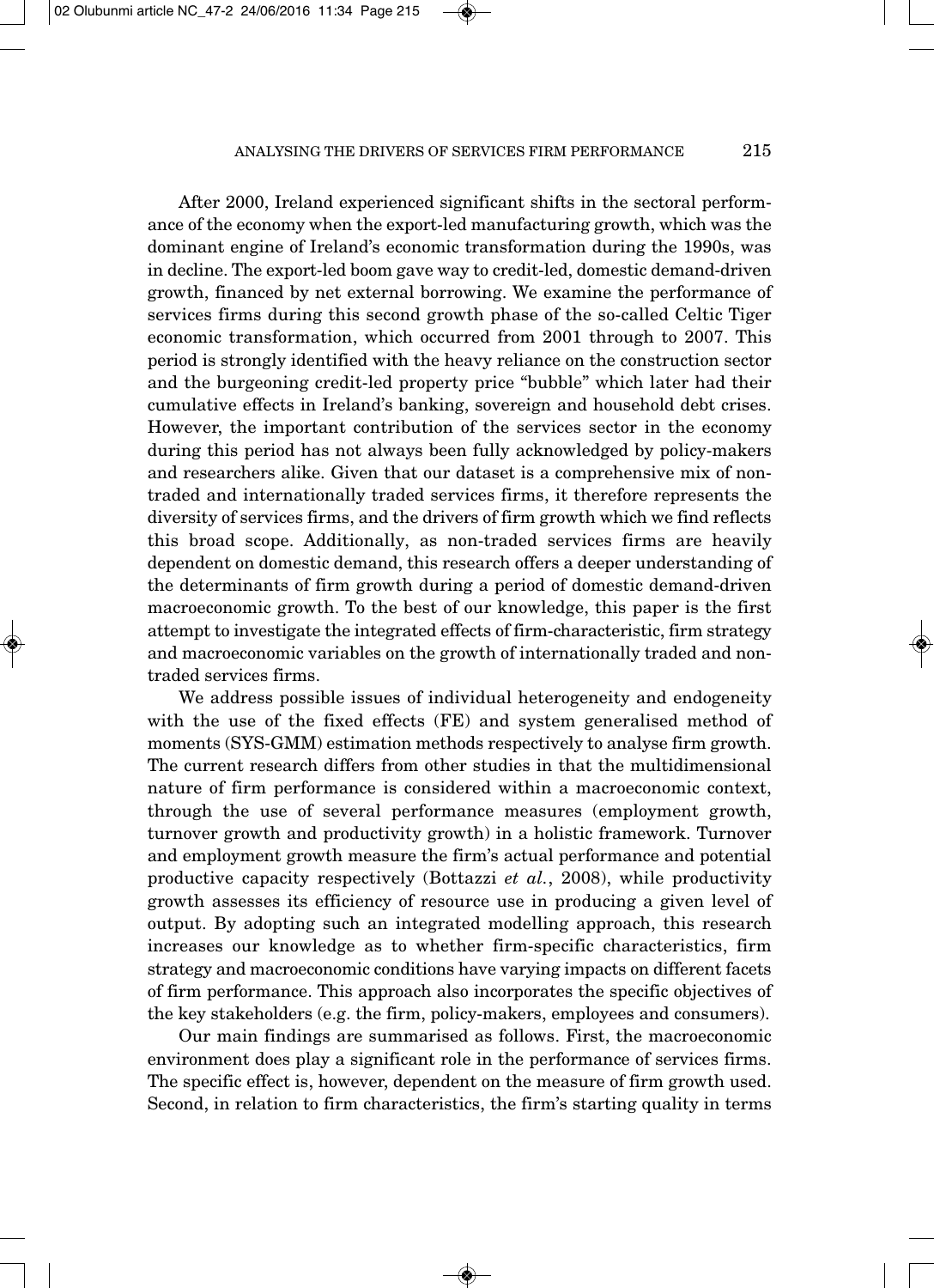of its initial size and initial level of productivity matters for subsequent performance. Specifically, we find a negative relationship between firm growth and firm size; the inverse firm size/growth relationship, however, declines with increased size. This finding is consistent with the literature and remains robust even when regional and knowledge intensity disparities are considered. Third, engaging in trade activities, specifically, import and two-way trade (i.e. both exporting and importing) has a positive effect on turnover growth, while training investment increases growth in both turnover and employment. Overall, we find that the specific effect of determinants is sensitive to how firm performance is measured. Our findings suggest a role for policy which supports the development of small services firms, particularly in the areas of trade and training, while also acknowledging the multidimensional nature of firm performance.

The remainder of the paper is organised as follows: Section II provides further background and reviews the literature. Section III details the data and methodological approach used. Section IV presents our empirical findings, and Section V concludes.

### II BACKGROUND

Heterogeneity in the performance of firms even within the same narrowly defined industries is well noted in the literature (Caves, 1998). These perform ance differences have been attributed to variations in the resources and capabilities embedded in the firm, the strategic choices made in exploiting these resources and capabilities, as well as firm responses to changes in the business environment (Nelson and Winter, 1982; Lockett *et al.*, 2009). We argue that this observed firm performance heterogeneity, along with the multiplicity of determining factors analysed in empirical investigations of firm performance, necessitates the adoption of a holistic multivariate modelling approach. Most of the empirical work on firm performance generally, and not just in services, has focused on internal drivers. This paper presents an integrated model which relates services firm growth (in employment, turnover and productivity) to both its internal (firm characteristics and firm strategy) and external (macroeconomic environment) determinants. This approach is apposite because macroeconomic conditions not only have a direct effect on firm performance, but also have a possible indirect effect through the strategies adopted by the firm. Moreover, the specific impact of macroeconomic conditions on firm performance may also be conditional on the characteristics of the firm.

The literature on the influence of macroeconomic conditions on firm performance is sparse, with many studies employing year dummies to control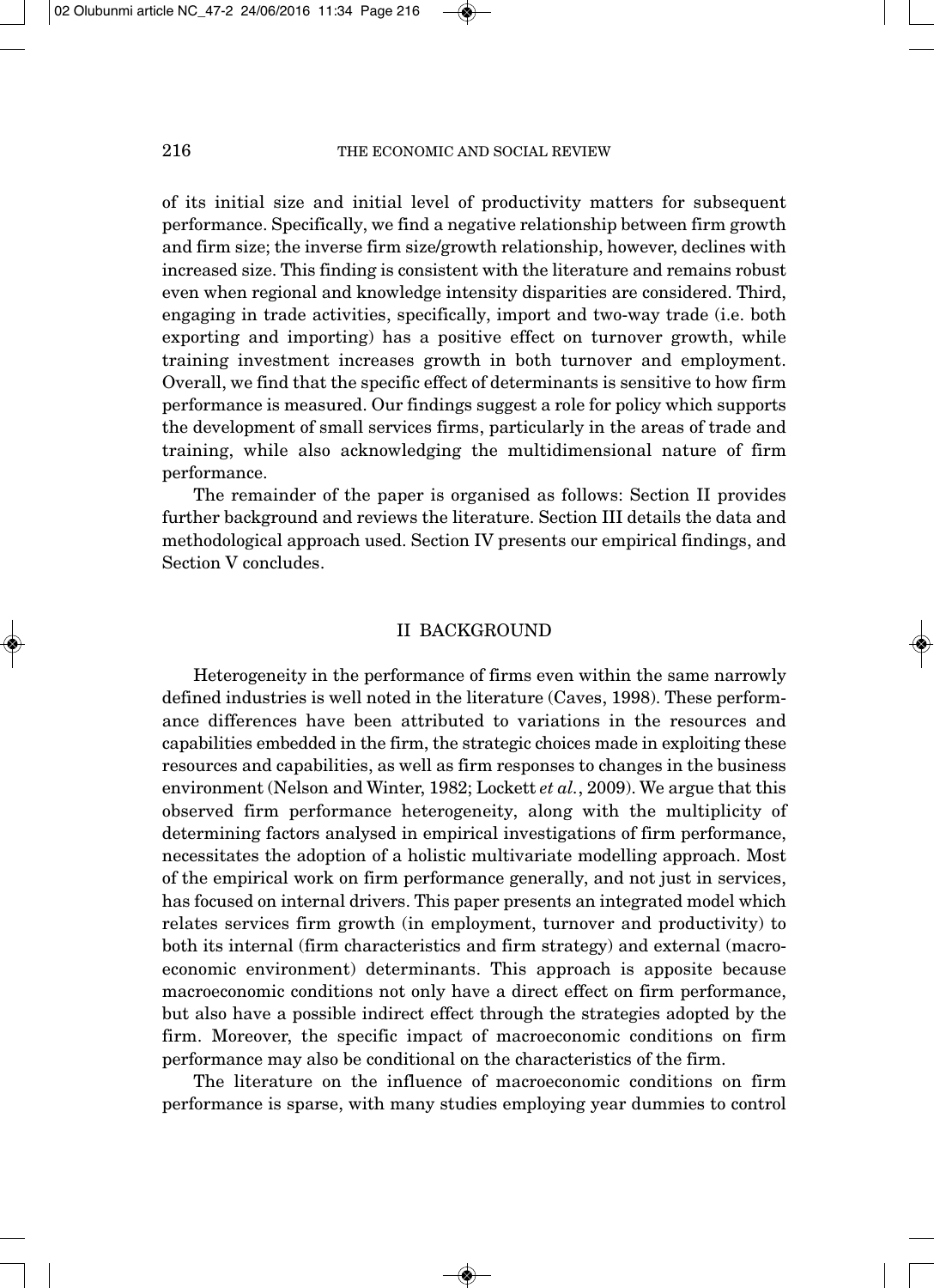for the macroeconomic effect on firm growth (e.g. Coad and Rao, 2008). Other studies, such as Higson *et al.* (2004) and Holly *et al*. (2013) have examined the effect of GDP growth on cross-sectional sales growth rates. However, the effect of firm-characteristic and firm strategy variables is not considered in these analyses. A limited number of other studies (Beck *et al.*, 2005; Mateev and Anastasov, 2011) have also explored the effect of macroeconomic factors such as GDP growth and inflation on sales growth. The latter studies however, are cross-country studies, which are generally hampered by "... definitional and measurement issues … induced by cross-country differences in coverage, unit of observation, classification of activity and data quality" (Bartelsman *et al.,* 2009: pp. 16-17). Importantly, all the aforementioned studies fail to make a distinction between manufacturing and services firms in their investigations. The empirical literature, however, suggests that there is significant heterogeneity in firm performance between manufacturing and services firms (Teruel-Carrizosa, 2010). A separate firm growth analysis for services firms is, therefore, essential in providing insights on the drivers of their performance.

This research addresses a gap in the firm growth literature by providing an empirical analysis of services firm growth in a holistic multivariate specification in a within-country context, thus improving on previous firm performance studies. Additionally, Ireland serves as a very interesting locale in which the integrated effects of the firm's inherent characteristics, firm strategy and macroeconomic conditions on firm growth in the services industries can be investigated. During our sample period (2001-2007), Irish economic growth was driven by domestic demand, fuelled by access to cheap credit. This period was characterised by strong annual average real GDP growth of 5.6 per cent, low unemployment, high inflation and negative real interest rates. The very favourable domestic demand dynamic provided a fertile environment for services firm growth. Overall, however, there has been scant research on the determinants of services firm performance in Ireland, and this period, in particular, has received little attention.

During the first, export-led, growth phase of the Celtic Tiger boom (from the early 1990s to 2000), the services sector's contribution to total employment grew from 58.6 per cent in 1992 to 62.3 per cent in 1998, while manufacturing's share increased marginally to 28.7 per cent in 1998 from 27.8 per cent in 1992. Yet, in relation to output, services' contribution declined significantly from 59.7 per cent of Net Domestic Product (NDP) in 1992 to 54 per cent in 1998, whereas manufacturing generated 37.2 per cent and 42.5 per cent of NDP in 1992 and 1998 respectively (Bielenberg and Ryan, 2013). The second, credit-led, domestic demand-driven, growth phase was characterised by declining manufacturing performance, with strong growth in the services and construction sectors. Much of the demand for services is indigenous, and, therefore, the domestic economy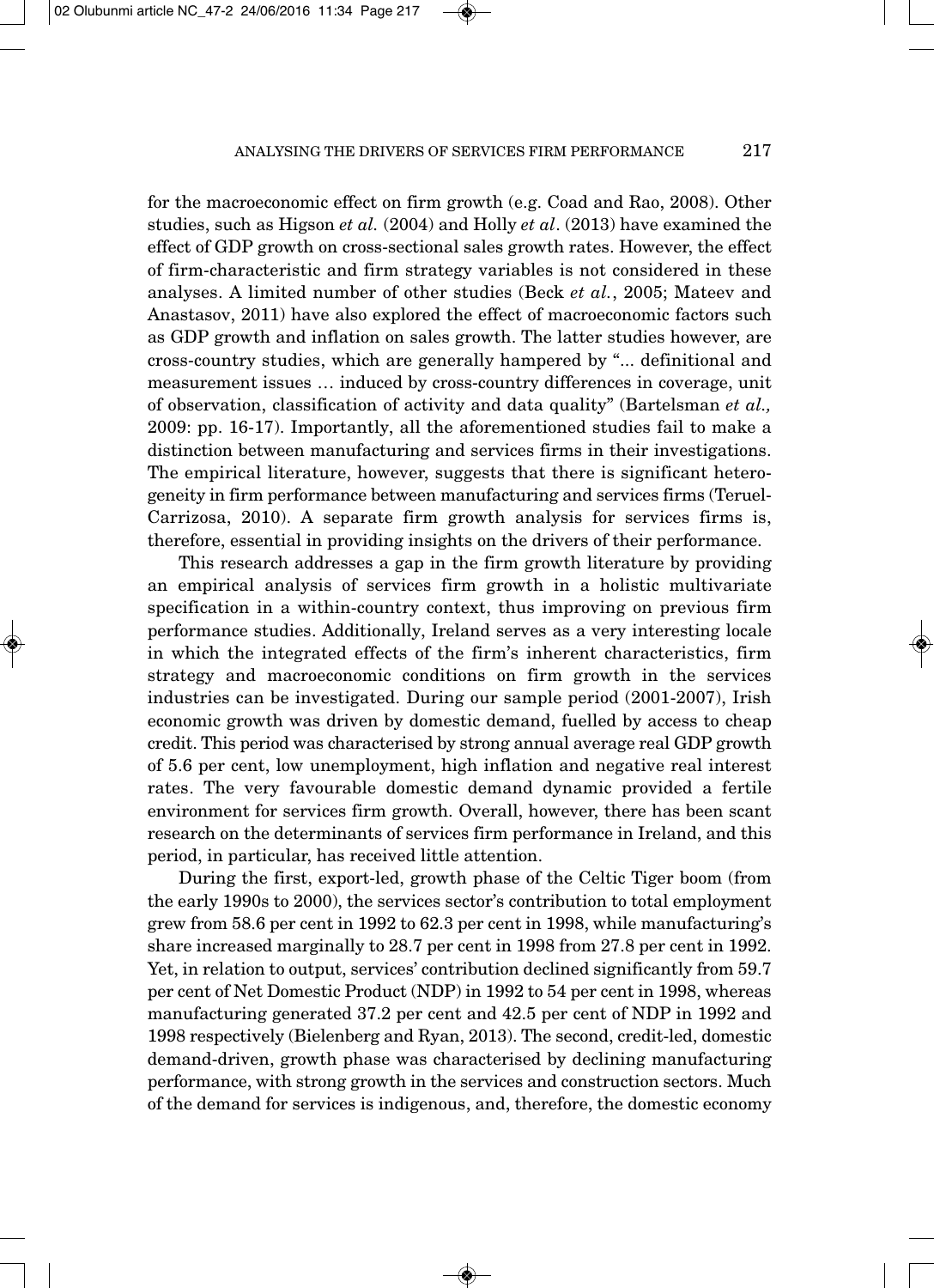is a key driver of services growth. In addition, the services sector is relatively less exposed to adverse changes in external competitiveness. The 2001-2007 period witnessed a trend loss in wage competitiveness and steadily rising nominal unit labour costs, with obvious implications for export-oriented manufacturing industries. Services' share of total employment increased from 64 per cent in 2001 to 68 per cent in 2007, while its contribution to NDP grew sharply from 53.9 per cent in 2001 to 62.9 per cent in 2007 (Bielenberg and Ryan, 2013). Also, the contribution of services to total exports of goods and services in Ireland increased from 22 per cent to 35 per cent between 2000 and 2005 (Forfás, 2006).

## III METHOD AND DATA

#### 3.1 *Analytical Framework*

Our choice of explanatory variables, drawn from the firm performance literature, is underpinned by economic theory and aims to proxy the firmcharacteristic, firm strategy and macroeconomic factors that drive firm growth.

# 3.1.1 Firm Characteristics

Based on theory, firms' response to macroeconomic changes may vary according to their inherent characteristics. In selecting the firm characteristics to be included in our analysis, we draw on existing research which suggests variables such as firm size, initial level of productivity, industry minimum efficient size (MES) and industry growth (Delmar and Wennberg, 2010; Huynh *et al.,* 2010; Mazzucato and Parris, 2015; Sutton, 1997). These variables control for the firms' starting quality and the characteristics of the industry within which they operate. We also include the nationality of firm ownership, a binary variable which controls for the effect of foreign ownership on firm growth. This is particularly relevant given the significant contribution of foreign-owned firms in the Irish economy and the foreign direct investment-oriented policies pursued by successive governments (Collins and Grimes, 2011; Bailey and Lenihan, 2015). In line with findings reported in the empirical literature, we expect to find a positive effect for all firm characteristics variables, with the exception of initial firm size which would be expected to have a negative impact on firm growth.

#### 3.1.2 Firm Strategy

The link between firm performance and the macroeconomic environment may be driven by the strategies adopted by firms in response to changes in their operating environment. Again, we draw on the extant literature to select the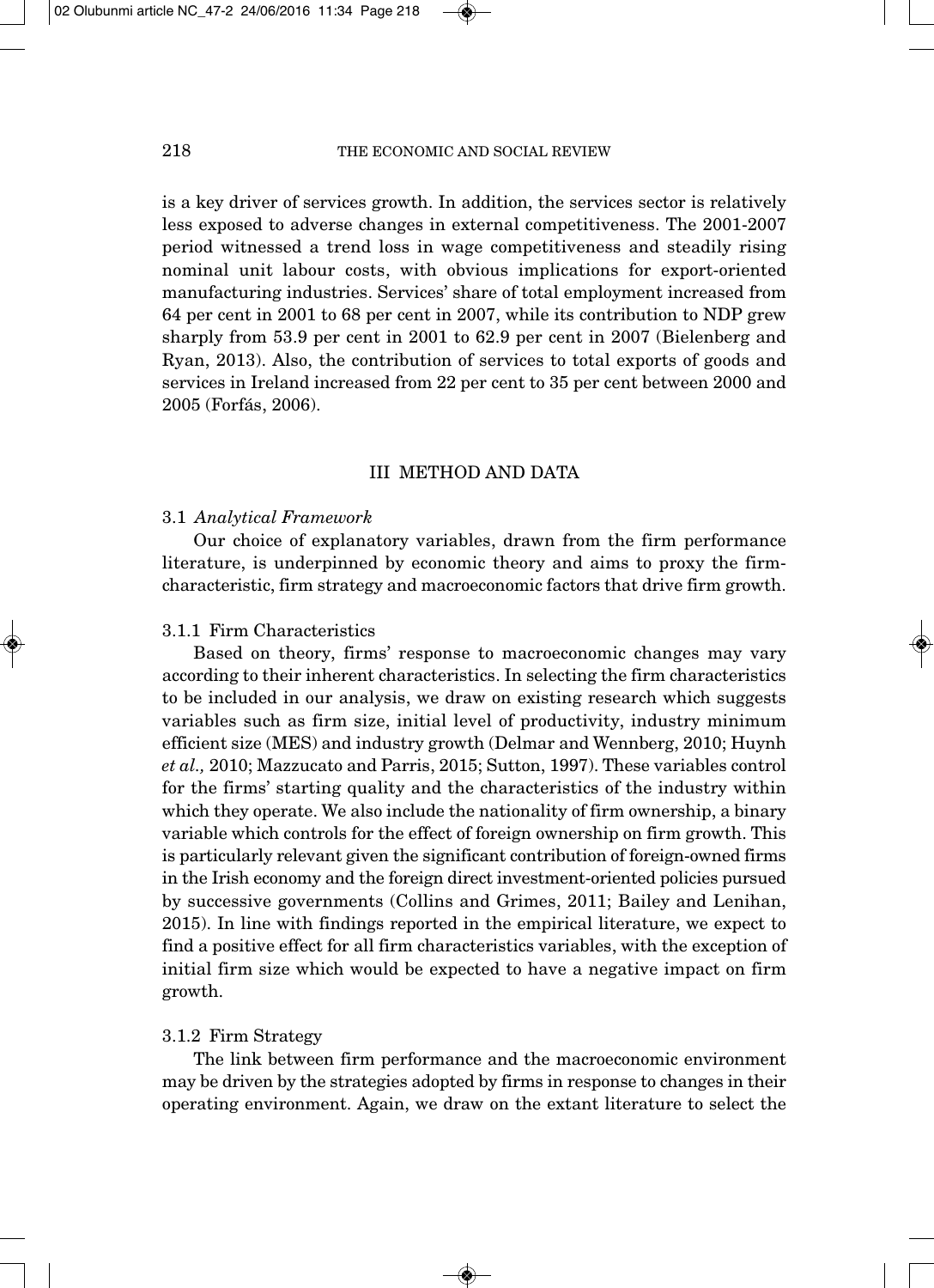strategy variables to be included in our analysis. The strategy variables we consider most relevant given the data available to us are training and trade.1 With increasing globalisation, trade has become an important strategy in enhancing performance in the services sector. Thus, we include a categorical variable, *trade*, with no trade activity as the omitted category. This controls for performance heterogeneity due to a firm engaging in only import or export activities. A third category is also included to control for the simultaneous positive effect of engaging in both export and import activity (two-way trade) in line with recent research (Castellani *et al.,* 2010; Haller, 2012). Training is a key element of a firm's investment in human capital, which helps equip its employees with skills and knowledge which may potentially increase its productivity and competitiveness (De Grip and Sauermann, 2013). While there is some ambiguity in relation to the *a priori* direction of the effect of training on firm growth, we expect a positive effect consistent with most of the literature (Jones *et al.*, 2013).

## 3.1.3 Macroeconomic Environment

Firms' performance may affect the macroeconomy and vice versa. In relation to our macroeconomic variable set, we include the usual suspects of real Gross Domestic Product (GDP) growth, as well as the inflation and unemployment rates to reflect the impact of changes in economic activity, prices and the labour market on firm performance. Furthermore, given the open nature of the Irish economy, along with the loss of international competitiveness and phenomenal credit growth experienced in Ireland during our sample period, we also define the macroeconomic environment in terms of the real effective exchange rate (REER), and domestic credit to the private sector as a percentage of GDP. Inclusion of the REER index provides insights on the link between national competitiveness<sup>2</sup> and firm growth, while domestic credit growth takes into account the effect of the availability of credit on firm performance. We expect GDP and credit growth to be positively associated with firm growth. The link between the unemployment rate and the REER index is, however, ambiguous.

To summarise, based on previous evidence from both theoretical and empirical literatures, we hypothesise that small foreign firms in high growth industries, with high initial levels of productivity, which invest in trade and

<sup>1</sup> Other strategy variables relevant to an analysis of firm performance in the Irish context include investments in R&D and the use of public support or subsidies. Data for these variables are, however, only available in the ASI dataset from 2005. Given that the SYS-GMM estimation method requires at least four consecutive years of data (Nunes *et al.*, 2013), we are unable to include these strategy variables.

<sup>2</sup> We also employ the unit labour cost (average cost of labour per unit of output produced) as a measure of competitiveness, but we do not report these results as they were not significant.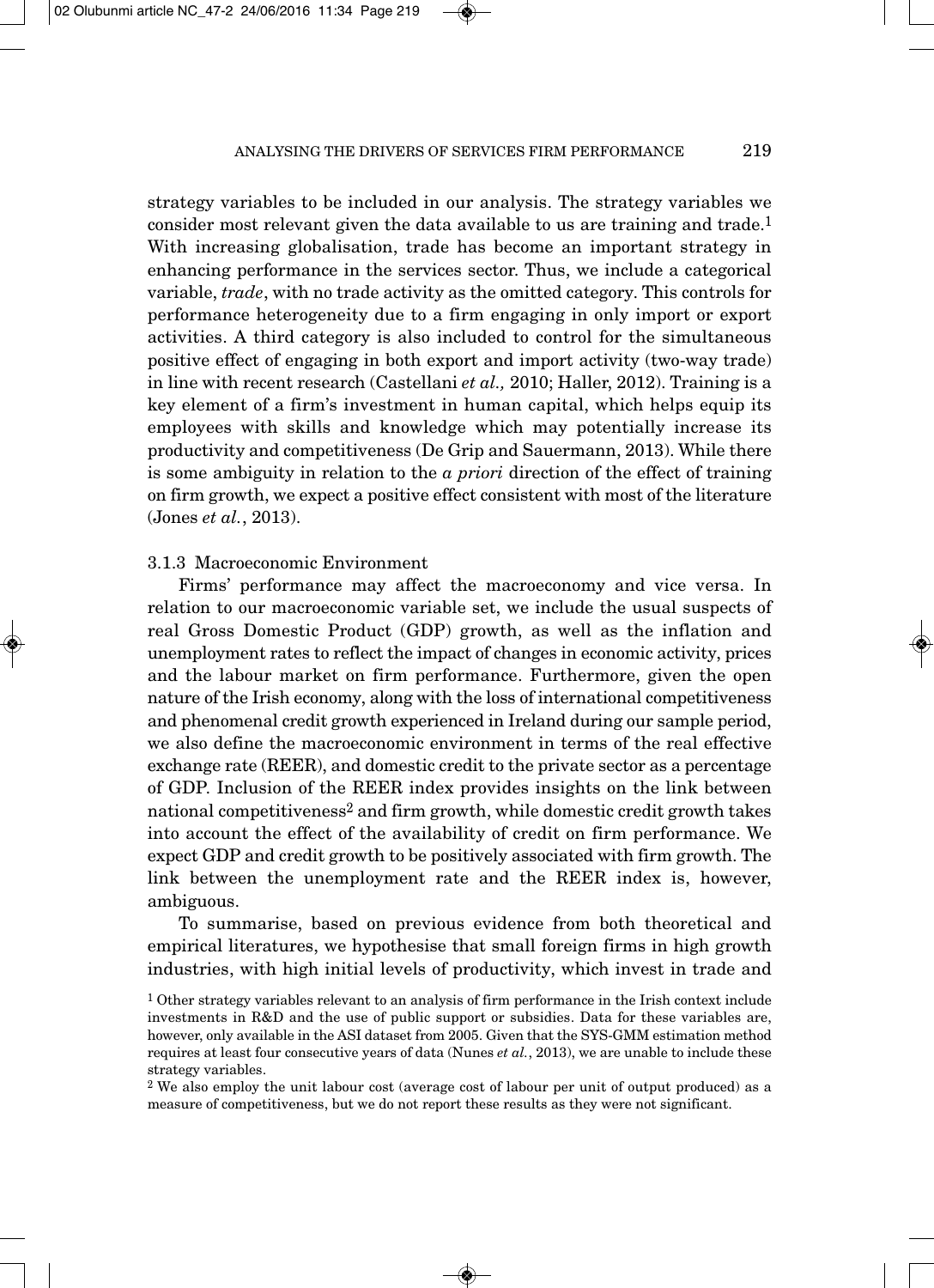training activities are likely to grow faster. Firm growth is also expected to be higher during periods of high GDP and credit growth, and low inflation. On the other hand, the link between the unemployment rate, real effective exchange rate, and firm performance is not clear *a priori*.

#### 3.2 *Model Specification*

To test the hypotheses set out above, we estimate the model summarised in Equation (1):

$$
\Delta \ln(S)_i = \beta_0 + \beta_1 \ln(S)_{i,t-1} + \beta_2 \ln(S_{i,t-1})^2 + \beta_3 X_{i,t} + \varepsilon_{i,t}
$$
 (1)

where  $\Delta \ln(S)$ *i* is the growth of firm *i* at time *t* (measured alternatively in terms of employment, turnover and productivity),  $X_{i,t}$  is a vector of explanatory variables consisting of firm characteristics, firm strategy and macroeconomic variables. We include a squared size term to take account of the possible nonlinear relationship between initial firm size and growth (Evans, 1987; Bigsten and Gebreeyesus, 2007). Additionally, an important consideration is how best to deal with possible econometric issues that may arise in estimating Equation (1). These include issues related to the potential endogeneity of some regressors such as macroeconomic factors and firm characteristics, since causality may run in both directions. It is also important to acknowledge the possible presence of unobserved time-invariant firm factors (fixed effects) which may be correlated with the explanatory variables in the firm performance model. We employ the fixed effects (FE) method as a means of controlling for unobserved heterogeneity (firm differences) arising from the non-availability of data on factors such as managerial and labour force quality which may lead to biased estimates.

If we are concerned about omitted factors that may be correlated with key predictors at the firm level, then we should estimate a fixed effects model. When using FE, we assume that some factor(s) within the firm which we cannot observe or measure (e.g. managerial quality, cultural factors or difference in business practices across firms) may bias the predictor or outcome variables and we need to control for this. The key insight is that if the unobserved variable does not change over time (time invariant), then any changes in the dependent variable must be due to influences other than these fixed effects. FE regression exploits within-firm variation over time. Across-firm variation is not used to estimate the regression coefficients, because this variation might reflect omitted variable bias. The key source of omitted variable bias is unobservable across-firm differences. If we believe that these unobservable factors are timeinvariant, then FE regression will eliminate omitted variable bias. "Fixed effects" regression holds constant (fixes) the average effects of each firm. By including fixed effects, we are controlling for the average differences across firms in any observable or unobservable predictors. The FE coefficients soak up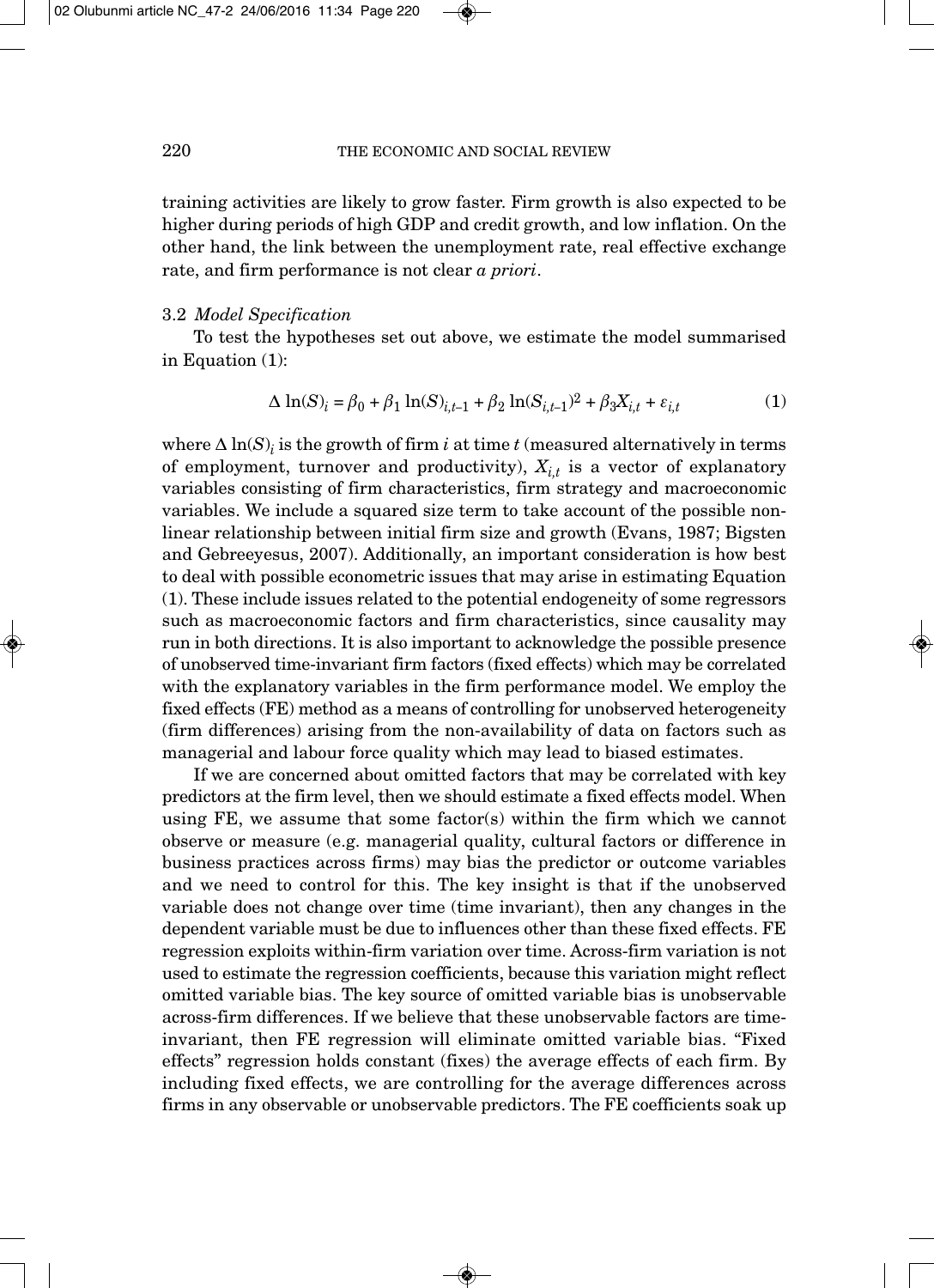all the across-firm action. Thus, it accounts for individual heterogeneity. What is left over is the within-firm action. The coefficient on each key predictor gives the average effect of that predictor (i.e. the common slope averaged across the firms).

One potentially significant limitation of FE models is that we cannot assess the effect of (observed) explanatory variables that have little within-firm variation. FE will not work well with data for which within-cluster variation is minimal or for slow changing variables over time. Therefore, where there is an interest in studying the effect of time-invariant variables such as industry or nationality of ownership on firm performance, the FE estimation is not useful.

Following other studies (Nunes *et al.*, 2013; Caglayan and Demir, 2014), we also use the SYS-GMM estimation method, to deal with potential endogeneity. This approach not only supports the inclusion of time-invariant determinants, but also remains robust in the presence of autocorrelation and heteroskedasticity, producing unbiased, efficient and consistent estimates (Roodman, 2009). Moreover, SYS-GMM allows the selection of instruments from within the econometric model, using lags of explanatory and dependent variables. We estimated various specifications of all firm growth models (turnover, employment and productivity) with different lags of firm-level variables as instruments. Also, in relation to the macroeconomic variables, the link between GDP growth and firm growth is likely to be endogenous, as high GDP growth could lead to increased growth in employment and turnover and vice-versa. Testing for causality between GDP and each of the dependent variables, we find that GDP should be treated as potentially endogenous in our analysis.3 We find a significant causal relationship, in both directions, between GDP and the turnover and productivity growth dependent variables. Additionally, to minimise instrument proliferation, which may potentially reduce the consistency of results, we experiment with collapsing the instruments matrix (Merhrhoff, 2009). The Hansen test is used to assess the validity of the instruments, and we also test for second-order serial correlation.

#### 3.3 *Data*

This paper uses data from the ASI dataset collected by the Central Statistics Office (CSO) covering the period 2001-2007. The ASI is an annual enterprise<sup>4</sup> survey covering all firms in NACE Rev. 1.1 industries G, H, I, K and  $0<sup>5</sup>$  which began in 1999. The dataset is unique in that it provides comprehensive coverage of all services firms with twenty or more employees.

<sup>3</sup> We test for endogeneity using the Granger causality test.

<sup>4</sup> An enterprise is defined as the smallest legally independent unit (CSO, 2008, p. 7).

<sup>5</sup> These are Wholesale and Retail Distribution, Hotels and Restaurants, Transport Storage and Communications, Real Estate and Other Community Services respectively.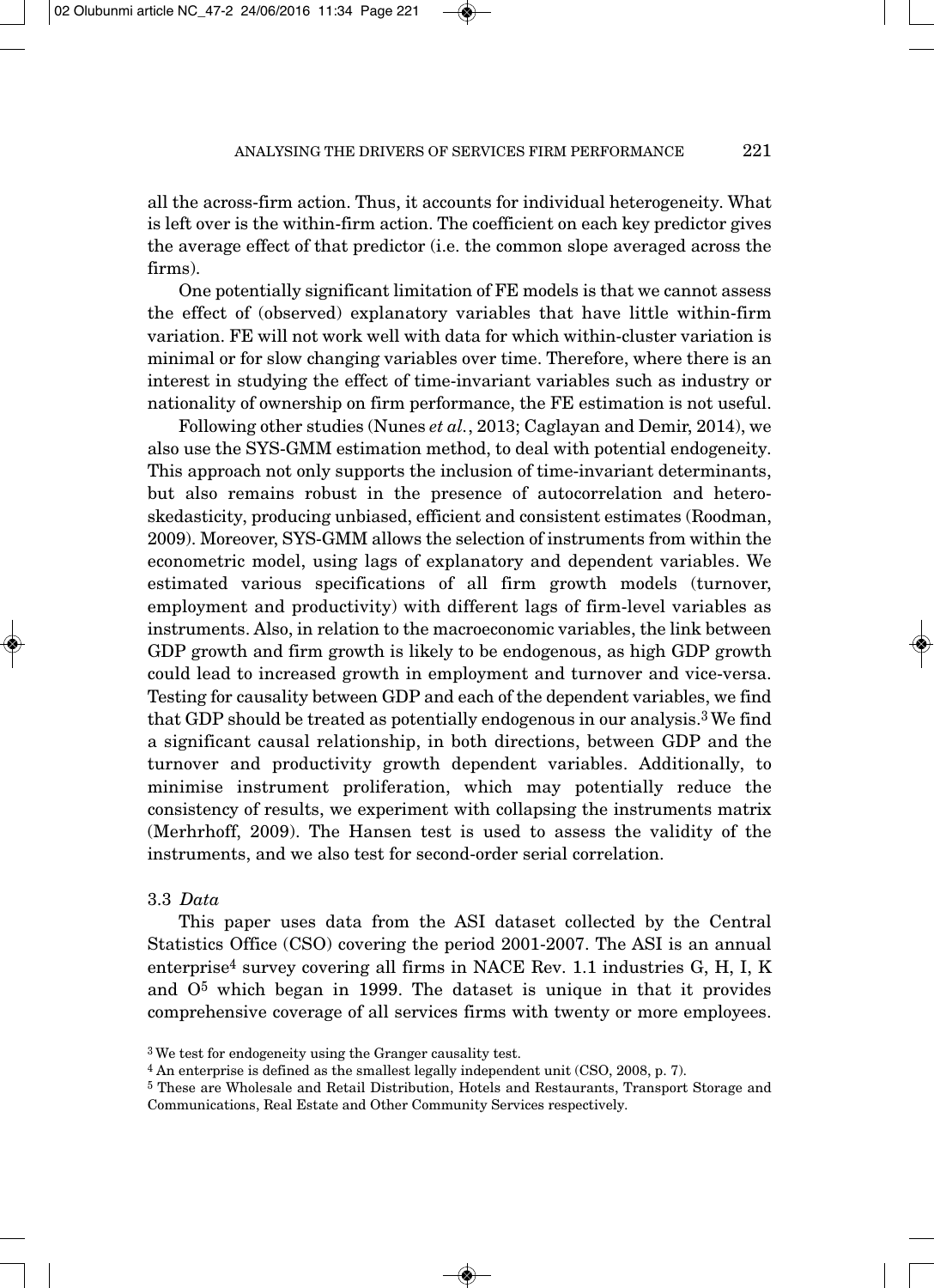Additionally, the survey comprises a stratified random sample of services firms with less than twenty employees. It, thus, provides data on micro-sized firms, with fewer than ten employees – this group of firms is often omitted in many firm growth studies (Reid, 2006). The dataset is an unbalanced panel since not all firms are sampled in all the years considered. Unique firm identifiers allow firms to be tracked across years.

For our study period, 2001-2007, the full dataset consists of 51,229 observations on 16,083 firms, with 978 firms present in all seven years. Firms with non-consecutive observations in the period of interest (i.e.  $[N-1]$ ) were removed from the panel as this discontinuity could potentially distort the analysis. This left 6,670 firms with 23,685 observations in the panel and 978 firms present in all the years. Furthermore, firms missing one year of employment and/or turnover data, had the average value of the preceding and subsequent years imputed for the missing year. However, where this could not be done due to data being missing for two or more consecutive years, such firms were excluded from the dataset. After this data cleaning, the panel then comprised 22,569 observations on 6,271 firms in the period, 2001-2007, with 972 firms and 6,804 firm/year observations present in all the years.

Firms observed switching between industries<sup>6</sup> in the sample period were dropped, leaving 905 firms present throughout the period. Based on the substantial difference in the total number of firms in the dataset and the actual number of firms present in all the years, ultimately, our empirical analysis is based on a balanced panel of 905 services firms and 6,335 firm/year observations. While, there are issues (e.g. selection bias) associated with the use of balanced panels, our approach is in line with recent firm performance studies such as Holzl (2014) and Karhunen and Huovari (2015) which have also employed balanced panel datasets.7 Furthermore, balanced data reduces the noise introduced by unit heterogeneity. Also, if there is non-random attrition in an unbalanced panel (which is likely in this case), applying fixed effects can cause biased (or at least inconsistent) estimators. In all of our analyses, we use 2-digit NACE industry codes. Turnover was deflated using two-digit sectoral level output prices collected from the EU KLEMS database (EU KLEMS, 2011). Finally, we combine the ASI dataset with annual data for key macroeconomic variables obtained from the World Bank's (2012) World Development Indicator database.

Table 1, which outlines the distribution of firms in our sample by size class and industry, reveals a highly skewed distribution consistent with evidence in

<sup>6</sup> For instance, firms switching from NACE industry 51 (wholesale trade and commission trade) to NACE industry 52 (retail trade).

<sup>7</sup> For a detailed discussion on the merits and demerits of balanced *vs.* unbalanced panels, the interested reader should refer to Wooldridge (2010).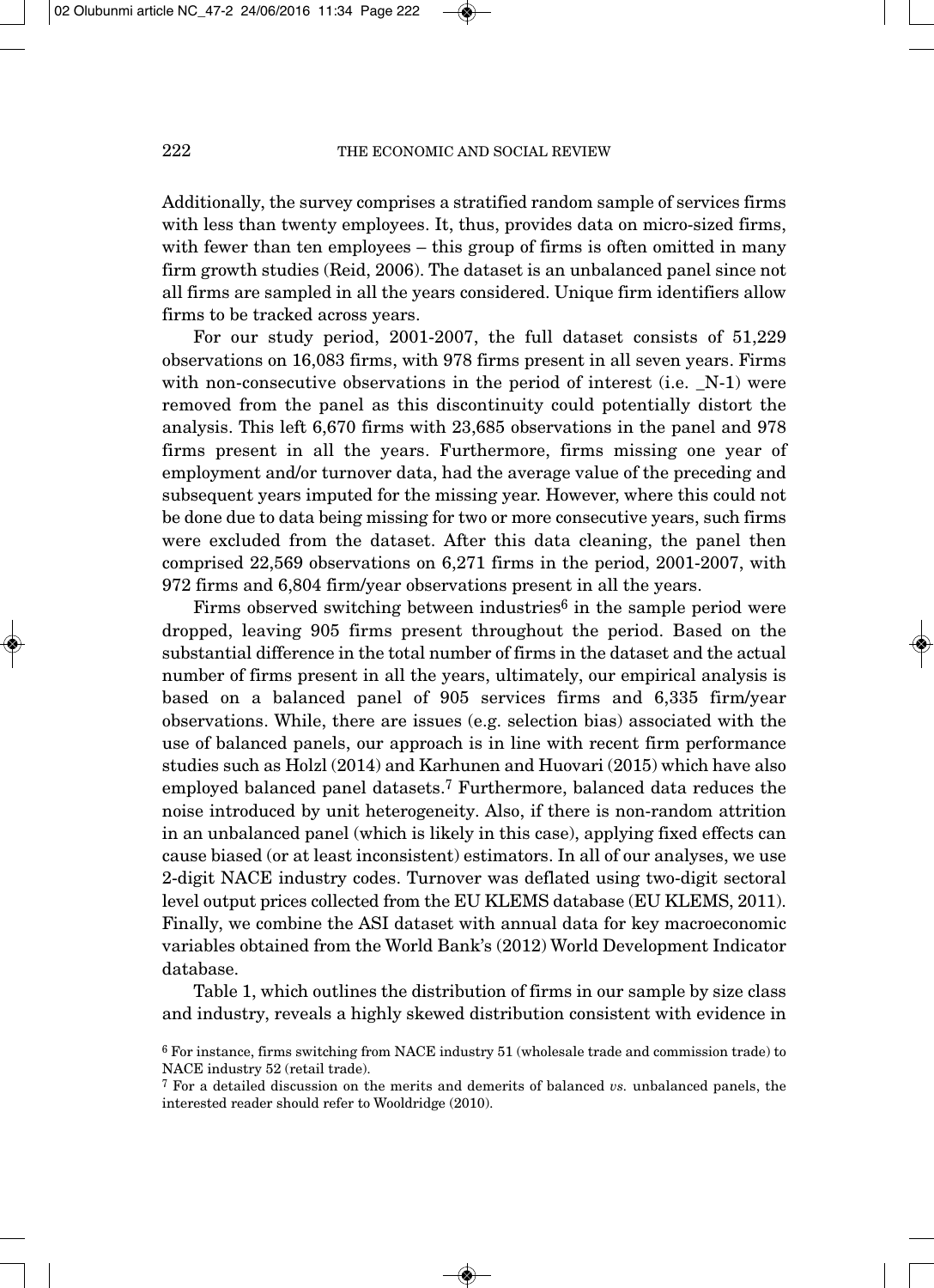the literature (Gil, 2010). We find that 93 per cent of the firms in the sample are small and medium-sized enterprises (SMEs) broken down as follows: small firms (55 per cent) and medium firms (35 per cent), while 3 per cent of the firms are micro-sized firms.8 Services firms have generally been found to be relatively smaller than manufacturing firms (Teruel-Carrizosa, 2010). Indeed, CSO data confirms that services firms in Ireland had a lower average number of employees per firm (9.4) relative to the manufacturing ratio of 42.1 in 2007.9

| Industry                                                                                                    |                |     | Micro Small Medium Large Total |              |              |
|-------------------------------------------------------------------------------------------------------------|----------------|-----|--------------------------------|--------------|--------------|
| Sale, maintenance and repair of motor<br>vehicles and motorcycles; retail sale of<br>automotive fuel (50)   | $\mathbf{1}$   | 65  | 17                             | $\mathbf{1}$ | 84           |
| Wholesale trade and commission trade, except<br>of motor vehicles and motorcycles $(51)$                    | $\overline{2}$ | 104 | 54                             | 7            | 167          |
| Retail trade, except of motor vehicles and<br>motorcycles; repair of personal and<br>household goods (52)   | 13             | 67  | 50                             | 18           | 148          |
| Hotels and restaurants (55)                                                                                 | $\mathbf 2$    | 80  | 102                            | 3            | 187          |
| Transport, storage and communications<br>$60,62,63,64$ <sup>*</sup>                                         | 1              | 26  | 16                             | 8            | 51           |
| Real estate activities (70)                                                                                 | 1              | 7   | 3                              | $\theta$     | 11           |
| Renting of machinery and equipment without<br>operator and of personal and household<br>$\text{goods}$ (71) | $\mathbf{0}$   | 8   | 4                              | $\mathbf{1}$ | 13           |
| Computer and related activities (72)                                                                        | 1              | 9   | 7                              | $\mathbf{1}$ | 18           |
| Research and development (73)                                                                               | $\theta$       | 1   | $\mathbf{1}$                   | $\theta$     | $\mathbf{2}$ |
| Other business activities (74)                                                                              | 7              | 82  | 54                             | 17           | 160          |
| Recreational, cultural and sporting<br>activities (92)                                                      | 1              | 35  | 12                             | 1            | 49           |
| Other service activities (93)                                                                               | $\mathbf{2}$   | 13  | $\Omega$                       | $\theta$     | 15           |
| Total                                                                                                       | 31             | 497 | 320                            | 57           | 905          |

Table 1: *Classification of Firms by Industry and Size Classes*

*Source:* Authors' calculations from ASI dataset, 2001-2007.

*Note:* \*Due to CSO confidentiality rules, NACE industries 60, 62, 63 and 64 are aggregated. Figures in parentheses are 2-digit NACE Rev.1.1 codes.

<sup>8</sup> Four size categories are identified based on the European Commission (2003) definitions: microsized firms (1-9 employees), small firms (10-49 employees), medium-sized firms (50-249 employees) and large firms (>250 employees).

<sup>9</sup> Figures are based on calculations using Annual Enterprise Statistics on Distribution and Services (1999-2007) and Census of Industrial Production (1991-2007) data from the CSO database direct.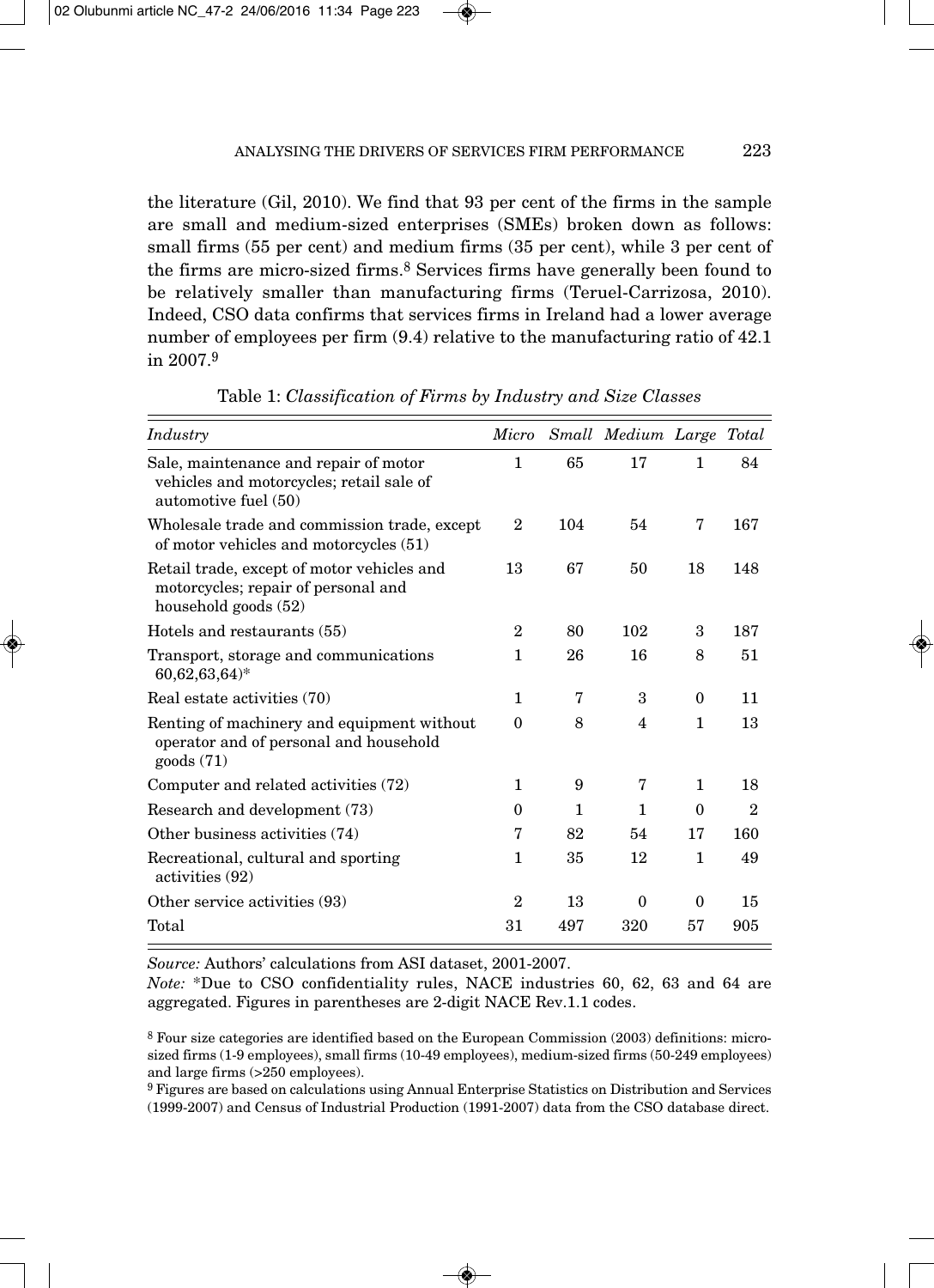The "hotels and restaurants", "wholesale trade", and "other business activities" industries account for 21 per cent, 18 per cent and 18 per cent of total firms respectively, whereas "retail trade" has the largest population of microsized firms (42 per cent) and large firms (32 per cent). Firms in the "wholesale trade" industry are mainly small, with 62 per cent of total firms in this industry found in the small size category. In relation to the knowledge-intensive industries, micro-sized firms are not represented in the "renting of machinery" and "research and development" industries, while the "transport, storage and telecommunica tions" and "computer and related activities" industries have one micro-sized firm respectively. The limited presence of micro-sized firms – which are usually prone to financial constraints – in these sectors may be related to high investment costs associated with, for example, product development and protection of intellectual property such as patents and trademarks, which may deter the entry of small firms into such industries.

#### 3.4 *Summary Statistics*

We present the means and standard deviations of the variables to be analysed in Table 2 along with variable definitions and expected signs. The table shows a significant variation in growth over the period 2001-2007 as indicated by the standard deviations. In relation to the dependent variables, mean growth rates in the sample are quite low ranging from –0.4 per cent to 2 per cent, with negative growth in productivity. With respect to firmcharacteristic and strategy variables, 11 per cent of firms in the sample have foreign ownership, 21 per cent of the firms reported training costs, while about 44 per cent of the firms in the sample engaged in trade activity.

Table A1 (See Appendix) presents the mean growth rates by industry sector. Again, this reveals considerable heterogeneity in growth rates across industries and growth measures. In relation to employment, growth rates range from –1.8 per cent in the "research and development" sector to 3.8 per cent for "retail trade" firms. Furthermore, with respect to the turnover measure, growth rates vary between –0.1 and 4.9 per cent in the "hotels and restaurants" and the "other business activities" industries respectively. Productivity growth was generally negative across industries, ranging from –0.4 per cent for "recreational, cultural and sporting activities" firms, to 4.6 per cent in the "other service activities" sector.

Next, we examine patterns of firm mobility within our sample. Based on the initial employment size class at the beginning of the period (2001), Table A2 (see Appendix) shows the number of firms that moved into other size categories at the end of the period. In general, a large proportion of firms in the sample (micro firms, 71 per cent; small firms, 80 per cent; medium firms, 83 per cent; and large firms, 93 per cent) remained in the same size category at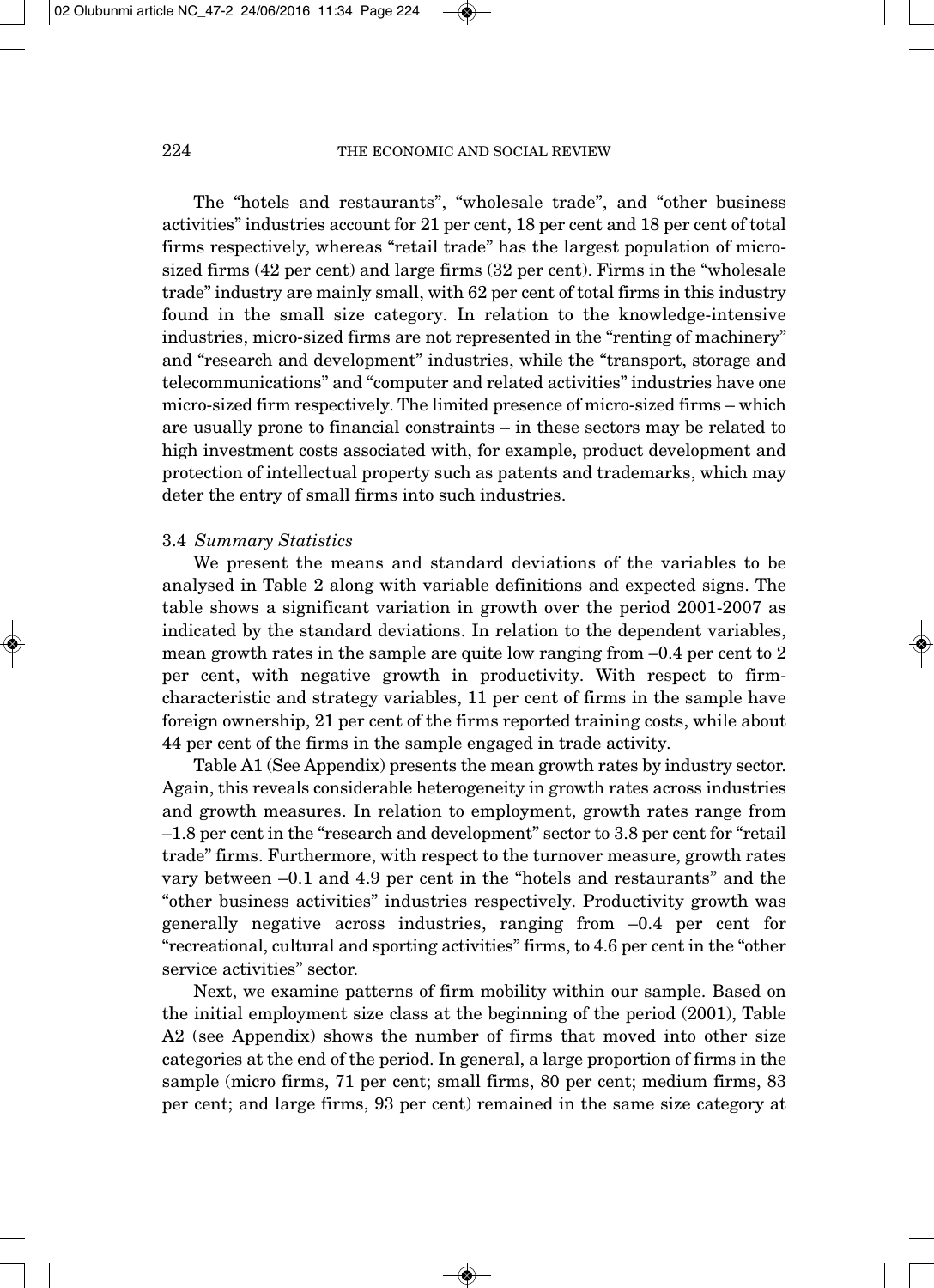| Variable                                    | Definition                                                                                            | Mean    | Standard<br>Deviation |
|---------------------------------------------|-------------------------------------------------------------------------------------------------------|---------|-----------------------|
| Dependent Variable: Firm Performance        |                                                                                                       |         |                       |
| Employment growth                           | Logarithm difference of employment in<br>consecutive years                                            | 0.02    | 0.25                  |
| Turnover growth                             | Logarithm difference of turnover/sales in<br>consecutive years                                        | 0.02    | 0.25                  |
| Productivity growth                         | Logarithm difference of labour productivity<br>(turnover per employee) in consecutive years -.004     |         | 0.31                  |
| Firm-Characteristic Variables               |                                                                                                       |         |                       |
| Log employment <sub>t-1</sub>               | Logarithm of employment in previous period                                                            | 3.94    | 1.08                  |
| (Log employment $_{t-1}$ ) <sup>2</sup>     | Square of logarithm of employment in<br>previous period                                               | 16.72   | 10.22                 |
| Log turnover $_{t-1}$                       | Logarithm of total turnover in previous<br>period                                                     | 3.66    | 1.49                  |
| (Log turnover <sub>t-1</sub> ) <sup>2</sup> | Square of logarithm of total turnover in<br>previous period                                           | 15.63   | 13.05                 |
| Log labour                                  | Logarithm of labour productivity in                                                                   | $-0.28$ | 1.11                  |
| $productivity_{t-1}$                        | previous period                                                                                       |         |                       |
| Location                                    | 1=Southern and Eastern; 0= Border<br>Midlands and Western                                             |         |                       |
| Nationality of                              | 1= Foreign; 0= Domestic                                                                               | 0.11    |                       |
| ownership                                   |                                                                                                       |         |                       |
| Industry                                    | 2-digit Nace Rev. 1.1. classification (50-93)                                                         |         |                       |
| Industry minimum<br>efficient scale         | Minimum efficient scale measured as ratio<br>of sales to number of firms in industry                  | 206.57  | 244.85                |
| Industry growth                             | Logarithm difference of total turnover<br>in industry                                                 | 0.02    | 0.09                  |
| <b>Strategy Variables</b>                   |                                                                                                       |         |                       |
| Trade                                       | $1 = No$ trade; $2 = Firm$ exports only;<br>3= Firm imports only; 4= Firm both<br>exports and imports |         |                       |
| Training                                    | 1= Firm has training costs;<br>$0 =$ Firm has no training costs                                       | 0.21    |                       |
| Macroeconomic Variables                     |                                                                                                       |         |                       |
| <b>GDP</b>                                  | Annual growth rate in real GDP (%)                                                                    | 5.57    | 0.74                  |
| Unemployment rate                           | Annual average unemployment rate (%)                                                                  | 4.39    | 0.23                  |
| Inflation                                   | Annual growth rate in consumer prices (%)                                                             | 3.78    | 1.13                  |
| Real effective<br>exchange rate             | Real effective exchange rate index,<br>$2005 = 100$                                                   | 97.09   | 8.15                  |
| Credit growth                               | Domestic credit to private sector $(\%)$                                                              | 143.79  | 36.75                 |

Table 2: *Description of Variables, Means and Standard Deviations*

*Source:* Authors' calculations from ASI dataset, 2001-2007 and World Bank (2012) World Development Indicator database.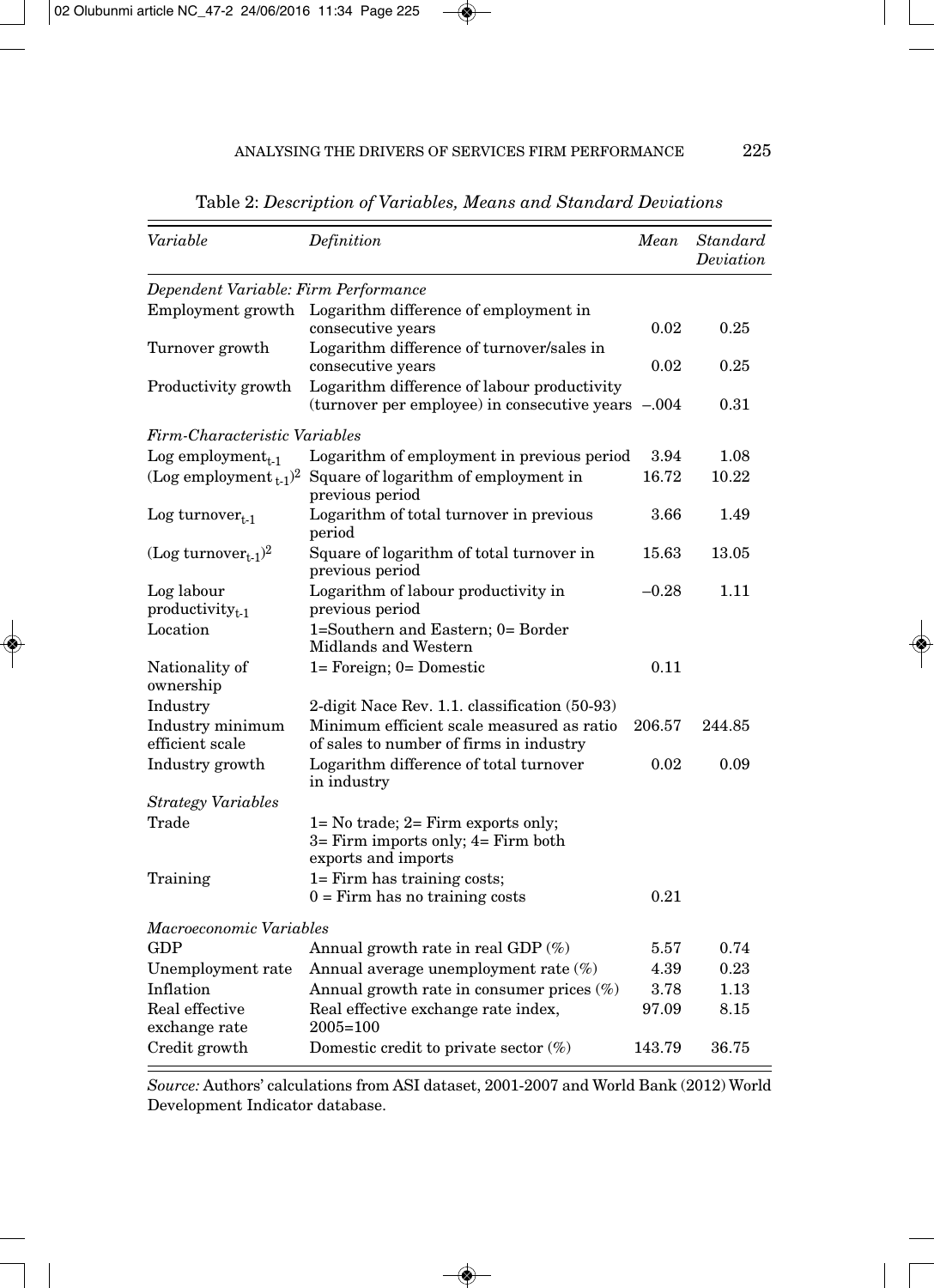the end of the period. This implies that only very few firms in the distribution actually grew in terms of employment during this period. The greatest amount of upward mobility was observed for small and medium-sized firms, with 26 per cent (18 per cent) of micro-sized (small) firms and 5 per cent of mediumsized firms moving up one employment size class by 2007. The largest amount of downward movement to the next lower size class at the end of the period was seen in the medium and large size categories, with 12 per cent of medium-sized firms and 5 per cent of large firms moving one size class down over the course of the 2001-2007 period. Overall, results from the transition matrix show a high probability of growth for micro-sized and small firms, consistent with findings in the literature (Oberhofer, 2012; Daunfeldt and Elert, 2013).

To examine the patterns of growth in the three key services firm performance dependent variables, we compute mean growth rates by size classes. The mean growth rates for employment, turnover and productivity are presented by size in Table A3 (See Appendix). Employment and turnover growth declined with size for micro-, small- and medium-sized firms. Overall, microsized firms showed the highest mean employment growth, but large firms had the highest mean turnover growth rate. These findings are broadly in line with evidence in the literature where growth is more pronounced in smaller firms, with the growth effect diminishing with increased size (Sutton, 1997; Fotopoulos and Giotopoulos, 2010). Furthermore, across all classes, productivity growth rates increased with employment size, indicating that large firms have higher productivity growth. This is consistent with the passive learning model suggested by Jovanovic (1982), wherein efficient firms grow, whilst less efficient firms decline or fail.

## IV EMPIRICAL FINDINGS

First, we discuss results for our estimated turnover and employment growth models, followed by those for productivity growth.

#### 4.1 *Determinants of Turnover and Employment Growth*

Table 3 presents our FE and SYS-GMM estimates for the turnover and employment growth models. While GMM is our preferred or base modelling approach, results are generally robust across both estimation methods.

### 4.1.1 Firm Characteristics

We find that most of our results are in line with *a priori* expectations. Consistent with the literature (e.g. Fotopoulos and Giotopoulos, 2010; Daunfeldt and Elert, 2013, for manufacturing and all industries in Greece and Sweden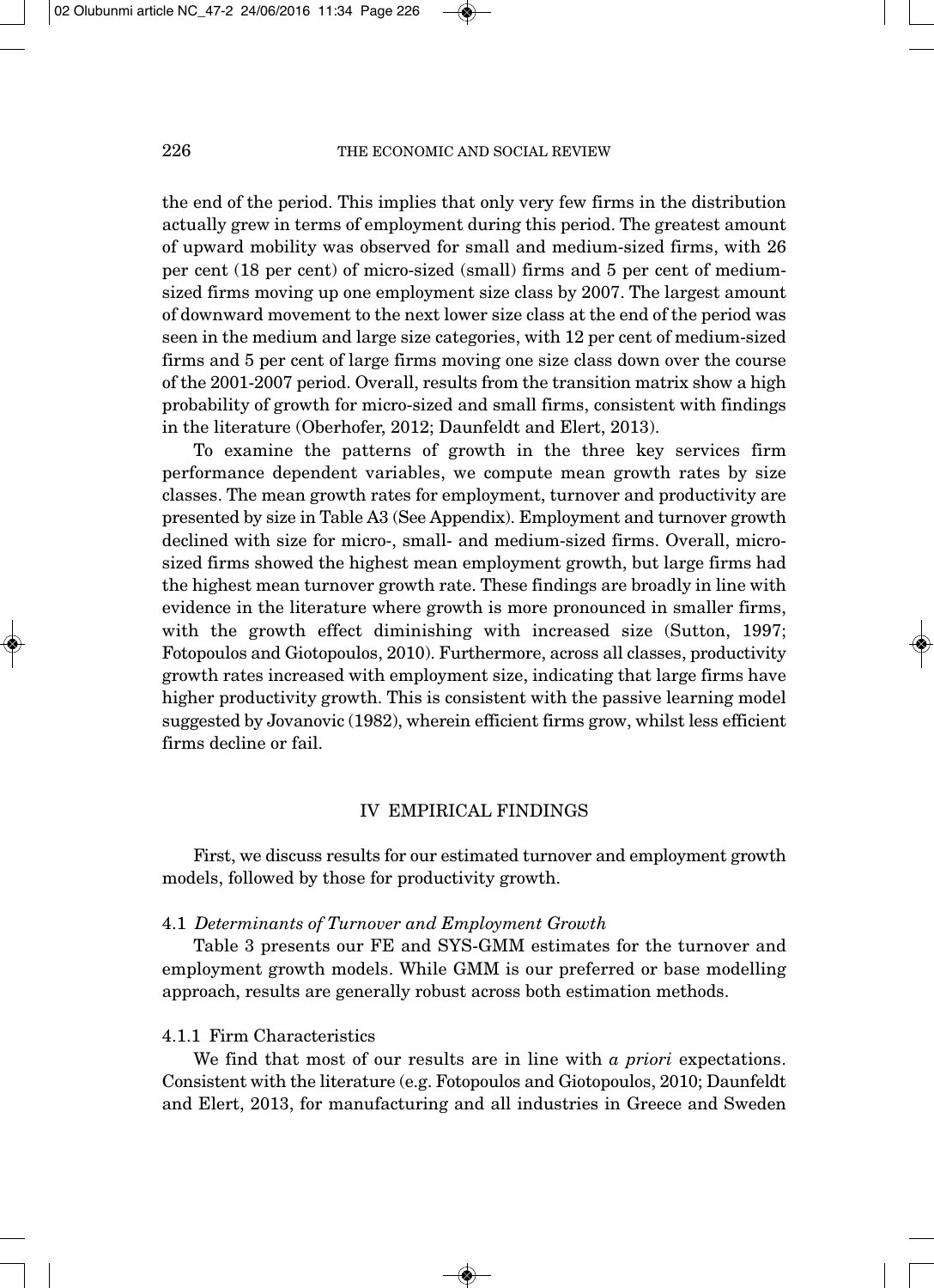|                                               | FE                                                           | Turnover Growth<br>SYS-GMM | FE                     | <b>Employment Growth</b><br>SYS-GMM |
|-----------------------------------------------|--------------------------------------------------------------|----------------------------|------------------------|-------------------------------------|
| Log turnover $_{t-1}$                         | $-0.903***$<br>(0.010)                                       | $-0.243***$<br>(0.044)     |                        |                                     |
| (Log turnover $_{t-1}$ ) <sup>2</sup>         | $0.099***$<br>(0.001)                                        | $0.028***$<br>(0.005)      |                        |                                     |
| Log employment $_{t-1}$                       |                                                              |                            | $-0.960***$<br>(0.006) | $-0.493***$<br>(0.047)              |
| (Log employment <sub>t-1</sub> ) <sup>2</sup> |                                                              |                            | $0.112***$<br>(0.001)  | $0.052***$<br>(0.006)               |
| Log labour productivity $_{t-1}$              | $-0.049***$                                                  | $-0.038***$                | 0.002                  | $0.021***$                          |
|                                               | (0.009)                                                      | (0.013)                    | (0.005)                | (0.006)                             |
| Industry growth                               | $0.064**$                                                    | $0.226***$                 | 0.002                  | $-0.010$                            |
|                                               | (0.026)                                                      | (0.045)                    | (0.016)                | (0.030)                             |
| Industry minimum                              | $-0.000***$                                                  | $-0.000$                   | $-0.000$               | 0.000                               |
| efficient scale                               | (0.000)                                                      | (0.000)                    | (0.000)                | (0.000)                             |
| Nationality of ownership                      |                                                              | 0.001<br>(0.017)           |                        | 0.004<br>(0.018)                    |
| Export                                        | 0.002                                                        | $-0.028$                   | 0.006                  | 0.007                               |
|                                               | (0.014)                                                      | (0.020)                    | (0.008)                | (0.022)                             |
| Import                                        | 0.001                                                        | $0.018**$                  | 0.001                  | 0.012                               |
|                                               | (0.008)                                                      | (0.009)                    | (0.005)                | (0.010)                             |
| Export-Import                                 | $-0.007$                                                     | $0.027**$                  | 0.002                  | 0.018                               |
|                                               | (0.010)                                                      | (0.012)                    | (0.006)                | (0.011)                             |
| Training                                      | $0.012*$                                                     | $0.035***$                 | 0.001                  | $0.050***$                          |
|                                               | (0.006)                                                      | (0.009)                    | (0.004)                | (0.009)                             |
| <b>GDP</b>                                    | $-0.008*$                                                    | $-0.018**$                 | $-0.002$               | $-0.003$                            |
|                                               | (0.004)                                                      | (0.009)                    | (0.003)                | (0.005)                             |
| Unemployment                                  | 0.060                                                        | $0.218**$                  | $-0.030$               | $-0.051$                            |
|                                               | (0.067)                                                      | (0.086)                    | (0.040)                | (0.078)                             |
| Inflation                                     | $-0.001$                                                     | $-0.013$                   | 0.003                  | $0.023**$                           |
|                                               | (0.009)                                                      | (0.013)                    | (0.005)                | (0.011)                             |
| Real effective exchange rate                  | $-0.000$                                                     | $-0.000$                   | 0.000                  | 0.000                               |
|                                               | (0.000)                                                      | (0.000)                    | (0.000)                | (0.000)                             |
| Credit                                        | $0.000**$                                                    | $0.001***$                 | $-0.000$               | $0.000*$                            |
|                                               | (0.000)                                                      | (0.000)                    | (0.000)                | (0.000)                             |
| Constant                                      | $1.524***$                                                   | $-0.683*$                  | $2.071***$             | 1.108***                            |
|                                               | (0.285)                                                      | (0.365)                    | (0.172)                | (0.344)                             |
| Observations                                  | 5,430                                                        | 5,430                      | 5,430                  | 5,430                               |
| R-squared                                     | 0.764                                                        |                            | 0.918                  |                                     |
| F-test                                        | $1041(0.000)$ 6.503 $(0.000)$ 3348 $(0.000)$ 9.608 $(0.000)$ |                            |                        |                                     |

Table 3: *Determinants of Turnover and Employment Growth*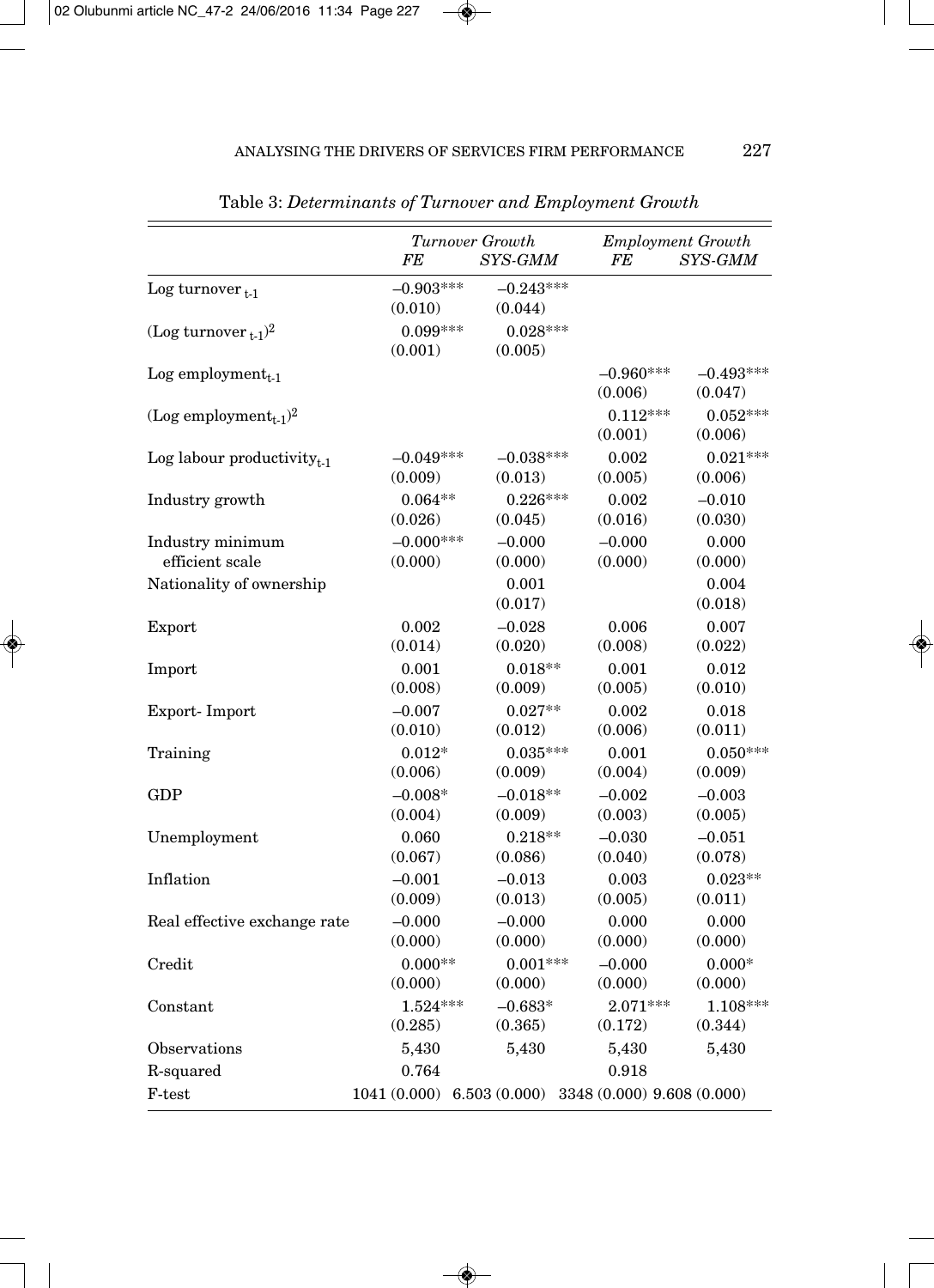|                 |     | Turnover Growth |     | <b>Employment Growth</b> |
|-----------------|-----|-----------------|-----|--------------------------|
|                 | FE  | SYS-GMM         | FE  | SYS-GMM                  |
| Number of Firms | 905 | 905             | 905 | 905                      |
| Hansen test     |     | 0.698(0.952)    |     | 2.772 (0.428)            |
| m1              |     | $-2.711$        |     | $-7.625$                 |
| m <sub>2</sub>  |     | $-0.880$        |     | 0.415                    |
| Instruments     |     | 31              |     | -31                      |

| Table 3: Determinants of Turnover and Employment Growth (Contd.) |  |  |
|------------------------------------------------------------------|--|--|
|                                                                  |  |  |

\*\*\* significant at 1%, \*\* significant at 5%, \* significant at 10%.

*Note:* Robust standard errors are in parentheses. Hansen is a test of over-identifying restrictions asymptotically distributed as  $\chi^2$  under the null of instrument validity with p-values reported in parentheses. m1 and m2 are the tests for first and second-order serial correlation in the first-differenced residuals, asymptotically distributed as  $N(0, 1)$  under the null of no serial correlation. Values in parentheses represent the pvalues for the F test and Hansen test. Estimates include industry dummies, but are not shown. Nationality of ownership and industry dummy variables were dropped from the fixed effect models as these do not vary over time.

respectively), we observe an inverse firm size-growth relationship; evidence that small services firms show higher employment and turnover growth. This growth effect, however, declines with increased size, as indicated by the positive coefficient on the squared size term.

The effect of the initial level of productivity varied with the firm performance measure employed. We find a convergence effect of the initial level of productivity on turnover growth, implying that firms with lower initial levels of productivity show higher turnover growth than more productive firms. This suggests that new entrants into a given industry at low productivity levels are forced to increase output quickly to reach the industry minimum efficient size (MES) so as to avoid failure. On the other hand, the positive coefficient for the labour productivity coefficient observed for employment growth indicates that firms with higher initial levels of productivity grow faster than less productive firms. This is in line with Jovanovic's (1982) model of passive learning, which argues that firms only gain knowledge of their true efficiency after entry into a given industry and adjust their sizes accordingly. Consistent with results for US and German manufacturing firms, industry growth has a positive effect on turnover growth only – an indication of a low competition effect and the availability of more opportunities in a given industry (Audretsch, 1995; Otto and Fornahl, 2009; Delmar and Wennberg, 2010).

# 4.1.2 Firm Strategy

The SYS-GMM results suggest that trade is important for turnover growth in services firms. Firms with import activity only increased turnover by 1.8 per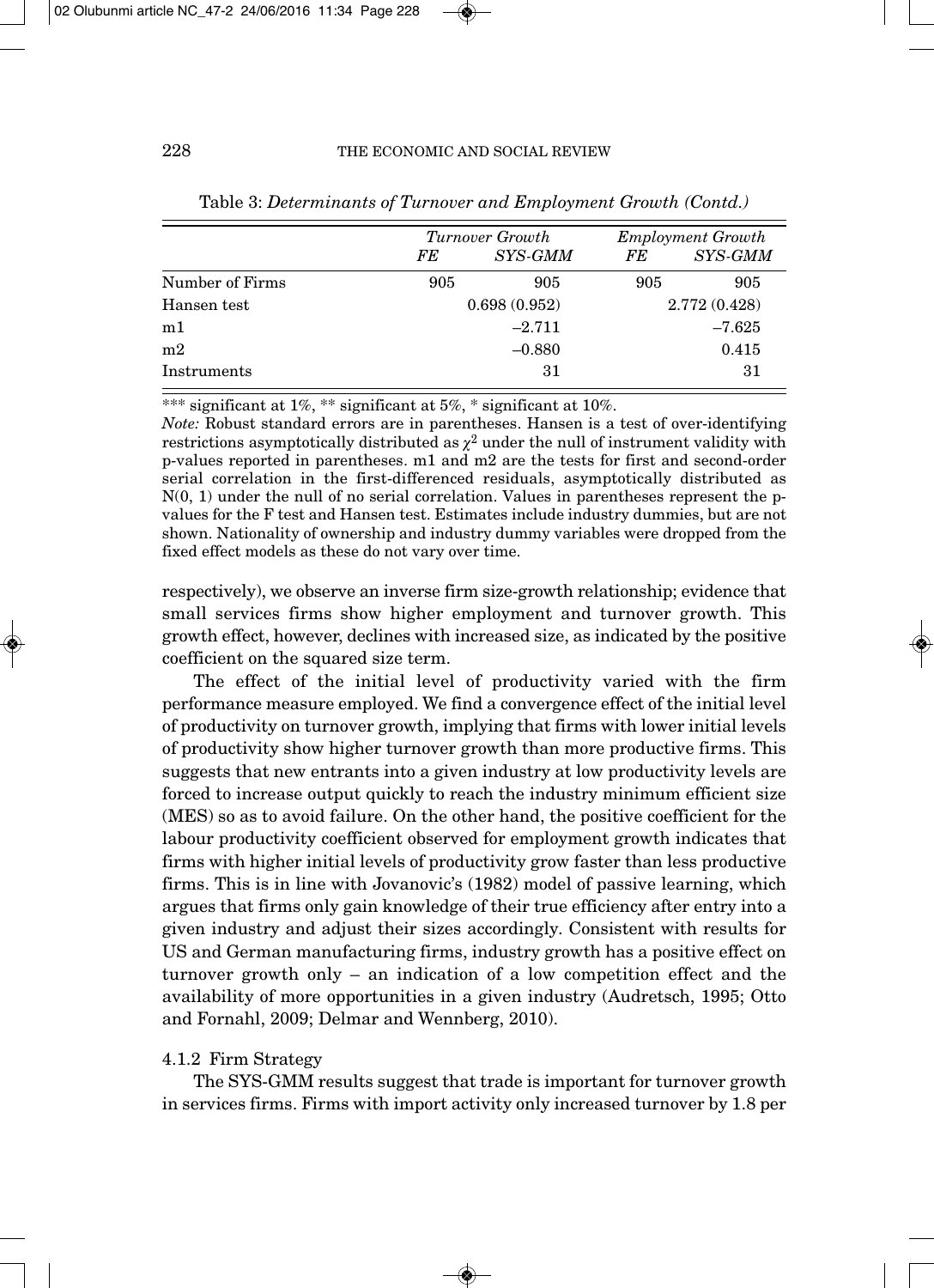cent, whilst a trade premium of 2.7 per cent on average was found for firms engaged in two-way trade (i.e. both exporting and importing). The latter result is similar to findings by Vogel and Wagner (2010) and Haller (2012) who found a trade premium for two-way traders for manufacturing firms in Germany and Ireland respectively. The above findings are likely related to the increasing internationalisation of services in Ireland during the period of analysis. Here, we note the role played by multinational companies in providing support services (such as finance, trade facilities, professional and technical services) to their international affiliates, as well as payments made for patents, licences and franchises (Grimes, 2006). Indeed, Ireland is a net importer of services – the Irish services trade deficit peaked at  $\in$  13,889 million in 2000, and thereafter declined steadily to  $\in 1,121$  million in 2007. The most significant contribution to this deficit was from royalties and licenses  $-\epsilon 10,371$  million and  $\epsilon 17,756$ million in 2001 and 2007 respectively (CSO, 2015) – reflecting the significant activities of foreign-owned firms in Ireland and payments made for the use of foreign-owned technologies, patents and franchises. The contribution of an indigenous software sector with a strong export focus was also important during this period.

Training had a strong positive effect on turnover and employment growth in the SYS-GMM models, while a weak effect (at the 10 per cent significance level) was found for turnover growth in the FE model. These results, which are consistent with findings for manufacturing turnover growth in Brazil and UK (Bryan, 2006; Goedhuys, 2007), suggest that training is also a relevant strategy for services firms during the sample period. Training increases productivity by making workers more flexible and adaptable to changing conditions, as well as increasing their skills and knowledge of innovative processes. In contrast, Bryson and Nurmi (2011) found no training effect on employment growth in a sample of UK manufacturing and services firms.

#### 4.1.3 Macroeconomic Environment<sup>10</sup>

We find that the macroeconomic environment matters for turnover growth in services firms. However, contrary to expectations, we find a negative GDPturnover growth relation. This counter-cyclical effect suggests that services firms are likely to increase revenues during periods of low economic growth. We also observe a positive effect for unemployment on turnover growth in the SYS-GMM model only. It was during the second, credit-led, growth phase that

<sup>10</sup> We estimated several other macroeconomic variables in addition to those reported in Table 3 – *inter alia* these included the real interest rate, and unit labour costs, to assess the impact of rising wages and the resulting loss of competitiveness. However, estimation results for these variables are not reported here as they were not found to be statistically significant and did not contribute to the explanatory power of the models.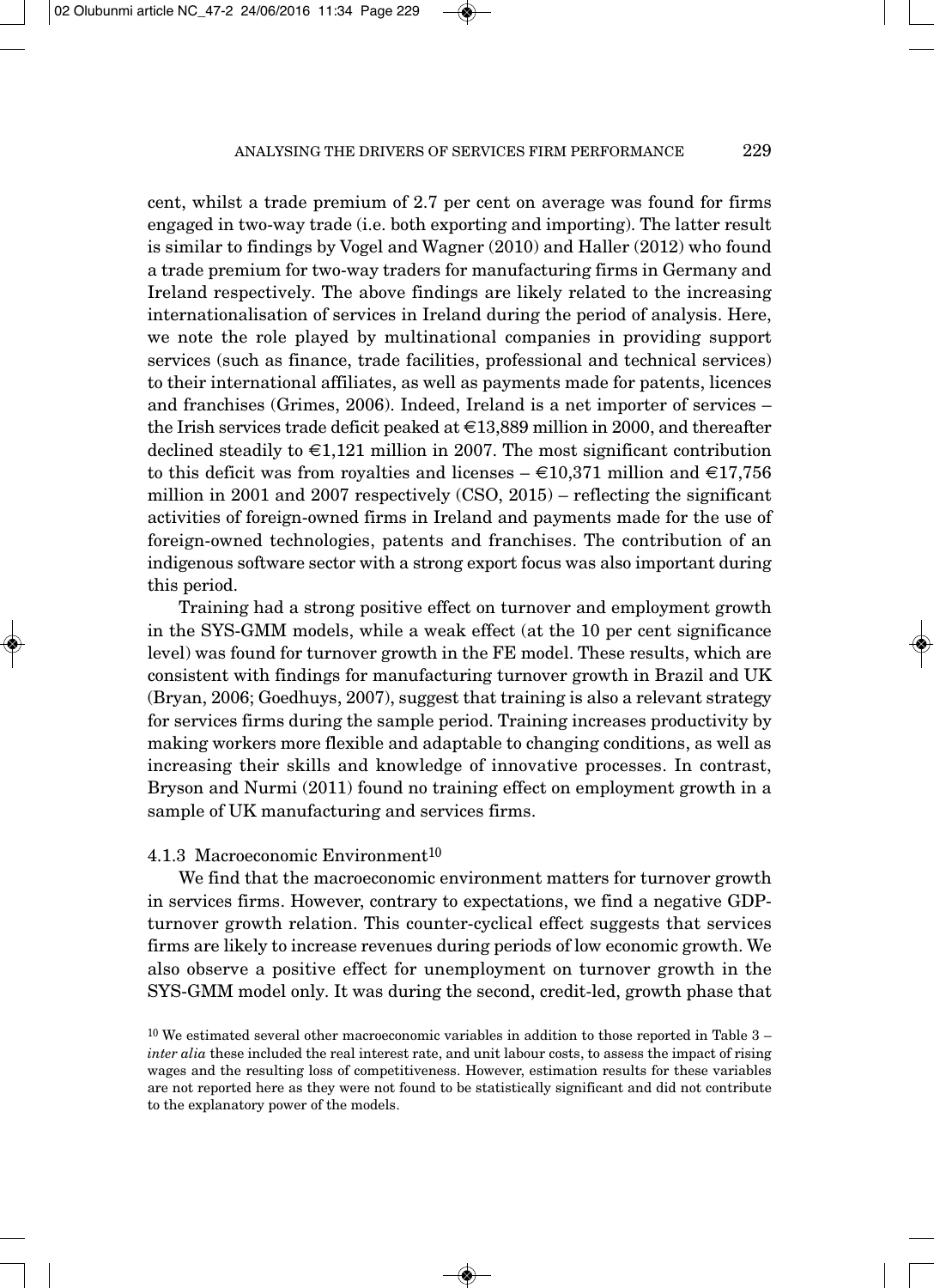Ireland experienced a sharp loss of competitiveness as wages and prices increased. The dampening effect of a higher pool of unemployed workers on wage growth was missing as the country moved to full employment. This was a period characterised by low or negative real interest rates and steadily rising nominal unit labour costs. A trend loss in wage competitiveness had been underway since 2000. However, the effects were not felt in aggregate unemployment while the domestic "boom" continued. Additionally, inflation was found to have a positive effect on employment growth in the SYS-GMM model. Real interest rates in the years 1998-2007 averaged minus 1 per cent. Lower real interest rates will likely stimulate consumption and investment spending through borrowing, with the higher aggregate demand leading to services firms employing more workers. Consistent with *a priori* expectations, we find that growth in domestic credit has a small growth-enhancing effect on turnover and employment (albeit a weak effect was observed for employment growth in the SYS-GMM model).

### 4.2 *Determinants of Productivity Growth*

We now turn to address the question of the extent to which our set of explanatory variables (firm-characteristic, firm strategy and macroeconomic) explains the efficiency with which services firms produce output given their resource base. We test the sensitivity of productivity growth to different size measures through the use of log employment and log turnover in alternate specifications. This approach is motivated by the fact that productivity (turnover per employee) consists of two components: turnover (output) and employment (input). The use of these two size variables is apposite as they focus on different aspects of the firm. Our estimation results are presented in Table 4.

We find that the specific effect of some of the drivers of productivity growth is dependent on the size measure employed. For instance, a negative significant effect of firm size was found in the turnover size model, suggesting convergence effects, whilst a positive effect was found in the employment size model (evidence of increasing returns). Again, the size-growth relationship was found to be non-linear as indicated by the significant coefficients on the squared size terms. A convergence effect was also observed for the initial level of productivity in the two size models – indicating that firms with lower levels of productivity showed faster growth. Similar to our previous results for employment and turnover growth, we find that industry growth has a growth-enhancing effect on productivity growth in both size models. However, we do not find any evidence of a trade effect after controlling for endogeneity in the SYS-GMM models.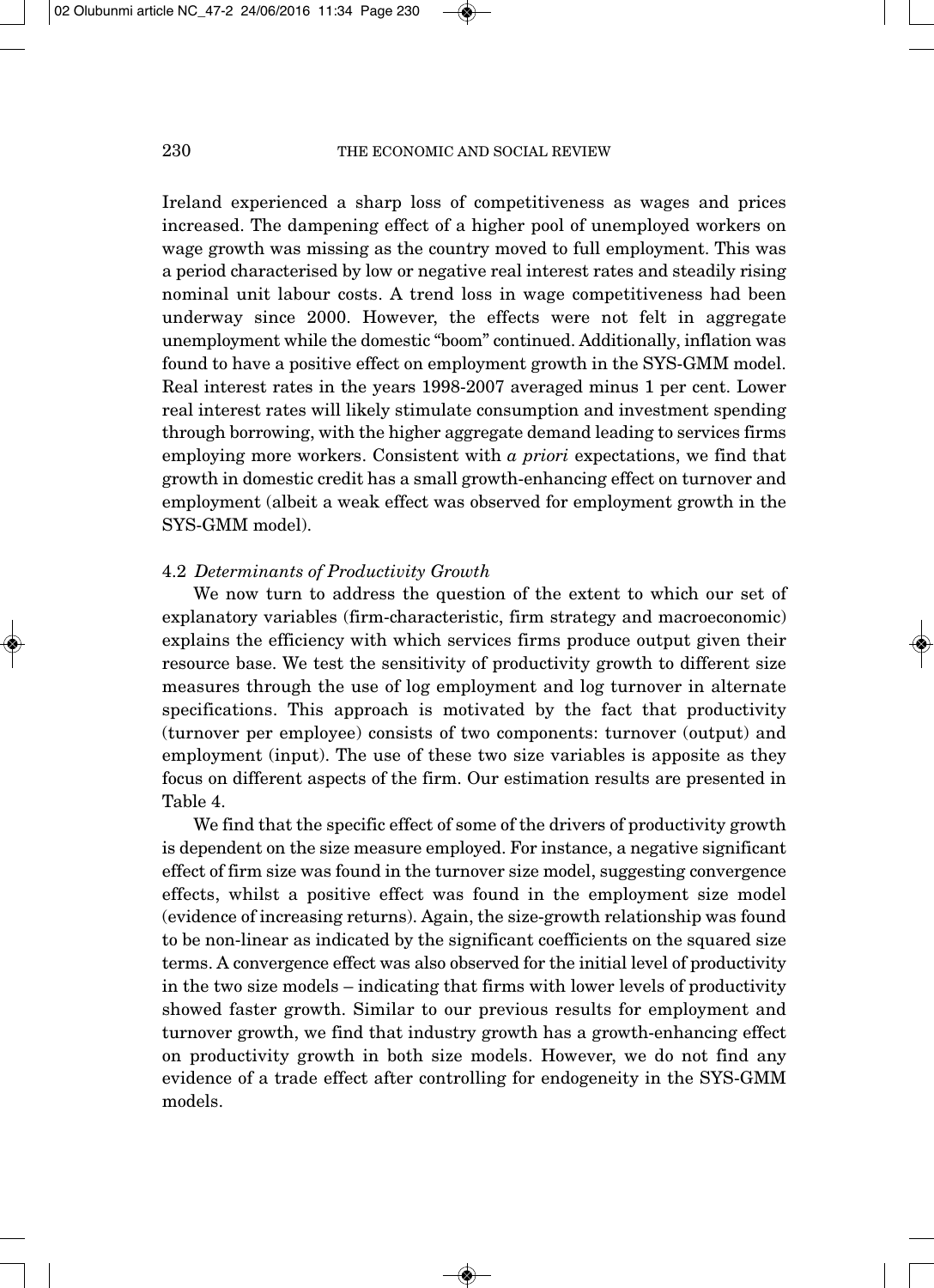|                                               |                        | Turnover                                     |                        | Employment             |
|-----------------------------------------------|------------------------|----------------------------------------------|------------------------|------------------------|
|                                               | FE                     | SYS-GMM                                      | FE                     | SYS-GMM                |
| Log turnover $_{t-1}$                         | $-0.229***$<br>(0.019) | $-0.147***$<br>(0.043)                       |                        |                        |
| (Log turnover $_{t-1}$ ) <sup>2</sup>         | $0.061***$<br>(0.002)  | $0.019***$<br>(0.005)                        |                        |                        |
| Log employment $_{t-1}$                       |                        |                                              | $0.327***$<br>(0.017)  | $0.356***$<br>(0.040)  |
| (Log employment <sub>t-1</sub> ) <sup>2</sup> |                        |                                              | $-0.074***$<br>(0.002) | $-0.037***$<br>(0.005) |
| Log labour productivity $_{t-1}$              | $-0.718***$            | $-0.111***$                                  | $-0.645***$            | $-0.085***$            |
|                                               | (0.016)                | (0.014)                                      | (0.014)                | (0.017)                |
| Industry growth                               | $0.086*$               | $0.253***$                                   | $0.117***$             | $0.289***$             |
|                                               | (0.049)                | (0.057)                                      | (0.045)                | (0.057)                |
| Industry minimum efficient                    | $-0.000$               | $-0.000$                                     | 0.000                  | $-0.000$               |
| scale                                         | (0.000)                | (0.000)                                      | (0.000)                | (0.000)                |
| Nationality of ownership                      |                        | $-0.000$<br>(0.017)                          |                        | 0.016<br>(0.019)       |
| Export                                        | $-0.004$               | $-0.029$                                     | $-0.051**$             | $-0.029$               |
|                                               | (0.025)                | (0.022)                                      | (0.023)                | (0.023)                |
| Import                                        | $-0.024*$              | $-0.003$                                     | $-0.010$               | $-0.002$               |
|                                               | (0.014)                | (0.009)                                      | (0.013)                | (0.010)                |
| Export-import                                 | $-0.052***$            | 0.013                                        | 0.014                  | 0.012                  |
|                                               | (0.019)                | (0.012)                                      | (0.018)                | (0.013)                |
| Training                                      | $-0.011$               | $-0.004$                                     | 0.002                  | $-0.025**$             |
|                                               | (0.011)                | (0.012)                                      | (0.011)                | (0.011)                |
| <b>GDP</b>                                    | $-0.004$               | $-0.023*$                                    | $-0.006$               | $-0.020*$              |
|                                               | (0.008)                | (0.012)                                      | (0.007)                | (0.012)                |
| Unemployment                                  | $0.266**$              | $0.428***$                                   | $0.301***$             | $0.325**$              |
|                                               | (0.124)                | (0.145)                                      | (0.115)                | (0.126)                |
| Inflation                                     | $-0.038**$             | $-0.050**$                                   | $-0.039**$             | $-0.046**$             |
|                                               | (0.017)                | (0.022)                                      | (0.015)                | (0.019)                |
| Real effective exchange rate                  | $-0.000$               | $-0.000*$                                    | $-0.000$               | $-0.000$               |
|                                               | (0.000)                | (0.000)                                      | (0.000)                | (0.000)                |
| Credit                                        | $-0.000$               | 0.000                                        | $0.001***$             | 0.000                  |
|                                               | (0.000)                | (0.000)                                      | (0.000)                | (0.000)                |
| Constant                                      | $-1.229**$             | $-1.662***$                                  | $-1.420***$            | $-2.028***$            |
|                                               | (0.528)                | (0.614)                                      | (0.491)                | (0.541)                |
| Observations                                  | 5,430                  | 5,430                                        | 5,430                  | 5,430                  |
| R-squared                                     | 0.495                  |                                              | 0.564                  |                        |
| $F-test$                                      | 295.3(0.000)           | $5.883(0.000)$ $389.1(0.000)$ $7.639(0.000)$ |                        |                        |

Table 4: *Determinants of Productivity Growth*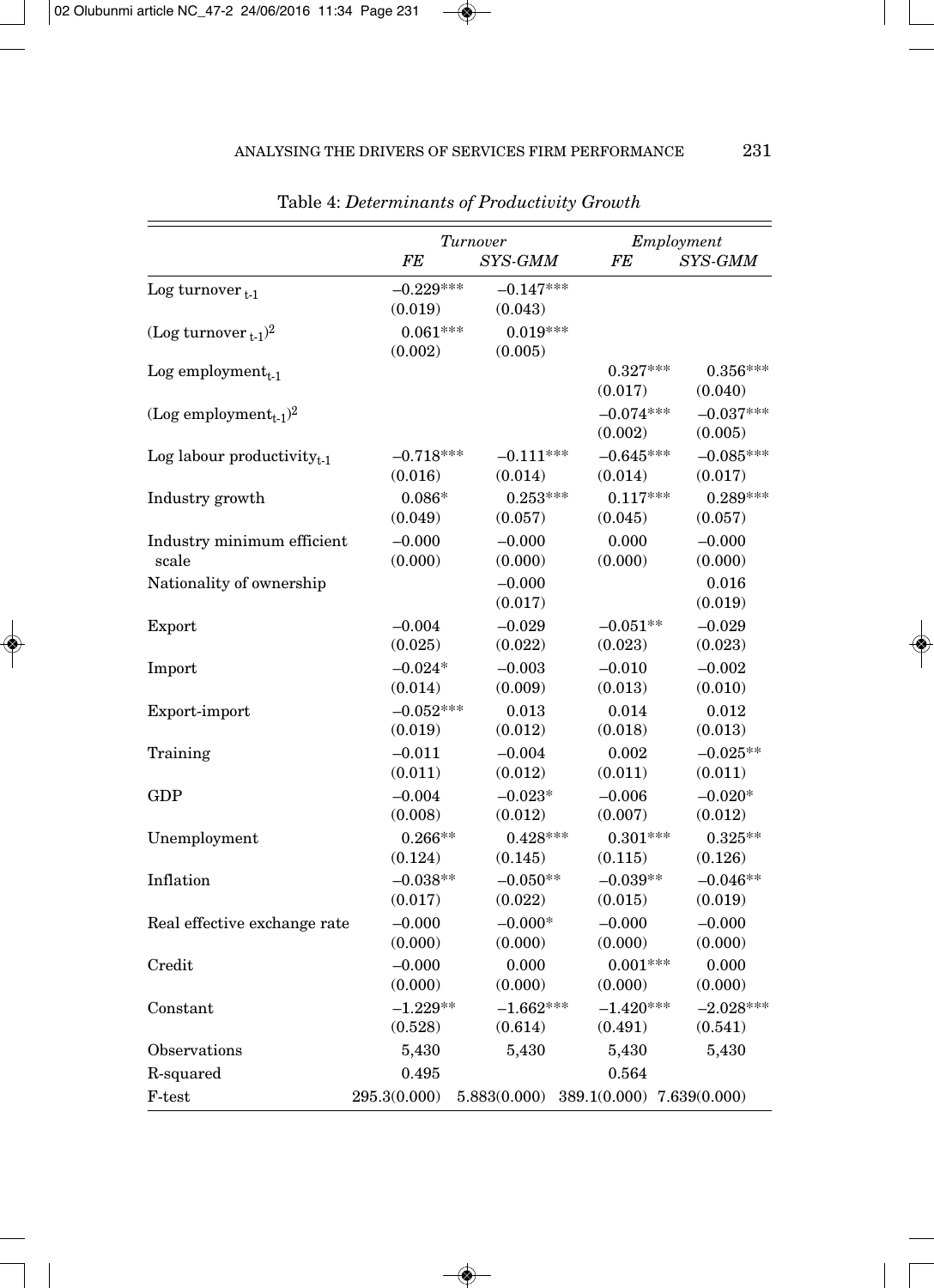|                    |     | Turnover     |     | Employment   |
|--------------------|-----|--------------|-----|--------------|
|                    | FE  | SYS-GMM      | FE  | SYS-GMM      |
| Breusch-Pagan test |     |              |     |              |
| Number of Firms    | 905 | 905          | 905 | 905          |
| Hansen test        |     | 1.708(0.635) |     | 1.804(0.614) |
| m1                 |     | $-5.564$     |     | $-3.415$     |
| m <sub>2</sub>     |     | 0.453        |     | $-0.2221$    |
| nstruments         |     | 31           |     | 31           |

Table 4: *Determinants of Productivity Growth (Contd.)*

\*\*\* significant at 1%, \*\* significant at 5%, \* significant at 10%.

*Note:* Robust standard errors are in parentheses. Hansen is a test of over-identifying restrictions asymptotically distributed as  $\chi^2$  under the null of instrument validity with p-values reported in parentheses. m1 and m2 are the tests for first and second-order serial correlation in the first-differenced residuals, asymptotically distributed as N(0, 1) under the null of no serial correlation. Values in parentheses represent the p-values for the F test and Hansen test. Estimates include industry dummies, but are not shown. Nationality of ownership and industry dummy variables were dropped from the fixed effects models as these do not vary over time.

In relation to the macroeconomic control set, we observed negative GDP and inflation effects on productivity growth in both size models. The GDP result is similar to the GDP-turnover growth relation, while the inflation finding is robust across both FE and SYS-GMM model estimations. High inflation and increasing wage costs cause an erosion of competitiveness, with a consequent reduction in productivity growth. Also, in line with expectations, we find a negative REER effect in the estimated SYS-GMM turnover size model. This result indicates that declining competitiveness is associated with lower productivity growth, and backs up the inflation finding. Conversely, we observe a positive unemployment growth effect. This finding was robust to the size measure and estimation method used, and corroborates the positive unemployment growth effect previously found for turnover growth. Finally, the FE estimations reveal a positive credit growth effect in the employment size model.

Overall, the FE and SYS-GMM results suggest that firm characteristics such as size, initial level of productivity and industry growth rate are important for productivity growth in services firms. Additionally, both estimation methods confirm the importance of unemployment and inflation for productivity growth, with productivity likely to increase during periods of high unemployment and low inflation.

An investigation of the effects of determinants across the three performance indicators reveals some similarities. A negative size-growth effect was found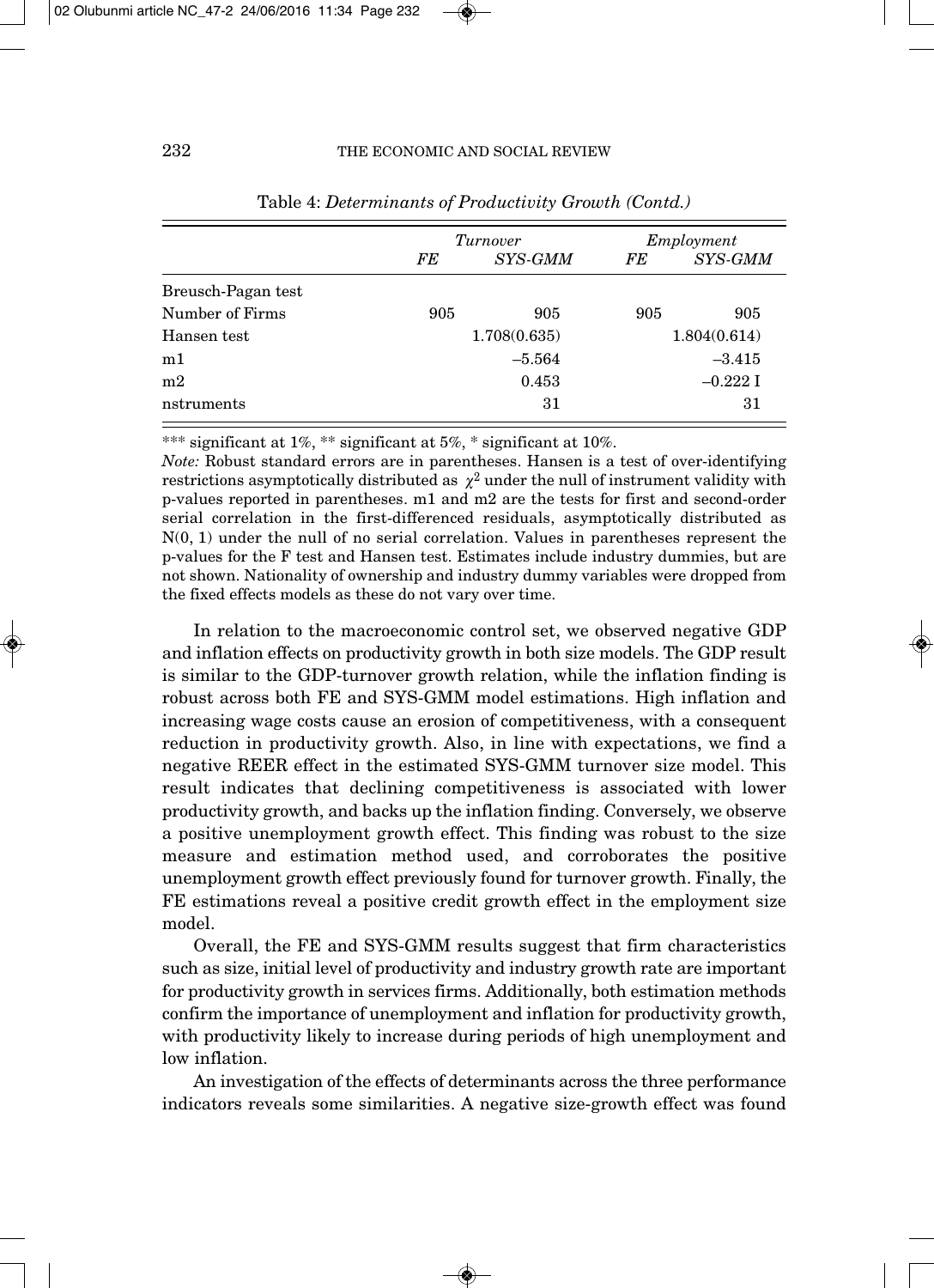for all growth measures, with the largest effect found for employment growth. However, we find that the definition of size used in the analysis of productivity growth also matters, as a positive size-productivity growth effect is observed with the use of employment as a size measure. Industry growth had a larger positive effect on productivity growth relative to turnover growth, while trade, specifically importing and two-way trade, had a growth-enhancing effect on turnover growth only. Results indicate a positive training effect for employment and turnover growth – the training effect was more pronounced for employment growth. This is in contrast to the negative effect seen for productivity growth. In relation to the macroeconomic effects, GDP had a counter-cyclical effect on turnover and productivity growth, in contrast to a positive unemployment effect found for both growth variables. We find a smaller positive unemployment effect for turnover growth. Credit growth was observed to promote both employment and turnover growth.

### 4.3 *Tests of Robustness*

To assess the robustness of our results, we repeat our estimation approach in relation to employment and turnover growth for sub-samples of firms classified by firm size – SMEs *versus* large firms. A comparison of the results for SMEs, large firms and all firms (Table 5) indicates that while the effects of most firm characteristics, such as firm size and initial level of productivity, remain robust across all specifications, the impact of strategy and macroeconomic factors on firm growth does vary across size class. Furthermore, a weak nationality effect on employment growth was observed for SMEs. This suggests that indigenous firms are more likely on average to employ more workers. Table 5 also highlights substantial differences in the magnitude of parameter coefficients between SMEs and large firms.

|                                     | Turnover Growth |             |             | <b>Employment Growth</b> |
|-------------------------------------|-----------------|-------------|-------------|--------------------------|
|                                     | <i>SMEs</i>     | Large       | <b>SMEs</b> | Large                    |
| Size                                | $-0.152**$      | $-0.622***$ | $-0.732***$ | $-0.965***$              |
| Size squared                        | $0.044***$      | $0.044***$  | $0.098***$  | $0.067***$               |
| Labour Productivity                 | $-0.330***$     | $0.042*$    | $0.054**$   | $-0.011$                 |
| Industry Growth                     | $0.148***$      | $0.263*$    | 0.010       | $0.091**$                |
| Nationality                         | $-0.012$        | 0.024       | $-0.053*$   | $-0.002$                 |
| Training                            | $-0.004$        | 0.019       | $0.015***$  | 0.007                    |
| GDP                                 | $-0.004$        | $-0.003$    | $-0.002$    | $0.008*$                 |
| Inflation                           | $-0.019$        | 0.001       | $0.009*$    | $-0.011$                 |
| Real Effective Exchange Rate -0.000 |                 | 0.000       | 0.000       | $0.000***$               |

\*\*\* significant at 1%, \*\* significant at 5%, \* significant at 10%.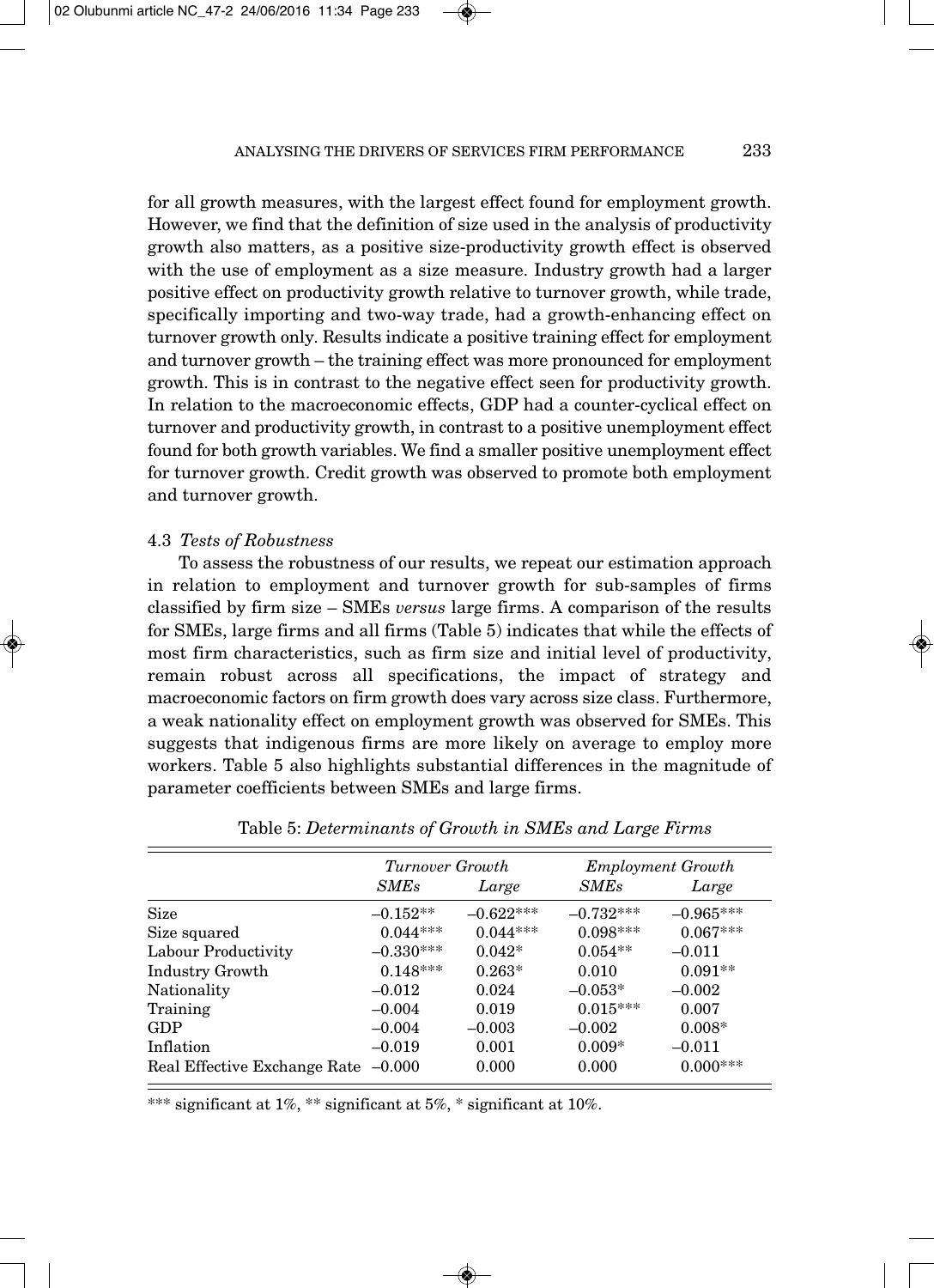#### 4.3.1 Knowledge Intensity

To determine whether our results are driven by variations in knowledge intensity, we repeat the analyses of employment and turnover growth across sub-samples of firms classified by knowledge intensity (knowledge-intensive *versus* less knowledge-intensive). We define knowledge intensity in terms of technology intensity using the Eurostat definition based on NACE Rev. 1.1 2-digit code (Eurostat, 2015). The following NACE codes are defined by Eurostat as knowledge-intensive services: 61, 62, 64, 70-74 and 92.11 Due to CSO confidentiality policy, 51 services firms in NACE code industries 61-64 were dropped from the analysis. Thus, analysis of knowledge intensity in services firms is based on a sample of 854 firms. Results are reported in Table 6.

Results are broadly similar to our previous findings. An inverse size effect was found for both knowledge-intensive services (KIS) and less knowledgeintensive services (LKIS) firms, with the largest effect seen in KIS firms. The initial level of labour productivity showed a positive effect on employment growth in both samples of firms – this effect was also more pronounced for KIS firms. Similarly, industry growth is important for turnover growth in both groups of firms, with a larger effect found for KIS firms. Investment in training was found to matter more for employment and turnover growth in LKIS firms, whereas this had a positive effect on turnover growth only in KIS firms. This finding suggests that the positive training-employment growth effect found in the larger sample was driven by the LKIS firms. A weak negative export effect was observed for turnover growth in LKIS firms only, which indicated that LKIS firms engaged in export activity show lower turnover growth. The results indicate that macroeconomic conditions are not important for turnover and employment growth when variations in knowledge intensity are taken into account.

#### 4.3.2 Regional Variations

Next, we discuss our findings from the analysis of employment and turnover growth based on Nomenclature of Territorial Units for Statistics (NUTS 2) regional classifications.12 This takes into account the influence of regional disparities on firm growth. For Ireland, there are two NUTS 2 regions – Border, Midland and Western (BMW) and Southern and Eastern (SE). We therefore, split the sample across both regions. Table 7 presents our results.

Again, the negative size-growth effect is confirmed across both regions, with a larger employment and turnover growth effect observed for firms in the BMW

<sup>12</sup> Regional data for the services industry is only available at the NUTS 2 level.

<sup>11</sup> The knowledge-intensive industries are Transport, storage and communications (NACE 61-64), Real estate, renting and business activities (NACE 70-74); Recreational, cultural and sporting (NACE 92).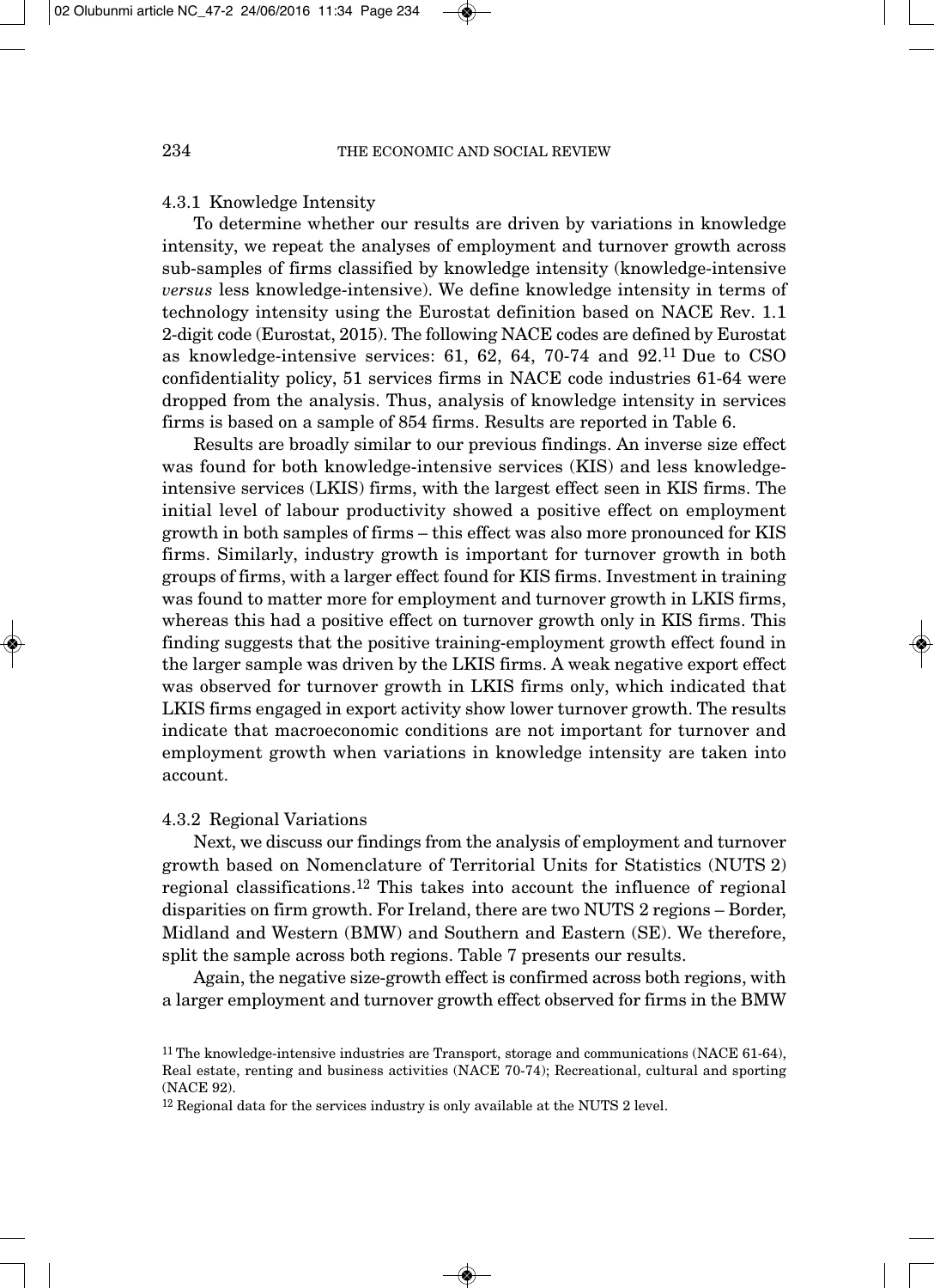| i<br>!<br>.<br>.<br>.<br>I                            |
|-------------------------------------------------------|
| ֠<br>١                                                |
| l                                                     |
| -<br>-<br>-<br>-<br>-<br>l                            |
| I                                                     |
| ֧֦֧֢ׅ֖֖֖֖֖֖֧֦֧֦֧֦֧֦֧֦֧֦֧֧֦֧֚֚֚֚֚֚֚֚֚֚֚֚֚֬֓֓֡<br>こくらく  |
|                                                       |
| ׅ֘֒<br>$\vdots$<br>l                                  |
| í                                                     |
| ֧֧֧֧֚֚֚֚֚֚֚֚֚֚֚֚֚֚֚֚֚֚֚֚֚֚֚֚֚֚֚֚֟֝֟֓֡֟֓֡֟֓֡֟֓֡֟֓֡֟֓֝֬ |
| I                                                     |
| .<br>E<br>ı                                           |

|                                          |                                                                               | $Tumover$ growth                                                                                                            |                                                                                                                         |                                                                                                                                                                                                                                                                                 |                                                                                                                        | $Employment$ growth                                                                                                                                                                                                                                                   |                                                                                                                                                                 |                                                                                                                                                                                                                                                                                                        |
|------------------------------------------|-------------------------------------------------------------------------------|-----------------------------------------------------------------------------------------------------------------------------|-------------------------------------------------------------------------------------------------------------------------|---------------------------------------------------------------------------------------------------------------------------------------------------------------------------------------------------------------------------------------------------------------------------------|------------------------------------------------------------------------------------------------------------------------|-----------------------------------------------------------------------------------------------------------------------------------------------------------------------------------------------------------------------------------------------------------------------|-----------------------------------------------------------------------------------------------------------------------------------------------------------------|--------------------------------------------------------------------------------------------------------------------------------------------------------------------------------------------------------------------------------------------------------------------------------------------------------|
|                                          | Knowledge-<br>intensive                                                       |                                                                                                                             | Less Knowledge-<br>intensive                                                                                            |                                                                                                                                                                                                                                                                                 | Knowledge                                                                                                              | intensive                                                                                                                                                                                                                                                             | Less Knowledge<br>$-intensive$                                                                                                                                  |                                                                                                                                                                                                                                                                                                        |
|                                          | FE                                                                            | <b>NWP-SAS</b>                                                                                                              | FE                                                                                                                      | <b>NNYS-SXS</b>                                                                                                                                                                                                                                                                 | FE                                                                                                                     | <b>NNYS-SXS</b>                                                                                                                                                                                                                                                       | FE                                                                                                                                                              | <b>NVP-SAS</b>                                                                                                                                                                                                                                                                                         |
| $_{\rm Log}$ turnover $_{\rm t-1}$       | $-0.875***$                                                                   | $-0.299***$                                                                                                                 | $-0.960$ ***                                                                                                            | $-0.273***$                                                                                                                                                                                                                                                                     |                                                                                                                        |                                                                                                                                                                                                                                                                       |                                                                                                                                                                 |                                                                                                                                                                                                                                                                                                        |
|                                          | (0.014)                                                                       | (0.048)                                                                                                                     | (0.014)                                                                                                                 | (0.074)                                                                                                                                                                                                                                                                         |                                                                                                                        |                                                                                                                                                                                                                                                                       |                                                                                                                                                                 |                                                                                                                                                                                                                                                                                                        |
| $(\text{Log tumor}_{t-1})^2$             | $0.122***$<br>(0.002)                                                         | $0.040***$<br>(0.006)                                                                                                       | $0.107***$<br>(0.001)                                                                                                   | $0.031***$<br>(0.009)                                                                                                                                                                                                                                                           |                                                                                                                        |                                                                                                                                                                                                                                                                       |                                                                                                                                                                 |                                                                                                                                                                                                                                                                                                        |
| $Log$ employment <sub>t-1</sub>          |                                                                               |                                                                                                                             |                                                                                                                         |                                                                                                                                                                                                                                                                                 |                                                                                                                        | $-0.700$ ***                                                                                                                                                                                                                                                          | $-0.956***$                                                                                                                                                     | $-0.407$ ***                                                                                                                                                                                                                                                                                           |
|                                          |                                                                               |                                                                                                                             |                                                                                                                         |                                                                                                                                                                                                                                                                                 | $-0.950***$<br>(0.011)                                                                                                 | 0.060)                                                                                                                                                                                                                                                                | $\begin{array}{c} (0.008) \\ 0.113^{***} \\ (0.001) \\ (0.001) \\ -0.014^{**} \\ (0.006) \\ (0.006) \\ (0.023) \\ -0.000^{***} \\ (0.003^{***}) \\ \end{array}$ | (0.059)                                                                                                                                                                                                                                                                                                |
| $(\text{Log emplogment}_{t\text{-}1})^2$ |                                                                               |                                                                                                                             |                                                                                                                         |                                                                                                                                                                                                                                                                                 |                                                                                                                        | $0.075***$                                                                                                                                                                                                                                                            |                                                                                                                                                                 | $0.044***$                                                                                                                                                                                                                                                                                             |
|                                          |                                                                               |                                                                                                                             |                                                                                                                         |                                                                                                                                                                                                                                                                                 | $0.114***$<br>(0.001)                                                                                                  | (0.008)                                                                                                                                                                                                                                                               |                                                                                                                                                                 | (0.008)                                                                                                                                                                                                                                                                                                |
| $5Y_{t-1}$<br>Log labour productivit     | $-0.045***$                                                                   | $-0.025$                                                                                                                    | $-0.035***$<br>(0.012)<br>0.125***                                                                                      | $-0.013$                                                                                                                                                                                                                                                                        | $0.036***$<br>$0.036***$<br>$0.010)$<br>$0.013$<br>$0.037$<br>$0.001$<br>$0.001$                                       | $\begin{array}{l} 0.21\\ 0.012\\ 0.012\\ 0.066\\ 0.006\\ 0.006\\ 0.000\\ 0.000\\ 0.000\\ 0.000\\ 0.000\\ 0.000\\ 0.000\\ 0.000\\ 0.000\\ 0.000\\ 0.000\\ 0.000\\ 0.000\\ 0.000\\ 0.000\\ 0.000\\ 0.000\\ 0.000\\ 0.000\\ 0.000\\ 0.000\\ 0.000\\ 0.000\\ 0.000\\ 0.0$ |                                                                                                                                                                 | $0.015***$                                                                                                                                                                                                                                                                                             |
|                                          |                                                                               | $(0.016)$<br>0.196*                                                                                                         |                                                                                                                         |                                                                                                                                                                                                                                                                                 |                                                                                                                        |                                                                                                                                                                                                                                                                       |                                                                                                                                                                 |                                                                                                                                                                                                                                                                                                        |
| Industry growth                          | $\begin{array}{c} (0.010) \\ -0.024 \\ 0.046) \\ 0.000 \\ 0.001) \end{array}$ |                                                                                                                             |                                                                                                                         | $\begin{array}{l} (0.013)\\ 0.208^{***} \\ 0.208^{***} \\ 0.065)\\ 0.000^{**} \\ 0.000^{**} \\ 0.0000 \\ 0.012 \\ 0.009 \\ 0.010 \\ 0.000 \\ 0.011 \\ 0.044 \\ 0.017 \\ 0.043^{***} \\ 0.013 \\ 0.0043^{***} \\ 0.017 \\ 0.043^{***} \\ 0.013 \\ 0.013 \\ 0.013 \\ \end{array}$ |                                                                                                                        |                                                                                                                                                                                                                                                                       |                                                                                                                                                                 | $\begin{array}{l} (0.004)\\ 0.027\\ 0.082)\\ (0.052)\\ (0.053)\\ (0.000***\\ (0.000***\\ (0.0000***\\ (0.0000***\\ (0.0011\\ (0.011\\ (0.011\\ (0.011\\ (0.012\\ (0.012\\ (0.012\\ (0.012\\ (0.012\\ (0.012\\ (0.012\\ (0.012\\ (0.012\\ (0.012\\ (0.012\\ (0.012\\ (0.012\\ (0.012\\ (0.012\\ (0.012$ |
|                                          |                                                                               | (0.107)                                                                                                                     | $(0.039)$<br>$-0.001***$<br>$(0.000)$                                                                                   |                                                                                                                                                                                                                                                                                 |                                                                                                                        |                                                                                                                                                                                                                                                                       |                                                                                                                                                                 |                                                                                                                                                                                                                                                                                                        |
| Industry minimum                         |                                                                               | $0.001**$                                                                                                                   |                                                                                                                         |                                                                                                                                                                                                                                                                                 |                                                                                                                        |                                                                                                                                                                                                                                                                       |                                                                                                                                                                 |                                                                                                                                                                                                                                                                                                        |
| efficient scale                          |                                                                               |                                                                                                                             |                                                                                                                         |                                                                                                                                                                                                                                                                                 |                                                                                                                        |                                                                                                                                                                                                                                                                       |                                                                                                                                                                 |                                                                                                                                                                                                                                                                                                        |
| Nationality of ownership                 |                                                                               |                                                                                                                             |                                                                                                                         |                                                                                                                                                                                                                                                                                 |                                                                                                                        |                                                                                                                                                                                                                                                                       |                                                                                                                                                                 |                                                                                                                                                                                                                                                                                                        |
|                                          |                                                                               | $\begin{array}{c} (0.000) \\ 0.017 \\ (0.031) \\ (0.052 \\ (0.035) \\ (0.036) \\ (0.036) \\ (0.030) \\ (0.030) \end{array}$ |                                                                                                                         |                                                                                                                                                                                                                                                                                 |                                                                                                                        |                                                                                                                                                                                                                                                                       |                                                                                                                                                                 |                                                                                                                                                                                                                                                                                                        |
| Location                                 | $-0.011$<br>(0.038)                                                           |                                                                                                                             |                                                                                                                         |                                                                                                                                                                                                                                                                                 |                                                                                                                        |                                                                                                                                                                                                                                                                       |                                                                                                                                                                 |                                                                                                                                                                                                                                                                                                        |
|                                          |                                                                               |                                                                                                                             |                                                                                                                         |                                                                                                                                                                                                                                                                                 |                                                                                                                        |                                                                                                                                                                                                                                                                       |                                                                                                                                                                 |                                                                                                                                                                                                                                                                                                        |
| Export                                   | 0.024                                                                         |                                                                                                                             |                                                                                                                         |                                                                                                                                                                                                                                                                                 |                                                                                                                        |                                                                                                                                                                                                                                                                       |                                                                                                                                                                 |                                                                                                                                                                                                                                                                                                        |
|                                          | $\begin{array}{c} (0.018) \\ 0.016 \end{array}$                               |                                                                                                                             |                                                                                                                         |                                                                                                                                                                                                                                                                                 |                                                                                                                        |                                                                                                                                                                                                                                                                       |                                                                                                                                                                 |                                                                                                                                                                                                                                                                                                        |
| Import                                   |                                                                               |                                                                                                                             |                                                                                                                         |                                                                                                                                                                                                                                                                                 |                                                                                                                        |                                                                                                                                                                                                                                                                       |                                                                                                                                                                 |                                                                                                                                                                                                                                                                                                        |
|                                          | $(0.012)$<br>$-0.010$<br>$(0.016)$                                            | $(0.018)$<br>$-0.001$<br>$(0.026)$                                                                                          | $-0.011$<br>$(0.042)$<br>$0.018$<br>$0.018$<br>$(0.001)$<br>$(0.009)$<br>$-0.004$<br>$(0.018)$<br>$-0.018$<br>$(0.018)$ |                                                                                                                                                                                                                                                                                 | $\begin{array}{c} -0.018 \\ -0.030) \\ -0.005 \\ -0.015) \\ 0.015) \\ 0.000 \\ 0.010) \\ -0.009 \\ 0.013) \end{array}$ |                                                                                                                                                                                                                                                                       | $\begin{array}{c} -0.006 \\ -0.025) \\ 0.010 \\ 0.010 \\ 0.002 \\ 0.003 \\ 0.005 \\ 0.005 \\ 0.003 \\ 0.004 \end{array}$                                        |                                                                                                                                                                                                                                                                                                        |
| Export-import                            |                                                                               |                                                                                                                             |                                                                                                                         |                                                                                                                                                                                                                                                                                 |                                                                                                                        |                                                                                                                                                                                                                                                                       |                                                                                                                                                                 |                                                                                                                                                                                                                                                                                                        |
|                                          |                                                                               |                                                                                                                             |                                                                                                                         |                                                                                                                                                                                                                                                                                 |                                                                                                                        |                                                                                                                                                                                                                                                                       |                                                                                                                                                                 |                                                                                                                                                                                                                                                                                                        |
| Training                                 |                                                                               |                                                                                                                             |                                                                                                                         |                                                                                                                                                                                                                                                                                 |                                                                                                                        |                                                                                                                                                                                                                                                                       |                                                                                                                                                                 |                                                                                                                                                                                                                                                                                                        |
|                                          | $-0.005$<br>(0.009)                                                           | $0.034***$                                                                                                                  |                                                                                                                         |                                                                                                                                                                                                                                                                                 | $-0.005$                                                                                                               | $\frac{0.031}{0.020}$                                                                                                                                                                                                                                                 |                                                                                                                                                                 | $0.048***$<br>(0.011)                                                                                                                                                                                                                                                                                  |
|                                          |                                                                               |                                                                                                                             |                                                                                                                         |                                                                                                                                                                                                                                                                                 |                                                                                                                        |                                                                                                                                                                                                                                                                       |                                                                                                                                                                 |                                                                                                                                                                                                                                                                                                        |

# ANALYSING THE DRIVERS OF SERVICES FIRM PERFORMANCE 235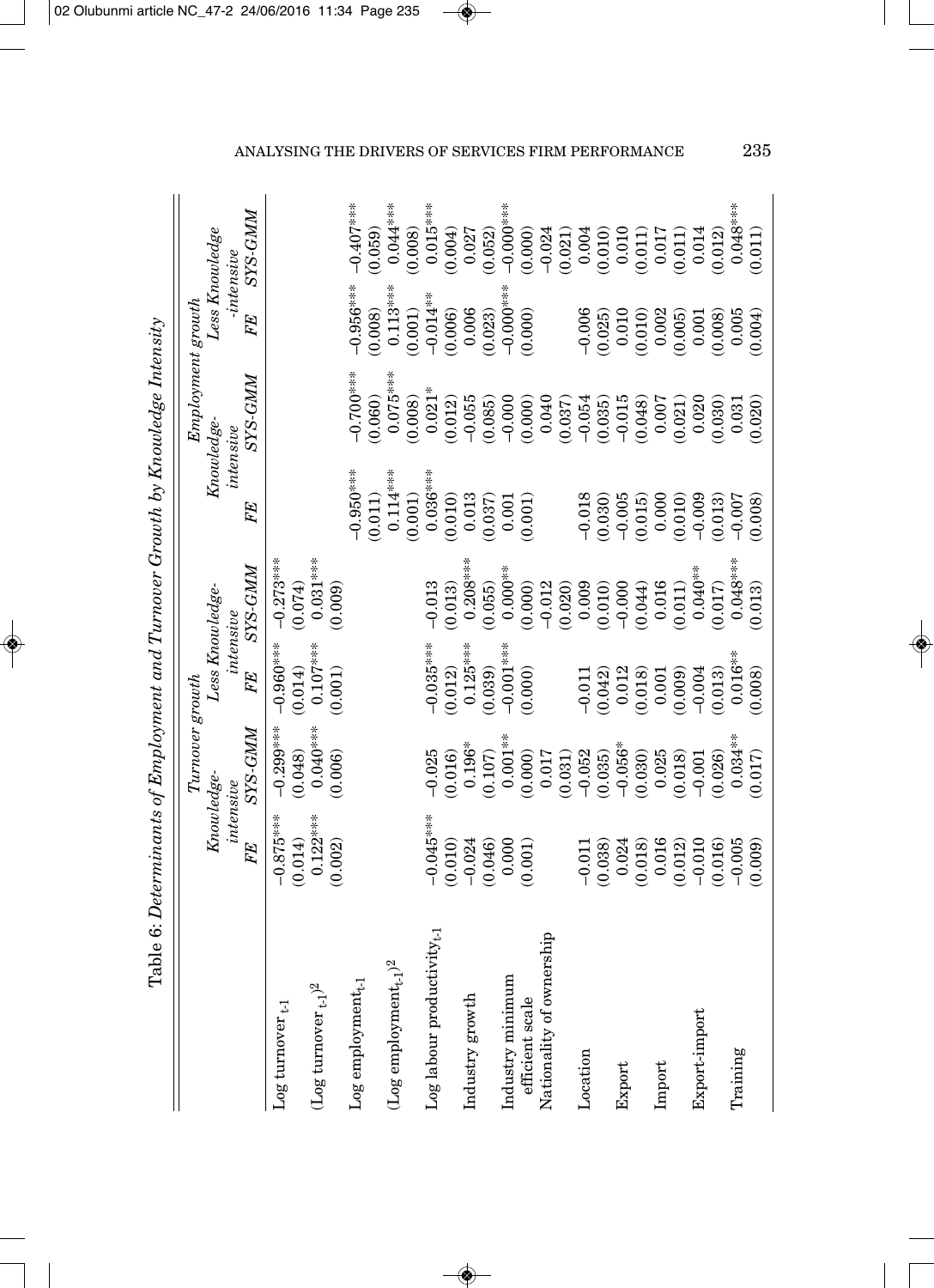| Table 6: Determinants of Employment and Turnover Growth by Knowledge Intensity (Contd.) |                     |                                             |                     |                              |                                                                    |                        |                                   |                                                                                            |
|-----------------------------------------------------------------------------------------|---------------------|---------------------------------------------|---------------------|------------------------------|--------------------------------------------------------------------|------------------------|-----------------------------------|--------------------------------------------------------------------------------------------|
|                                                                                         |                     | $Tumover$ growth                            |                     |                              |                                                                    | Employment growth      |                                   |                                                                                            |
|                                                                                         | Knowledge-          | intensive                                   |                     | Less Knowledge-<br>intensive |                                                                    | Knowledge<br>intensive |                                   | Less Knowledge-<br>intensive                                                               |
|                                                                                         | FE                  | SYS-GMM                                     | FE                  | SYS-GMM                      | FE                                                                 | <b>NVP-SZS</b>         | FE                                | <b>NNYS-SAS</b>                                                                            |
| GDP                                                                                     | 0.003               | 0.006                                       | 0.003               | $-0.000$                     | 0.003                                                              | $-0.002$               | $-0.003$                          | $-0.005$                                                                                   |
|                                                                                         | (0.010)             | (0.018)                                     | (0.007)             | (0.008)                      | 0.008                                                              | (0.014)                | (0.004)                           | (0.009)                                                                                    |
| Unemployment                                                                            | $-0.134$            | 0.167                                       | $-0.078$            | $-0.111$                     | $-0.071$                                                           | $-0.043$               | $-0.002$                          | $-0.041$                                                                                   |
|                                                                                         | (0.155)             | (0.287)                                     | (0.127)             | (0.210)                      | (0.125)                                                            | (0.180)                | (0.075)                           | (0.162)                                                                                    |
| Inflation                                                                               | 0.012               | $-0.006$                                    | 0.019               | 0.026                        |                                                                    | 0.016                  | 0.004                             |                                                                                            |
|                                                                                         | (0.022)             | (0.041)                                     | (0.018)             | (0.032)                      | $-0.001$<br>(0.018)                                                | (0.024)                |                                   |                                                                                            |
| Real effective exchange rate                                                            | 0.002               | 0.002                                       | 0.003               | 0.006                        | $\begin{array}{c} 0.001 \\ 0.002) \\ -0.001 \\ 0.001) \end{array}$ | 0.002                  | $(0.011)$<br>-0.001               | $\begin{array}{c} 0.022 \\ 0.023) \\ (0.023) \\ -0.003 \\ (0.003) \\ 0.001 \\ \end{array}$ |
|                                                                                         | (0.003)             | (0.006)                                     | (0.002)             | (0.004)                      |                                                                    | (0.004)                |                                   |                                                                                            |
| Credit                                                                                  | $-0.000$<br>(0.001) | $-0.000$                                    |                     |                              |                                                                    | 0.000                  |                                   |                                                                                            |
|                                                                                         |                     | (0.001)                                     | $-0.000$<br>(0.000) | $-0.001$<br>(0.001)          |                                                                    | (0.001)                | $(0.001)$<br>$0.000$<br>$(0.000)$ |                                                                                            |
| Constant                                                                                | $1.712***$          | $-0.478$                                    | $2.031***$          | 0.362                        | $2.147***$                                                         | $1.546**$              | $1.993***$                        | $1.127***$                                                                                 |
|                                                                                         | (0.477)             | (0.839)                                     | (0.398)             | (0.671)                      | (0.383)                                                            | (0.698)                | (0.234)                           | (0.496)                                                                                    |
| Observations                                                                            |                     | 1,374                                       |                     | 3,750                        |                                                                    | 1,374                  |                                   |                                                                                            |
| R-squared                                                                               | 1,374<br>0.842      |                                             | 3,750<br>0.754      |                              | $1,374$<br>$0.953$                                                 |                        | 3,750<br>0.891                    |                                                                                            |
| $F-test$                                                                                | 401.2               | 4.964                                       | 635.4               | 9.429                        | 1529                                                               | 18.37                  | 1688                              | 8.423                                                                                      |
|                                                                                         | (0.000)             | (0.000)                                     | (0.000)             | (0.000)                      | 0.000                                                              | (0.000)                | (0.000)                           | (0.000)                                                                                    |
| Number of Firms                                                                         | 229                 | 229                                         | 625                 | 625                          | 229                                                                | 229                    | 625                               | 625                                                                                        |
| Hansen test                                                                             |                     | 2.913                                       |                     | 1.709                        |                                                                    | 2.920                  |                                   | 1.681                                                                                      |
|                                                                                         |                     | (0.405)                                     |                     | (0.635)                      |                                                                    | (0.404)                |                                   | (0.641)                                                                                    |
| $\Xi$                                                                                   |                     | $-6.131$                                    |                     | $-1.896$                     |                                                                    | $-3.796$               |                                   | $-6.717$                                                                                   |
| m2                                                                                      |                     | 0.208                                       |                     | $-1.226$                     |                                                                    | 1.569                  |                                   | $-0.261$                                                                                   |
| Instruments                                                                             |                     | $\overline{20}$                             |                     | $\Omega$                     |                                                                    |                        |                                   | $\Omega$                                                                                   |
| *** significant at 1%                                                                   |                     | ** significant at 5%, * significant at 10%. |                     |                              |                                                                    |                        |                                   |                                                                                            |

Note: Robust standard errors are in parentheses. Hansen is a test of over-identifying restrictions asymptotically distributed as  $\chi^2$  under the null of instrument validity with p-values reported in parentheses. m1 and m2 are the tests for first and second order serial correlation in the first-differenced residuals, asymptotically distributed as N(0, 1) under the null of no serial correlation. Values in parentheses represent the p values for the F test and Hansen test. Nationality of ownership was dropped from the *Note:* Robust standard errors are in parentheses. Hansen is a test of over-identifying restrictions asymptotically distributed as  $\chi^2$  under the null of instrument validity with p-values reported in parentheses. m1 and m2 are the tests for first and second order serial correlation in the first-differenced residuals, asymptotically distributed as N(0, 1) under the null of no serial correlation. Values in parentheses represent the p values for the F test and Hansen test. Nationality of ownership was dropped from the fixed effects models as this does not vary over time. fixed effects models as this does not vary over time.

# 236 THE ECONOMIC AND SOCIAL REVIEW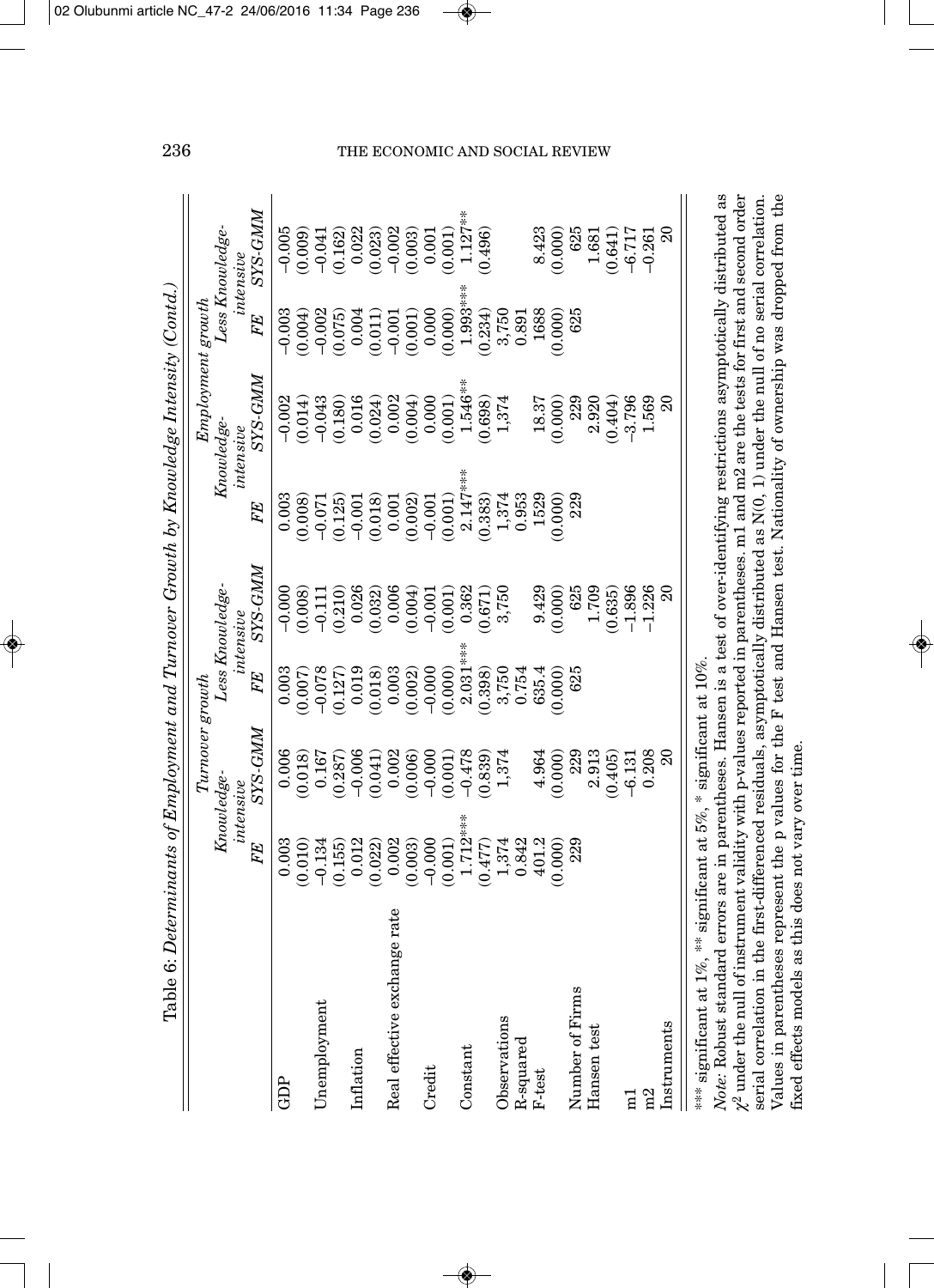| $\frac{1}{2}$<br>I                                                                                                                                                                                                             |
|--------------------------------------------------------------------------------------------------------------------------------------------------------------------------------------------------------------------------------|
|                                                                                                                                                                                                                                |
| :<br>Ò                                                                                                                                                                                                                         |
| I                                                                                                                                                                                                                              |
| $\frac{3}{2}$                                                                                                                                                                                                                  |
| $\sim$ 1 and 2 and 2 and 2 and 2 and 2 and 2 and 2 and 2 and 2 and 2 and 2 and 2 and 2 and 2 and 2 and 2 and 2 and 2 and 2 and 2 and 2 and 2 and 2 and 2 and 2 and 2 and 2 and 2 and 2 and 2 and 2 and 2 and 2 and 2 and 2 and |
| i                                                                                                                                                                                                                              |
| $\frac{1}{1}$                                                                                                                                                                                                                  |
| $\frac{1}{2}$<br>)<br>}<br>}<br>.<br>.<br>.                                                                                                                                                                                    |

|                                                 |             | Turnover Growth                                                                                                                                                                                                                                                     |                                                                                                                                                                                                                                                                                                                                                                                                                                                                                                                  |                       |                                                                                                                                                                                                                                | Employment Growth                                                                                                                                                                                                                                                                                                            |                                                                                                                                                                                                                                                                                                                                                    |                                                                                                                                                                                                                                                                                                                        |
|-------------------------------------------------|-------------|---------------------------------------------------------------------------------------------------------------------------------------------------------------------------------------------------------------------------------------------------------------------|------------------------------------------------------------------------------------------------------------------------------------------------------------------------------------------------------------------------------------------------------------------------------------------------------------------------------------------------------------------------------------------------------------------------------------------------------------------------------------------------------------------|-----------------------|--------------------------------------------------------------------------------------------------------------------------------------------------------------------------------------------------------------------------------|------------------------------------------------------------------------------------------------------------------------------------------------------------------------------------------------------------------------------------------------------------------------------------------------------------------------------|----------------------------------------------------------------------------------------------------------------------------------------------------------------------------------------------------------------------------------------------------------------------------------------------------------------------------------------------------|------------------------------------------------------------------------------------------------------------------------------------------------------------------------------------------------------------------------------------------------------------------------------------------------------------------------|
|                                                 | BMW         |                                                                                                                                                                                                                                                                     | <b>SE</b>                                                                                                                                                                                                                                                                                                                                                                                                                                                                                                        |                       | BMW                                                                                                                                                                                                                            |                                                                                                                                                                                                                                                                                                                              |                                                                                                                                                                                                                                                                                                                                                    | <b>SE</b>                                                                                                                                                                                                                                                                                                              |
|                                                 | FE          | <b>NNYS-SXS</b>                                                                                                                                                                                                                                                     | FE                                                                                                                                                                                                                                                                                                                                                                                                                                                                                                               | <b>SYS-GMM</b>        | FE                                                                                                                                                                                                                             | <b>NWP-SAS</b>                                                                                                                                                                                                                                                                                                               | FE                                                                                                                                                                                                                                                                                                                                                 | <b>NWP-SAS</b>                                                                                                                                                                                                                                                                                                         |
| $Log$ turnover $_{t\text{-}1}$                  | $-0.881***$ | $-0.416***$                                                                                                                                                                                                                                                         | $-0.919***$                                                                                                                                                                                                                                                                                                                                                                                                                                                                                                      | $-0.197***$           |                                                                                                                                                                                                                                |                                                                                                                                                                                                                                                                                                                              |                                                                                                                                                                                                                                                                                                                                                    |                                                                                                                                                                                                                                                                                                                        |
|                                                 | (0.049)     | (0.098)                                                                                                                                                                                                                                                             | (0.056)                                                                                                                                                                                                                                                                                                                                                                                                                                                                                                          | (0.055)               |                                                                                                                                                                                                                                |                                                                                                                                                                                                                                                                                                                              |                                                                                                                                                                                                                                                                                                                                                    |                                                                                                                                                                                                                                                                                                                        |
| $(\rm{Log\,turnover\,t\text{-}1})^2$            | $0.129***$  | $0.067***$                                                                                                                                                                                                                                                          | $0.097***$                                                                                                                                                                                                                                                                                                                                                                                                                                                                                                       | $0.026***$            |                                                                                                                                                                                                                                |                                                                                                                                                                                                                                                                                                                              |                                                                                                                                                                                                                                                                                                                                                    |                                                                                                                                                                                                                                                                                                                        |
|                                                 | (0.011)     | (0.013)                                                                                                                                                                                                                                                             | (0.008)                                                                                                                                                                                                                                                                                                                                                                                                                                                                                                          | (0.006)               |                                                                                                                                                                                                                                |                                                                                                                                                                                                                                                                                                                              |                                                                                                                                                                                                                                                                                                                                                    |                                                                                                                                                                                                                                                                                                                        |
| $\operatorname{Log}$ employment $_{t\text{-}1}$ |             |                                                                                                                                                                                                                                                                     |                                                                                                                                                                                                                                                                                                                                                                                                                                                                                                                  |                       | $-0.903***$                                                                                                                                                                                                                    | $-0.757***$                                                                                                                                                                                                                                                                                                                  | $0.970***$                                                                                                                                                                                                                                                                                                                                         | $-0.498***$                                                                                                                                                                                                                                                                                                            |
|                                                 |             |                                                                                                                                                                                                                                                                     |                                                                                                                                                                                                                                                                                                                                                                                                                                                                                                                  |                       | 0.048                                                                                                                                                                                                                          | (0.080)                                                                                                                                                                                                                                                                                                                      | (0.014)                                                                                                                                                                                                                                                                                                                                            | (0.062)                                                                                                                                                                                                                                                                                                                |
| $(\text{Log employment}_{t\text{-}1})^2$        |             |                                                                                                                                                                                                                                                                     |                                                                                                                                                                                                                                                                                                                                                                                                                                                                                                                  |                       |                                                                                                                                                                                                                                | $0.102***$                                                                                                                                                                                                                                                                                                                   |                                                                                                                                                                                                                                                                                                                                                    | $0.052***$                                                                                                                                                                                                                                                                                                             |
|                                                 |             |                                                                                                                                                                                                                                                                     |                                                                                                                                                                                                                                                                                                                                                                                                                                                                                                                  |                       |                                                                                                                                                                                                                                |                                                                                                                                                                                                                                                                                                                              |                                                                                                                                                                                                                                                                                                                                                    |                                                                                                                                                                                                                                                                                                                        |
| $Log$ labour productivity $_{t\text{-}1}$       | 0.023       | $-0.076*$                                                                                                                                                                                                                                                           | $\begin{array}{l} \mathbf{1}_{3}^{2} \rightarrow 0 \\ \mathbf{1}_{3}^{2} \rightarrow 0 \\ \mathbf{1}_{3}^{2} \rightarrow 0 \\ \mathbf{1}_{3}^{2} \rightarrow 0 \\ \mathbf{1}_{3}^{2} \rightarrow 0 \\ \mathbf{1}_{3}^{2} \rightarrow 0 \\ \mathbf{1}_{3}^{2} \rightarrow 0 \\ \mathbf{1}_{3}^{2} \rightarrow 0 \\ \mathbf{1}_{3}^{2} \rightarrow 0 \\ \mathbf{1}_{3}^{2} \rightarrow 0 \\ \mathbf{1}_{3}^{2} \rightarrow 0 \\ \mathbf{1}_{3}^{2} \rightarrow 0 \\ \mathbf{1}_{3}^{2} \rightarrow 0 \\ \mathbf{1$ | $-0.140***$           | $(1,1)$ $(1,1)$ $(1,0)$ $(1,0)$ $(1,0)$ $(1,0)$ $(1,0)$ $(1,0)$ $(1,0)$ $(1,0)$ $(1,0)$ $(1,0)$ $(1,0)$ $(1,0)$ $(1,0)$ $(1,0)$ $(1,0)$ $(1,0)$ $(1,0)$ $(1,0)$ $(1,0)$ $(1,0)$ $(1,0)$ $(1,0)$ $(1,0)$ $(1,0)$ $(1,0)$ $(1,0$ | $\begin{array}{l} (0.011)\\ (-) \,0.28\\ (-) \,0.07\\ (-) \,0.07\\ (-) \,0.000\\ (-) \,0.000\\ (-) \,0.000\\ (-) \,0.014\\ (-) \,0.000\\ (-) \,0.014\\ (-) \,0.000\\ (-) \,0.000\\ (-) \,0.000\\ (-) \,0.000\\ (-) \,0.000\\ (-) \,0.000\\ (-) \,0.000\\ (-) \,0.000\\ (-) \,0.000\\ (-) \,0.000\\ (-) \,0.000\\ (-) \,0.00$ | $\begin{array}{l} \mbox{1.03}\hskip 1.0cm \mbox{1.03}\hskip 1.0cm \mbox{1.03}\hskip 1.0cm \mbox{1.03}\hskip 1.0cm \mbox{1.03}\hskip 1.0cm \mbox{1.03}\hskip 1.0cm \mbox{1.03}\hskip 1.0cm \mbox{1.03}\hskip 1.0cm \mbox{1.03}\hskip 1.0cm \mbox{1.03}\hskip 1.0cm \mbox{1.03}\hskip 1.0cm \mbox{1.03}\hskip 1.0cm \mbox{1.03}\hskip 1.0cm \mbox{1$ | $\begin{array}{l} (0.007) \\ (0.079) \\ (0.061) \\ (0.079) \\ (0.070) \\ (0.000) \\ (0.000) \\ (0.000) \\ (0.000) \\ (0.000) \\ (0.000) \\ (0.000) \\ (0.000) \\ (0.000) \\ (0.000) \\ (0.000) \\ (0.000) \\ (0.000) \\ (0.000) \\ (0.000) \\ (0.000) \\ (0.000) \\ (0.000) \\ (0.000) \\ (0.000) \\ (0.000) \\ (0.00$ |
|                                                 | (0.044)     |                                                                                                                                                                                                                                                                     |                                                                                                                                                                                                                                                                                                                                                                                                                                                                                                                  | $(0.053)$<br>0.249*** |                                                                                                                                                                                                                                |                                                                                                                                                                                                                                                                                                                              |                                                                                                                                                                                                                                                                                                                                                    |                                                                                                                                                                                                                                                                                                                        |
| Industry growth                                 |             |                                                                                                                                                                                                                                                                     |                                                                                                                                                                                                                                                                                                                                                                                                                                                                                                                  |                       |                                                                                                                                                                                                                                |                                                                                                                                                                                                                                                                                                                              |                                                                                                                                                                                                                                                                                                                                                    |                                                                                                                                                                                                                                                                                                                        |
|                                                 |             |                                                                                                                                                                                                                                                                     |                                                                                                                                                                                                                                                                                                                                                                                                                                                                                                                  |                       |                                                                                                                                                                                                                                |                                                                                                                                                                                                                                                                                                                              |                                                                                                                                                                                                                                                                                                                                                    |                                                                                                                                                                                                                                                                                                                        |
| efficient<br>Industry minimum                   |             |                                                                                                                                                                                                                                                                     |                                                                                                                                                                                                                                                                                                                                                                                                                                                                                                                  |                       |                                                                                                                                                                                                                                |                                                                                                                                                                                                                                                                                                                              |                                                                                                                                                                                                                                                                                                                                                    |                                                                                                                                                                                                                                                                                                                        |
| scale                                           |             |                                                                                                                                                                                                                                                                     |                                                                                                                                                                                                                                                                                                                                                                                                                                                                                                                  |                       |                                                                                                                                                                                                                                |                                                                                                                                                                                                                                                                                                                              |                                                                                                                                                                                                                                                                                                                                                    |                                                                                                                                                                                                                                                                                                                        |
| Export                                          |             |                                                                                                                                                                                                                                                                     |                                                                                                                                                                                                                                                                                                                                                                                                                                                                                                                  |                       |                                                                                                                                                                                                                                |                                                                                                                                                                                                                                                                                                                              |                                                                                                                                                                                                                                                                                                                                                    |                                                                                                                                                                                                                                                                                                                        |
|                                                 |             | $\begin{array}{c} 0.082\\ 0.0920\\ 0.0000\\ 0.0000\\ 0.0000\\ 0.0000\\ 0.0000\\ 0.0000\\ 0.0000\\ 0.0000\\ 0.0000\\ 0.0000\\ 0.0000\\ 0.0000\\ 0.002\\ 0.002\\ 0.002\\ 0.002\\ 0.003\\ 0.003\\ 0.003\\ 0.003\\ 0.003\\ 0.003\\ 0.003\\ 0.003\\ 0.003\\ 0.003\\ 0.0$ |                                                                                                                                                                                                                                                                                                                                                                                                                                                                                                                  |                       |                                                                                                                                                                                                                                |                                                                                                                                                                                                                                                                                                                              |                                                                                                                                                                                                                                                                                                                                                    |                                                                                                                                                                                                                                                                                                                        |
| Import                                          |             |                                                                                                                                                                                                                                                                     |                                                                                                                                                                                                                                                                                                                                                                                                                                                                                                                  |                       |                                                                                                                                                                                                                                |                                                                                                                                                                                                                                                                                                                              |                                                                                                                                                                                                                                                                                                                                                    |                                                                                                                                                                                                                                                                                                                        |
|                                                 |             |                                                                                                                                                                                                                                                                     |                                                                                                                                                                                                                                                                                                                                                                                                                                                                                                                  |                       |                                                                                                                                                                                                                                |                                                                                                                                                                                                                                                                                                                              |                                                                                                                                                                                                                                                                                                                                                    |                                                                                                                                                                                                                                                                                                                        |
| Export-import                                   |             |                                                                                                                                                                                                                                                                     |                                                                                                                                                                                                                                                                                                                                                                                                                                                                                                                  |                       |                                                                                                                                                                                                                                |                                                                                                                                                                                                                                                                                                                              |                                                                                                                                                                                                                                                                                                                                                    |                                                                                                                                                                                                                                                                                                                        |
|                                                 |             |                                                                                                                                                                                                                                                                     |                                                                                                                                                                                                                                                                                                                                                                                                                                                                                                                  |                       |                                                                                                                                                                                                                                |                                                                                                                                                                                                                                                                                                                              |                                                                                                                                                                                                                                                                                                                                                    |                                                                                                                                                                                                                                                                                                                        |
| Training                                        |             |                                                                                                                                                                                                                                                                     |                                                                                                                                                                                                                                                                                                                                                                                                                                                                                                                  |                       |                                                                                                                                                                                                                                |                                                                                                                                                                                                                                                                                                                              |                                                                                                                                                                                                                                                                                                                                                    |                                                                                                                                                                                                                                                                                                                        |
|                                                 |             |                                                                                                                                                                                                                                                                     |                                                                                                                                                                                                                                                                                                                                                                                                                                                                                                                  |                       |                                                                                                                                                                                                                                |                                                                                                                                                                                                                                                                                                                              |                                                                                                                                                                                                                                                                                                                                                    |                                                                                                                                                                                                                                                                                                                        |
| GDP                                             |             |                                                                                                                                                                                                                                                                     |                                                                                                                                                                                                                                                                                                                                                                                                                                                                                                                  |                       |                                                                                                                                                                                                                                |                                                                                                                                                                                                                                                                                                                              |                                                                                                                                                                                                                                                                                                                                                    |                                                                                                                                                                                                                                                                                                                        |
|                                                 |             |                                                                                                                                                                                                                                                                     |                                                                                                                                                                                                                                                                                                                                                                                                                                                                                                                  |                       |                                                                                                                                                                                                                                |                                                                                                                                                                                                                                                                                                                              |                                                                                                                                                                                                                                                                                                                                                    |                                                                                                                                                                                                                                                                                                                        |
| Unemployment                                    |             | $\begin{array}{c} 0.008 \\ 0.198 \\ 0.149 \end{array}$                                                                                                                                                                                                              |                                                                                                                                                                                                                                                                                                                                                                                                                                                                                                                  |                       |                                                                                                                                                                                                                                |                                                                                                                                                                                                                                                                                                                              |                                                                                                                                                                                                                                                                                                                                                    |                                                                                                                                                                                                                                                                                                                        |
|                                                 | (0.069)     |                                                                                                                                                                                                                                                                     |                                                                                                                                                                                                                                                                                                                                                                                                                                                                                                                  |                       |                                                                                                                                                                                                                                |                                                                                                                                                                                                                                                                                                                              |                                                                                                                                                                                                                                                                                                                                                    |                                                                                                                                                                                                                                                                                                                        |

# ANALYSING THE DRIVERS OF SERVICES FIRM PERFORMANCE 237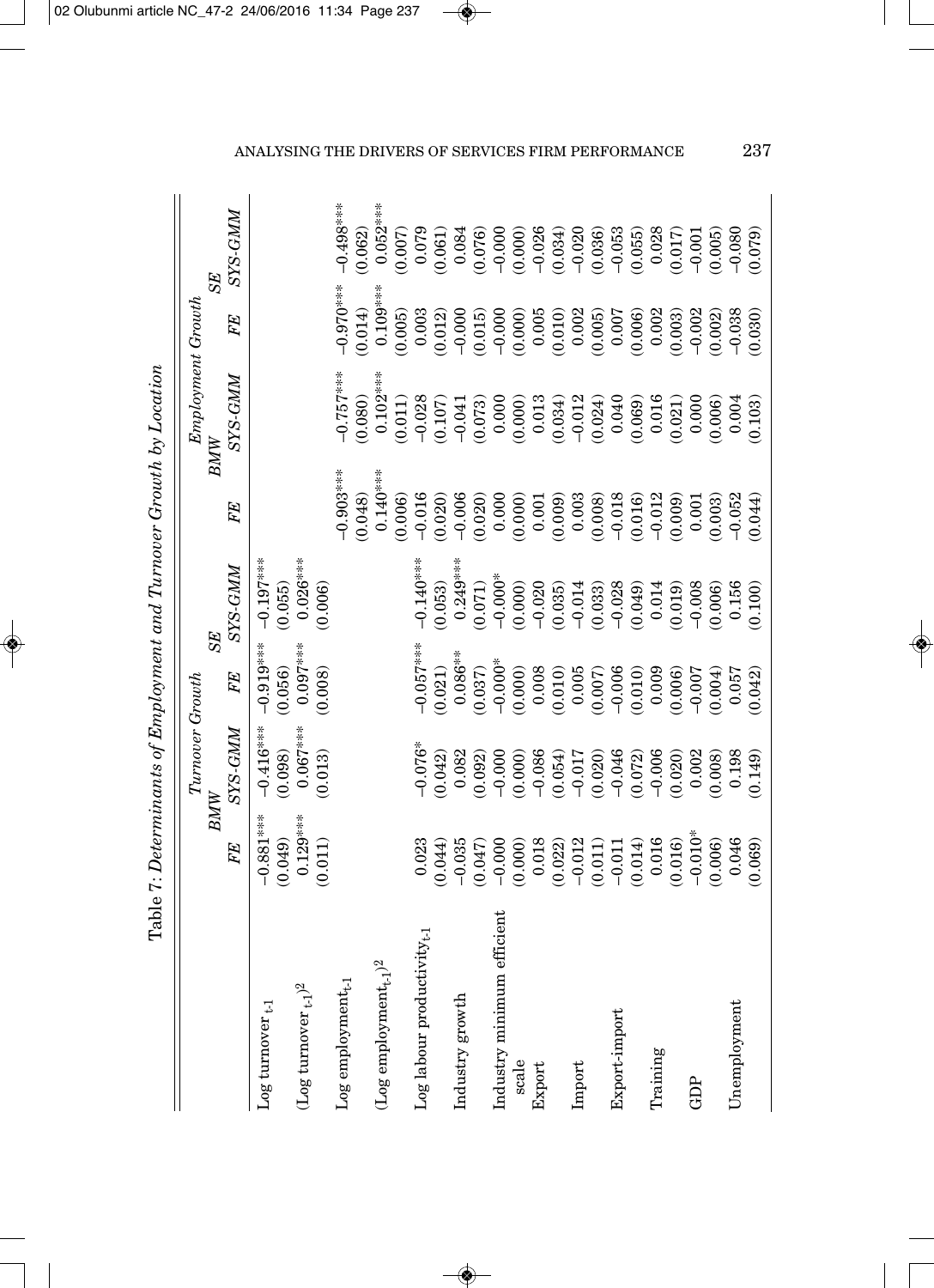|                                                                   |            |                 |                                  |                                    |                                                                | (able 7: Determinants of Employment and Turnover Growth by Location (Contd.) |            |            |
|-------------------------------------------------------------------|------------|-----------------|----------------------------------|------------------------------------|----------------------------------------------------------------|------------------------------------------------------------------------------|------------|------------|
|                                                                   |            | Turnover Growth |                                  |                                    |                                                                | Employment Growth                                                            |            |            |
|                                                                   |            | BMW             |                                  | <b>SE</b>                          |                                                                | BMW                                                                          |            | SE         |
|                                                                   | FE         | SYS-GMM         | FE                               | SYS-GMM                            | FE                                                             | SYS-GMM                                                                      | FE         | SYS-GMM    |
| Inflation                                                         | 0.008      | $-0.030$        | $-0.003$                         | $-0.017$                           | $-0.000$                                                       | 0.003                                                                        | 0.005      | $0.021***$ |
|                                                                   | (0.017)    | (0.018)         | (0.006)                          |                                    | 0.006                                                          | (0.013)                                                                      | 0.004)     | 0.009      |
| Real effective exchange rate                                      | $-0.000$   | $-0.000$        | $-0.000$                         | $(0.012)$<br>$-0.000$<br>$(0.000)$ | $(0.000)$<br>$(0.000)$<br>$-0.000*$<br>$(0.000)$<br>$1.603***$ | $-0.000$                                                                     | 0.000      | 0.000      |
|                                                                   | (0.000)    | (0.000)         | (0.000)                          |                                    |                                                                | (0.000)                                                                      | 0.000      | (0.000)    |
| Credit                                                            | 0.000      | $-0.000$        | 0.000                            | 0.000                              |                                                                | $-0.000$                                                                     | $-0.000$   | 0.000      |
|                                                                   | (0.000)    | (0.000)         | (0.000)                          | (0.000)                            |                                                                | (0.000)                                                                      | (0.000)    | 0.000      |
| Constant                                                          | $1.131***$ | $-0.825$        | $1.647***$                       | $-1.316*$                          |                                                                | $1.258***$                                                                   | $2.175***$ | 0.654      |
|                                                                   | (0.321)    | (0.602)         | (0.219)                          | (0.679)                            | (0.290)                                                        | (0.545)                                                                      | (0.179)    | (0.608)    |
| Observations                                                      | 1,021      | 1,021           |                                  | 4,409                              |                                                                | 1,021                                                                        | 4,409      | 4,409      |
| $R$ -squared                                                      | 0.741      |                 | $7777$<br>0.777<br>7777<br>76.97 |                                    | $1,021$<br>$0.941$                                             |                                                                              | 0.922      |            |
| $F-test$                                                          | 75.90      | 6.054           |                                  |                                    | 855.9                                                          |                                                                              | 839.3      | 9.179      |
|                                                                   | (0.000)    | (0.000)         | $(0.000)$<br>742                 | $6.785$<br>$(0.000)$               | (0.000)                                                        | $11.46$<br>(0.000)                                                           | (0.000)    | (0.000)    |
| Number of Firms                                                   | 183        | 183             |                                  |                                    | 183                                                            | 183                                                                          | 742        | 742        |
| Hansen test                                                       |            | 16.15           |                                  | 22.56                              |                                                                | 14.46                                                                        |            | 9.384      |
|                                                                   |            | (0.443)         |                                  | (0.126)                            |                                                                | (0.342)                                                                      |            | 0.743      |
| Ξ                                                                 |            | $-2.200$        |                                  | $-2.257$                           |                                                                | $-1.981$                                                                     |            | $-6.317$   |
| $\approx$                                                         |            | $-1.094$        |                                  | $-0.067$                           |                                                                | 0.246                                                                        |            | 0.235      |
| Instruments                                                       |            | 42              |                                  | $\frac{3}{4}$                      |                                                                | ೫                                                                            |            |            |
| *** significant at 1%, ** significant at 5%, * significant at 10% |            |                 |                                  |                                    |                                                                |                                                                              |            |            |

Table  $7:$  Determinants of Employment and Turnover Growth by Location (Contd.)

Note: Robust standard errors are in parentheses. Hansen is a test of over-identifying restrictions asymptotically distributed as  $\chi^2$  under the null of instrument validity with p-values reported in parentheses. m1 and m2 are the tests for first and second order serial correlation in the first-differenced residuals, asymptotically distributed as  $N(0, 1)$  under the null of no serial correlation. *Note:* Robust standard errors are in parentheses. Hansen is a test of over-identifying restrictions asymptotically distributed as  $\chi^2$  under the null of instrument validity with p-values reported in parentheses. m1 and m2 are the tests for first and second order serial correlation in the first-differenced residuals, asymptotically distributed as N(0, 1) under the null of no serial correlation. Values in parentheses represent the p values for the F test and Hansen test. Values in parentheses represent the p values for the F test and Hansen test.

# 238 THE ECONOMIC AND SOCIAL REVIEW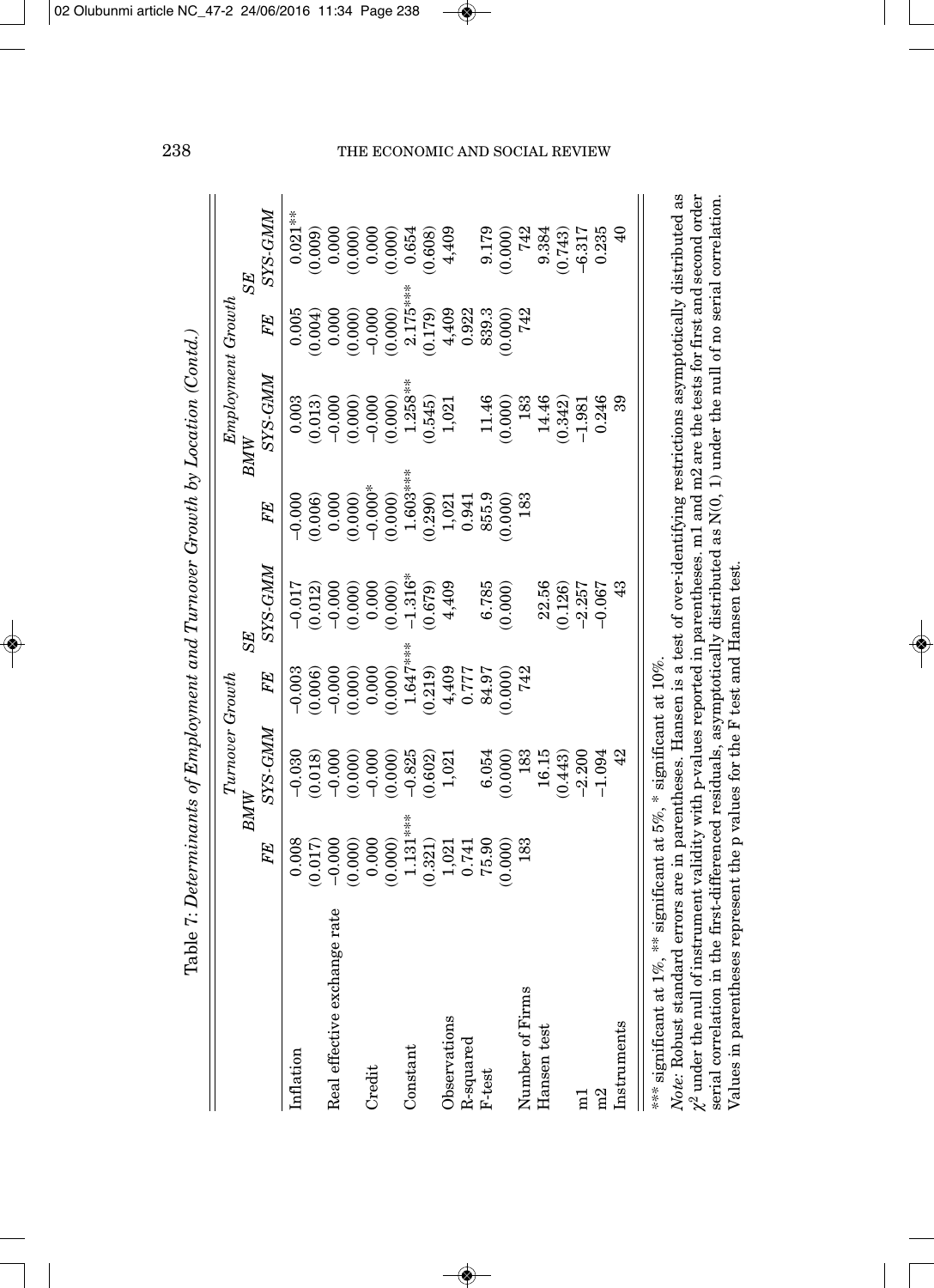region. This suggests that small firms located in the BMW region are, on average, more likely to create jobs and produce more output relative to firms in the SE region. The initial level of labour productivity matters only for turnover growth when regional differences are taken into account – similar to our previous findings, we find a convergence effect in both regions. This convergence effect, however, is more pronounced in the SE region suggesting that firms with initial low levels of labour productivity located in the SE experience higher turnover growth rates. Lastly, results from the regional analyses suggest that the positive effect of industry growth and inflation on employment growth and turnover growth respectively were driven by firms in the SE region. In line with results observed for technology intensity, we do not find macroeconomic effects when regional differences are considered.

# V CONCLUSION

This paper analyses the determinants of firm growth in services firms in Ireland, using 2001-2007 firm-level panel data combined with macroeconomic variables. We add to the firm growth literature by developing a holistic multivariate modelling approach which relates firm growth to firm characteristics, firm strategy and the macroeconomic environment, and also considers multiple firm performance measures (growth in employment, turnover and productivity). Our sample period coincides with a cycle of variable macroeconomic conditions in the Irish economy – characterised by rapid credit growth, rising wage and price levels and the attendant loss of price competitiveness. The 2001-2007 period – when export-led manufacturing growth was in decline – represents a "tailing-off" of foreign direct investment activity; what is left is Ireland's indigenous economy. The credit-led, domestic demand-driven dynamic provides an interesting environment for the study of services firm performance. Our paper, therefore, provides much needed empirical evidence, and contributes to the sparse literature on the relationship between firm growth and prevailing macroeconomic conditions. This is even more pertinent for services firms which are frequently overlooked in empirical firm growth research, despite their significant economic contribution.

Our results suggest that the firm's starting quality, in terms of its initial size and initial level of productivity are essential for subsequent growth. This highlights the need for policies aimed at enhancing productivity in services firms. In terms of strategy, we find evidence that firms engaged in import activity and two-way trade have better turnover performance than firms which do not trade. Similarly, training has a positive effect on employment and turnover growth. Taken together, these findings suggest the need for policies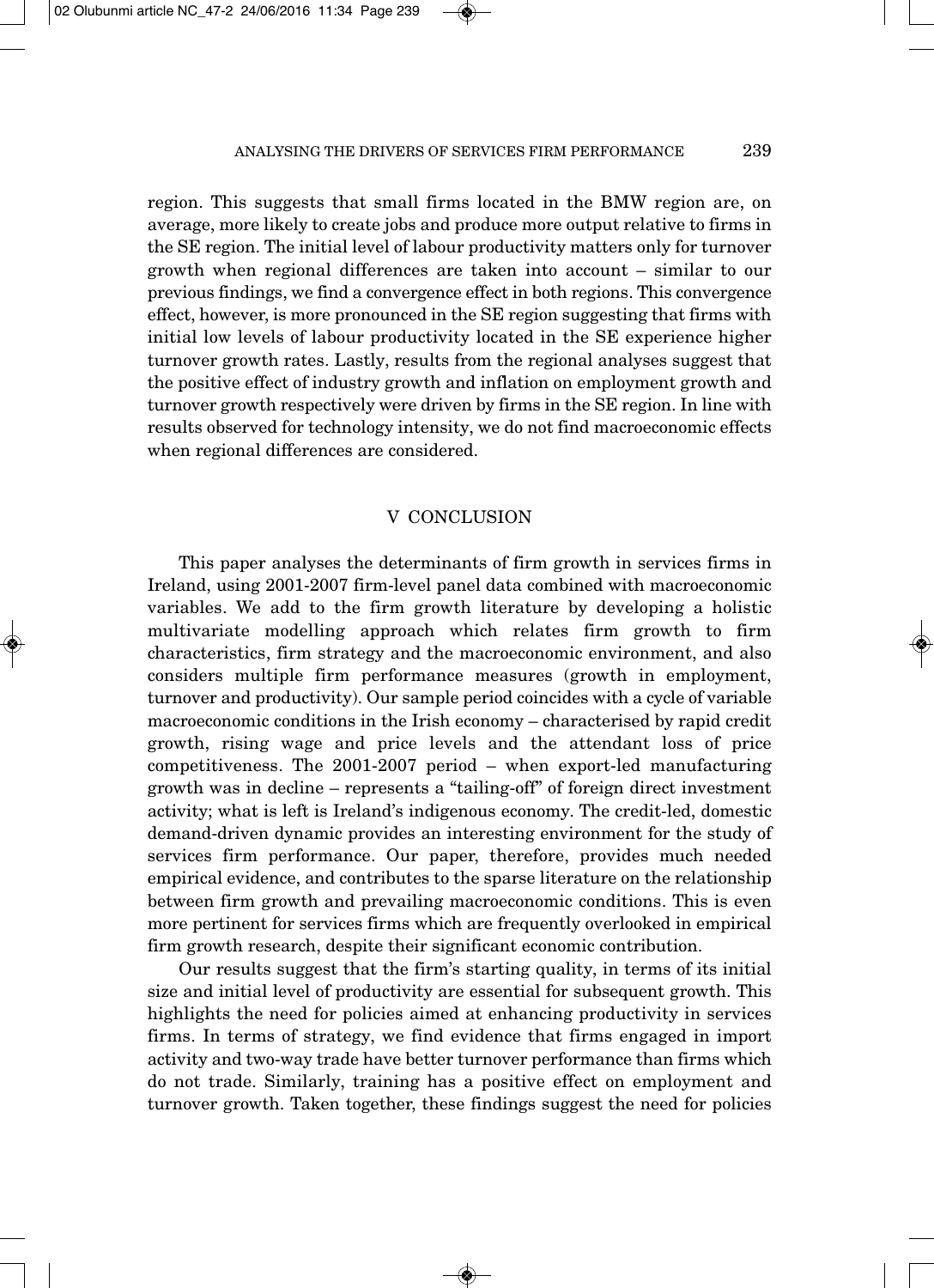which incentivise firms to invest in trade and training activities. In line with the rest of the literature, our results show that small firms create more jobs and produce more output, suggesting a potential role for policies to support small firm development. The results remain robust even when regional and knowledge intensity variations are taken into account. Additionally, our approach promotes the efficacy of using multiple firm performance measures rather than single indicators in assessing performance outcomes in firms. Finally, future research should benefit from the availability of additional firm performance measures such as profitability and total factor productivity.

#### **REFERENCES**

- AUDRETSCH, D. B., 1995. "Innovation, Growth and Survival", *International Journal of Industrial Organization*, Vol.13, No. 4, pp. 441-457.
- BAILEY, D. and H. LENIHAN, 2015. "A Critical Reflection on Irish Industrial Policy: A Strategic Choice Approach", *International Journal of the Economics of Business,* Vol. 22, No. 1, pp. 47-71.
- BARTELSMAN, E., J. HALTIWANGER and S. SCARPETTA. 2009. "Measuring and Analyzing Cross-Country Differences in Firm Dynamics" in T. Dunne, J. B. Jensen and M. J. Roberts (eds.), *Producer Dynamics: New Evidence from Micro Data*, Chicago: University of Chicago Press, pp. 15-76.
- BECK, T., A. DEMIRGÜÇ-KUNT and V. MAKSIMOVIC, 2005. "Financial and Legal Constraints to Growth: Does Firm Size Matter?", *The Journal of Finance*, Vol. 60, No. 3, pp.137-177.
- BIELENBERG, A. and R. RYAN, 2013. *An Economic History of Ireland Since Independence*, Abingdon: Routledge.
- BIGSTEN, A. and M. GEBREEYESUS, 2007. "The Small, the Young, and the Productive: Determinants of Manufacturing Firm Growth in Ethiopia", *Economic Development and Cultural Change*, Vol. 55, No. 4, pp. 813-840.
- BOTTAZZI, G., A. SECCHI and F. TAMAGNI, 2008. "Productivity, Profitability and Financial Performance", *Industrial and Corporate Change*, Vol. 17, No. 4, pp. 711-751.
- BRYAN, J., 2006. "Training and Performance in Small Firms", *International Small Business Journal*, Vol. 24, No. 6, pp. 635-660.
- BRYSON, A., and S. NURMI, 2011. "Private Sector Employment Growth, 1998-2004: A Panel Analysis of British workplaces", *Cambridge Journal of Economics*, Vol. 35, No. 1, pp. 85-104.
- CAGLAYAN, M. and F. DEMIR, 2014. "Firm Productivity, Exchange Rate Movements, Sources of Finance, and Export Orientation", *World Development*, Vol. 54, pp. 204-219.
- CASTELLANI, D., F. SERTI, and C. TOMASI, 2010. "Firms in International Trade: Importers' and Exporters' Heterogeneity in Italian Manufacturing Industry", *The World Economy*, Vol. 33, No. 3, pp. 424-457.
- CAVES, R. E., 1998. "Industrial Organization and New Findings on the Turnover and Mobility of Firms", *Journal of Economic Literature*, Vol. 36, No. 4, pp. 1947-1982.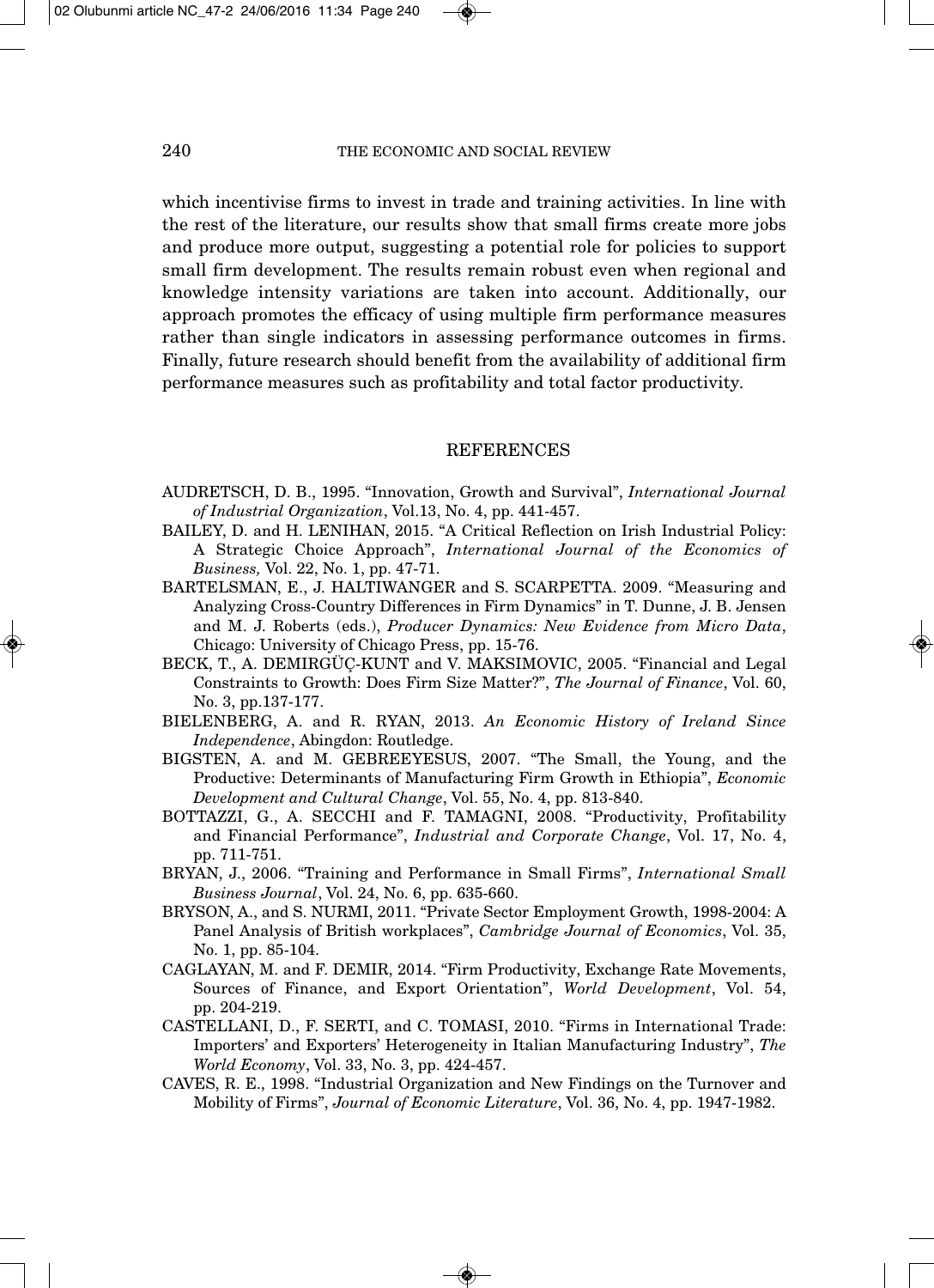- COAD, A. and R. RAO, 2008. "Innovation and Firm Growth in High Tech Sectors: A Quantile Regression Approach". *Research Policy*, Vol. 37, No. 4, pp. 633-648.
- COLLINS, P. and S. GRIMES, 2011. "Cost-Competitive Places: Shifting Fortunes and the Closure of Dell's Manufacturing Facility in Ireland", *European Urban and Regional Studies*, Vol. 18, No. 4, pp. 406-426.
- CENTRAL STATISTICS OFFICE, 2015. Current Account by Year, Component, and Statistic, CSO Database Direct, URL: http://www.cso.ie/en/index.html, (accessed 8th June 2015).
- CENTRAL STATISTICS OFFICE, 2013. *Statistical Yearbook 2013*, Central Statistics Office, Dublin: Stationery Store.
- CENTRAL STATISTICS OFFICE, 2008. *Annual Services Inquiry 2006.* (CSO, Ed.), Dublin: Stationery Office.
- DAUNFELDT, S. and N. ELERT, 2013. "When is Gibrat's Law a Law?", *Small Business Economics*, Vol. 41, No. 1, pp. 133-147.
- DE GRIP, A. and J. SAUERMANN, 2013. "The Effect of Training on Productivity: The Transfer of On-The-Job Training from the Perspective of Economics", *Educational Research Review*, Vol. 8, No. 1, pp. 28-36.
- DELMAR, F. and K. WENNBERG, 2010. *Knowledge-Intensive Entrepreneurship: The Birth, Growth and Demise of Entrepreneurial Firms*, Cheltenham: Edward Elgar.
- DEPARTMENT OF JOBS, ENTERPRISE AND INNOVATION, 2003. *Review of Industrial Performance and Policy,* Dublin: Stationery Office.
- EU KLEMS, 2011. *EU KLEMS Growth and Productivity Accounts*, http://www.euklems.net/.
- EUROPEAN COMMISSION, 2003. *The New SME definition: User Guide and Model Declaration*, http://ec.europa.eu/enterprise/policies/sme/files/sme\_definition/sme\_ user\_guide\_en.pdf (accessed 28 January 2015).
- EUROSTAT, 2015. *Eurostat Indicators on High-tech Industry and Knowledge-intensive Services,* http://ec.europa.eu/eurostat/statistics-explained/index.php/Glossary:Hightech (accessed 1 October 2015).
- EVANS, D. S., 1987. "The Relationship Between Firm Growth, Size and Age: Estimates for 100 Manufacturing Industries*", Journal of Industrial Economics*, Vol. 35, No. 4, pp. 567-581.
- FORFÁS, 2006. *The Changing Nature of Manufacturing and Services: Irish Trends and International Context*, Dublin: Forfás.
- FOTOPOULOS, G. and L. GIOTOPOULOS, 2010. "Gibrat's Law and Persistence of Growth in Greek Manufacturing", *Small Business Economics*, Vol. 35, No. 2, pp. 191-202.
- GIL, P. M., 2010. "Stylised Facts and Other Empirical Evidence on Firm Dynamics, Business Cycle and Growth", *Research in Economics*, Vol. 64, No. 2, pp. 73-80.
- GIRMA, S., H. GORG, E. STROBL and F. WALSH, 2008. "Creating Jobs through Public Subsidies: An Empirical Analysis*", Labour Economics*, Vol. 15, No. 6, pp. 1179-1199.
- GOEDHUYS, M., 2007. "The Impact of Innovation Activities on Productivity and Firm Growth: Evidence from Brazil"*, UNU-MERIT Working Paper Series*, 2007-02, United Nations University.
- GRIMES, S., 2006. "Ireland's Emergence as a Centre for Internationally Traded Services", *Regional Studies*, Vol. 40, No. 9, pp. 1041-1054.
- HALLER, S. A., 2012. "Intra-firm Trade, Exporting, Importing and Firm Performance", *Canadian Journal of Economics*, Vol. 45, No. 4, pp. 1397-1430.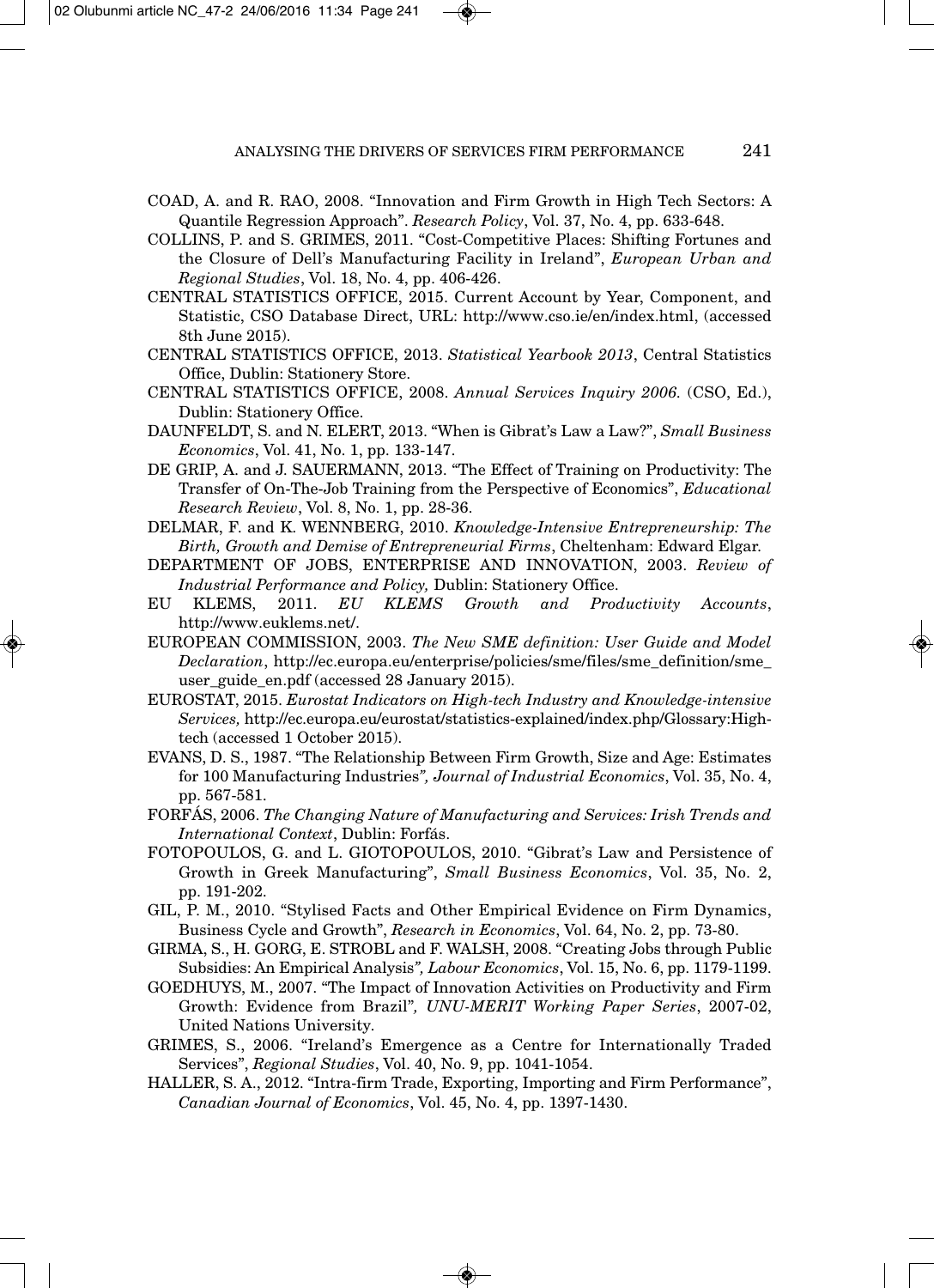- HIGSON, C., S. HOLLY, P. KATTUMAN and S. PLATIS, 2004. "The Business Cycle, Macroeconomic Shocks and the Cross-Section: The Growth of UK Quoted Companies", *Economica*, Vol. 71, No. 282, pp. 299-318.
- HOLLY, S., I. PETRELLA and E. SANTORO, 2013. "Aggregate Fluctuations and the Cross-Sectional Dynamics of Firm Growth", *Journal of the Royal Statistical Society*: Series A, Vol. 176, No. 2, pp. 459-479.
- HOLZL, W., 2014. "Persistence, Survival and Growth: A Closer Look at 20 Years of Fast-growing Firms in Austria", *Industrial and Corporate Change,* Vol. 23, No. 1, pp.199-231.
- HUYNH, K. P., R. J. PETRUNIA, and M. VOIA, 2010. "The Impact of Initial Financial State on Firm Duration across Entry Cohorts", *Journal of Industrial Economics,* Vol. 58, No. 3, pp. 661-689.
- JONES, P., M. J. BEYNON, D. PICKERNELL and G. PACKHAM, 2013. "Evaluating the Impact of Different Training Methods on SME Business Performance". *Environment and Planning C: Government and Policy*, Vol. 31, No.1, pp. 56-81.
- JOVANOVIC, B., 1982. "Selection and the Evolution of Industry", *Econometrica*, Vol. 50, No. 3, pp. 649-670.
- KARHUNEN, H., and J. HUOVARI, 2015. "R&D Subsidies and Productivity in SMEs", *Small Business Economics*, DOI 10.1007/s11187-015-9658-9.
- LAWLESS, M., 2014. "Age or Size? Contributions to Job Creation", *Small Business Economics*, Vol.42, No.4, pp. 815-830.
- LENIHAN, H., B. ANDREOSSO-O'CALLAGHAN and M. HART, 2010. "SMEs in a Globalised World: Conceptual Issues" in H. Lenihan, B. Andreosso-O'Callaghan and M. Hart (eds.), *SMEs in a Globalised World: Survival and Growth Strategies on Europe's Geographical Periphery*, Cheltenham: Edward Elgar, pp. 1-15.
- LOCKETT, A., S. THOMPSON and U. MORGENSTERN, 2009. "The Development of the Resource-Based View of the Firm: A Critical Appraisal", *International Journal of Management Reviews*, Vol. 11, No.1, pp. 9-28.
- MATEEV, M. and Y. ANASTASOV, 2011. "On the Growth of Micro, Small and Medium-Sized Firms in Central and Eastern Europe: A Dynamic Panel Analysis", *Banking and Finance Review*, Vol. 3, No. 2, pp. 81-104.
- MAZZUCATO, M. and PARRIS, S., 2015. "High-growth Firms in Changing Competitive Environments: The US Pharmaceutical Industry (1963 to 2002)", *Small Business Economics,* Vol*.* 44, No. 1, pp. 145-170.
- MERHRHOFF, J., 2009. "A Solution to the Problem of Too Many Instruments in Dynamic Panel Data GMM", *Deutsche Bundesbank Discussion Paper Series* 1: *Economic Studies*, Vol. 31.
- NELSON, R. R. and S. G. WINTER, 1982. *An Evolutionary Theory of Economic Change,* Cambridge: Harvard University Press.
- NUNES, P. J., Z. M. SERRASQUEIRO and J. LEITÃO, 2013. "Assessing the Nonlinear Nature of the Effects of R&D Intensity on Growth of SMEs: A Dynamic Panel Data Approach", *Journal of Evolutionary Economics*, Vol. 23, No. 1, pp. 97-128.
- NUNES, P. J. and Z. M. SERRASQUEIRO, 2009. "Gibrat's Law: Empirical Test of Portuguese Service Industries Using Dynamic Estimators", *Service Industries Journal*, Vol. 29, No. 2, pp. 219-233.
- OBERHOFER, H., 2012. "Firm Growth, European Industry Dynamics and Domestic Business Cycles", *Scottish Journal of Political Economy*, Vol. 59, No. 3, pp. 316-337.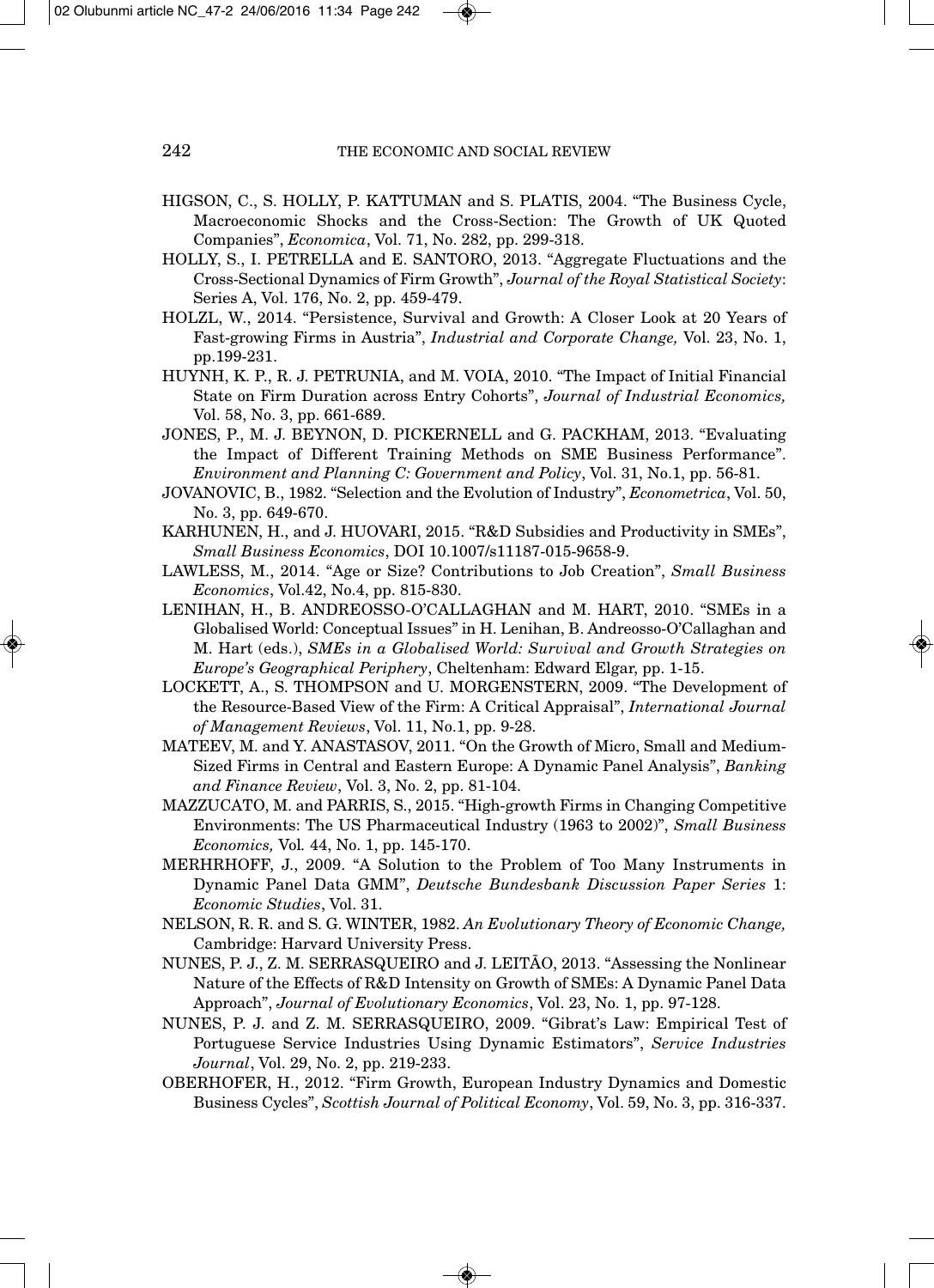- OTTO, A. and D. FORNAHL, 2009. "Long-term Growth Determinants of Young Businesses in Germany: The Effects of Regional Concentration and Specialisation", *Romanian Journal of Regional Science*, Vol. 3, No. 1, pp. 1-35.
- REID, G. C., 2006*. The Foundation of Small Business Enterprise: An Entrepreneurial Analysis of Small Firm Inception and Growth*, London: Routledge.
- RIGTERING, J. P. C., S. KRAUS, F. EGGERS, and S. H. JENSEN, 2014. "A Comparative Analysis of the Entrepreneurial Orientation/Growth Relationship in Service Firms and Manufacturing Firms", *Service Industries Journal*, Vol. 34, No. 4, pp. 275-294.
- ROODMAN, D., 2009. "How to Do Xtabond2: An introduction to Difference and System GMM in Stata", *The Stata Journal*, Vol. 9, No. 1, pp. 86-136.
- SMALL BUSINESS FORUM, 2006. Small Business is Big Business, *Report of the Small Business Forum*, Dublin: Small Business Forum.
- STAM, E., 2010. "Growth Beyond Gibrat: Firm Growth Processes and Strategies", *Small Business Economics*, Vol. 35, No. 2, pp.129-135.
- SUTTON, J., 1997. "Gibrat's Legacy", *Journal of Economic Literature*, Vol. 35, No.1, pp. 40-59.
- TERUEL-CARRIZOSA, M., 2010. "Gibrat's Law and the Learning Process, *Small Business Economics*, Vol. 34, No. 4, pp. 355-373.
- VOGEL, A. and J. WAGNER, 2010. "Higher Productivity in Importing German Manufacturing Firms: Self-Selection, Learning from Importing, or Both?", *Review of World Economics*, Vol. 145, No. 4, pp. 641-665.
- WOOLDRIDGE, J. M., 2010. *Econometric Analysis of Cross Section and Panel Data* (2nd ed.), Cambridge, Massachusetts: MIT Press.
- WORLD BANK, 2012. *World Development Indicators*, Washington: World Bank.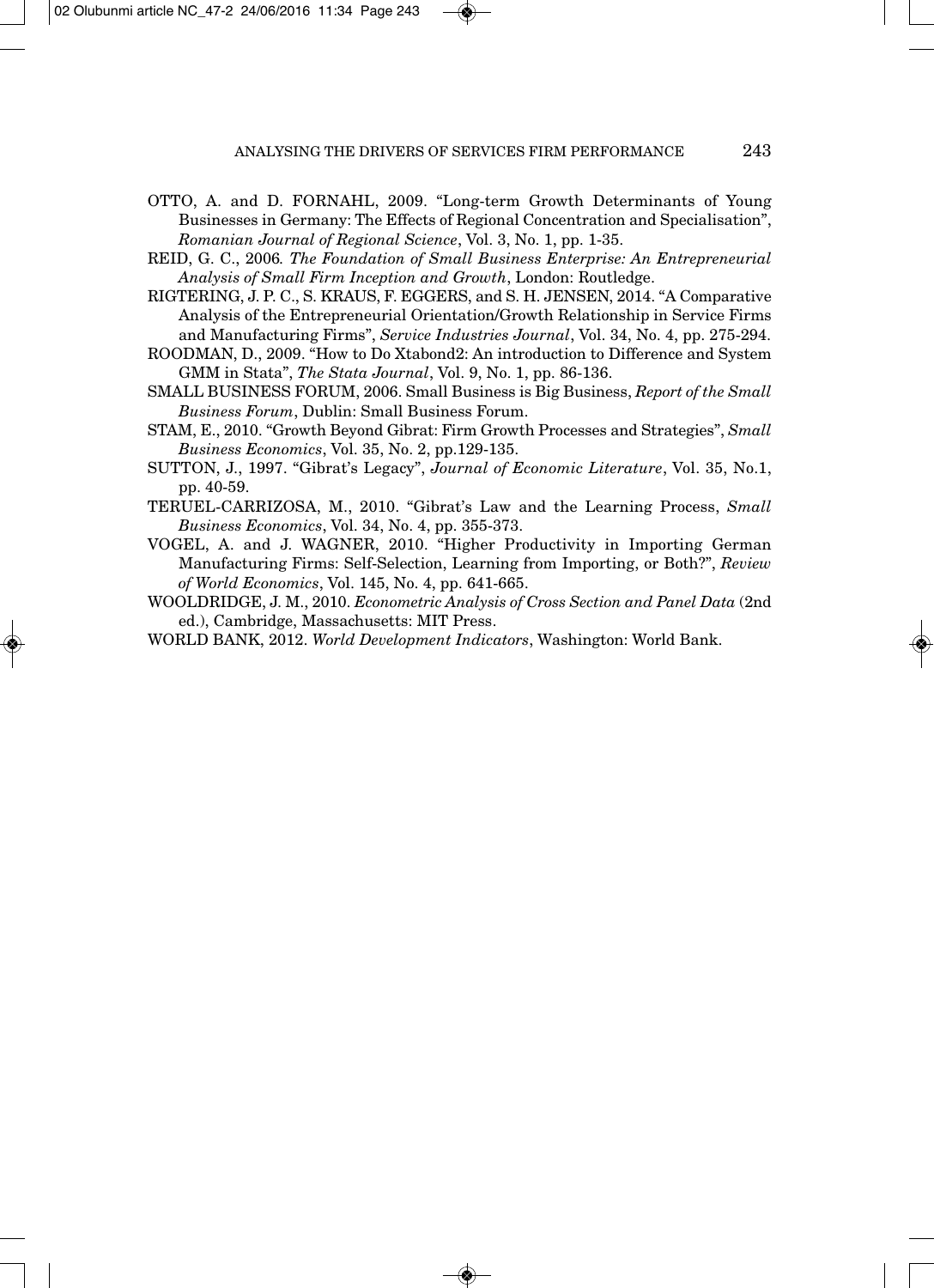# APPENDIX

| Industry                                                                                                     | <b>Obs</b> |              | Employment |                 | Turnover              |                         | Productivity<br>Mean St. Dev. Mean St. Dev. Mean St. Dev. |
|--------------------------------------------------------------------------------------------------------------|------------|--------------|------------|-----------------|-----------------------|-------------------------|-----------------------------------------------------------|
| Sale, maintenance and repair<br>of motor vehicles and<br>motorcycles; retail sale of<br>automotive fuel (50) | 504        | 0.016        |            | $0.154 - 0.002$ | $0.485 - 0.018$ 0.484 |                         |                                                           |
| Wholesale trade and<br>commission trade, except of<br>motor vehicles and<br>motorcycles $(51)$               | 1002       | 0.015        | 0.153      | 0.016           |                       | $0.172 - 0.037$         | 0.19                                                      |
| Retail trade, except of motor<br>vehicles and motorcycles;<br>repair of personal and<br>household goods (52) | 888        | 0.038        | 0.249      | 0.022           |                       | $0.163 - 0.017$ $0.227$ |                                                           |
| Hotels and restaurants (55)                                                                                  | 1,122      | 0.004        |            | $0.256 - 0.001$ |                       | $0.189 - 0.011$         | 0.259                                                     |
| Transport, storage and<br>communications $(60, 62, 63, 64*)$                                                 | 306        | 0.017        | 0.195      | 0.022           | 0.313                 | 0.005                   | 0.319                                                     |
| Real estate activities (70)                                                                                  | 66         | 0.014        |            | $0.232 - 0.017$ | 0.312                 | $-0.02$                 | 0.379                                                     |
| Renting of machinery and<br>equipment without operator<br>and of personal and household<br>goods(71)         | 78         | 0.036        | 0.162      | 0.004           |                       | $0.145 - 0.032$         | 0.157                                                     |
| Computer and related<br>activities (72)                                                                      | 108        | 0.011        | 0.446      | 0.002           |                       | $0.278 - 0.009 0.467$   |                                                           |
| Research and development (73)                                                                                |            | $12 -0.018$  | 0.069      | 0.005           | 0.129                 | 0.022                   | 0.106                                                     |
| Other business activities (74)                                                                               | 960        | 0.031        | 0.321      | 0.049           | 0.221                 | 0.018                   | 0.339                                                     |
| Recreational, cultural and<br>sporting activities (92)                                                       | 294        | 0.011        | 0.328      | 0.007           |                       | $0.259 -0.004$ $0.347$  |                                                           |
| Other service activities (93)                                                                                |            | $90 - 0.014$ | 0.341      | 0.032           | 0.354                 |                         | $0.046$ 0.485                                             |

# Table A1: *Mean Growth by Industry Sector*

*Source:* Authors' calculations from ASI dataset, 2001-2007.

*Note:* \*Due to CSO confidentiality rules, NACE industries 60, 62, 63 and 64 are aggregated. Figures in parentheses are 2-digit NACE Rev. 1.1 codes.